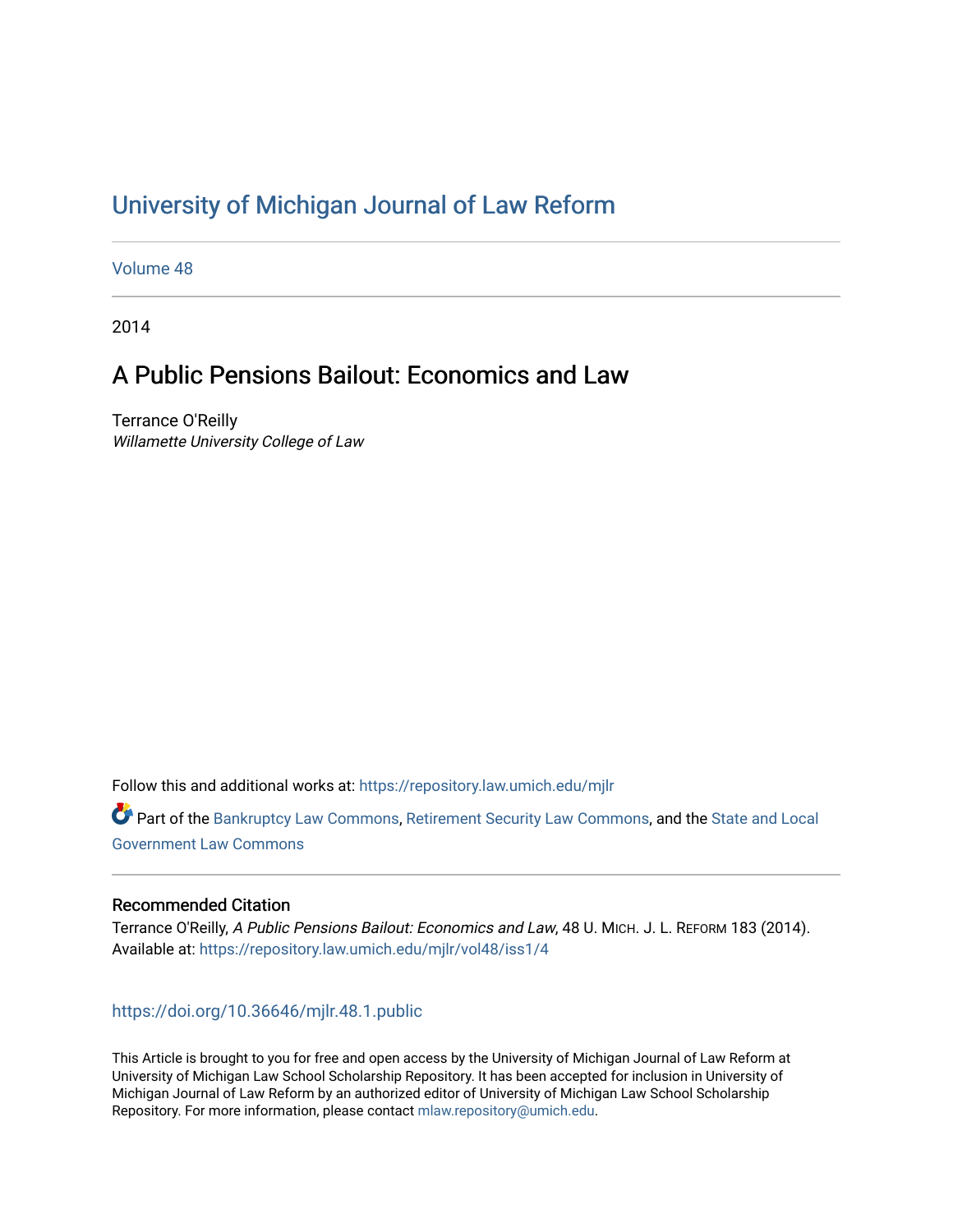Terrance O'Reilly†

#### **ABSTRACT**

*In several states, public pension plans are at risk of insolvency within a decade. These risks are significant, and the solutions currently contemplated are likely to fall short of what is necessary to contain the problem. If public pension plans do become insolvent, it seems likely the federal government will bail them out. This Article proposes that the federal government prepare for the prospect of federal financial support of public pension plans by instituting an optional regulatory regime for public pensions. If a state elects not to participate, its public pension plans would be ineligible for federal financial support. In states that do elect to participate, public plans would be eligible for federal financial support in the event of severe financial distress. All public plans in these states would be subject to a federal regulatory regime similar to ERISA, including minimum funding requirements. Congress could also authorize sponsors of regulated plans to revise existing employees' retirement benefits with respect to future services, an option that is available to private employers. This flexibility would allow for much more significant pension reforms on the state and local level since in many states pension reforms can only alter the benefits of new hires.*

#### TABLE OF CONTENTS

|              |                                                 |                                                | 184 |
|--------------|-------------------------------------------------|------------------------------------------------|-----|
|              | EMPLOYEE PENSIONS IN THE PUBLIC AND PRIVATE     |                                                |     |
|              |                                                 |                                                | 189 |
|              |                                                 |                                                | 191 |
|              |                                                 | Introduction                                   | 191 |
|              |                                                 | 2. Legal Status of Public Employee Pension     |     |
|              |                                                 |                                                | 195 |
|              |                                                 | Financial Status of Public Pension Funds<br>3. | 199 |
|              |                                                 |                                                | 204 |
| $\mathbf{H}$ | DIFFICULTIES WITH CURRENT AND PROPOSED REFORMS. |                                                | 208 |
|              |                                                 | A. Vindicating Public Employee Rights Through  |     |
|              |                                                 |                                                | 208 |
|              |                                                 | B. Drawbacks of Government Bankruptcy          | 210 |
|              |                                                 |                                                |     |

<sup>†</sup> Associate Professor of Law, Willamette University College of Law, J.D., Yale Law School; Ph.D., Stanford University, toreilly@willamette.edu. Thanks to Paul Diller, Jeff Dobbins, David Friedman, Peter Letsou, Hans Linde, Edwin Peterson, Susan Smith, participants at a session of the American Law & Economics Association meeting in Chicago and the *Journal* editors for helpful suggestions.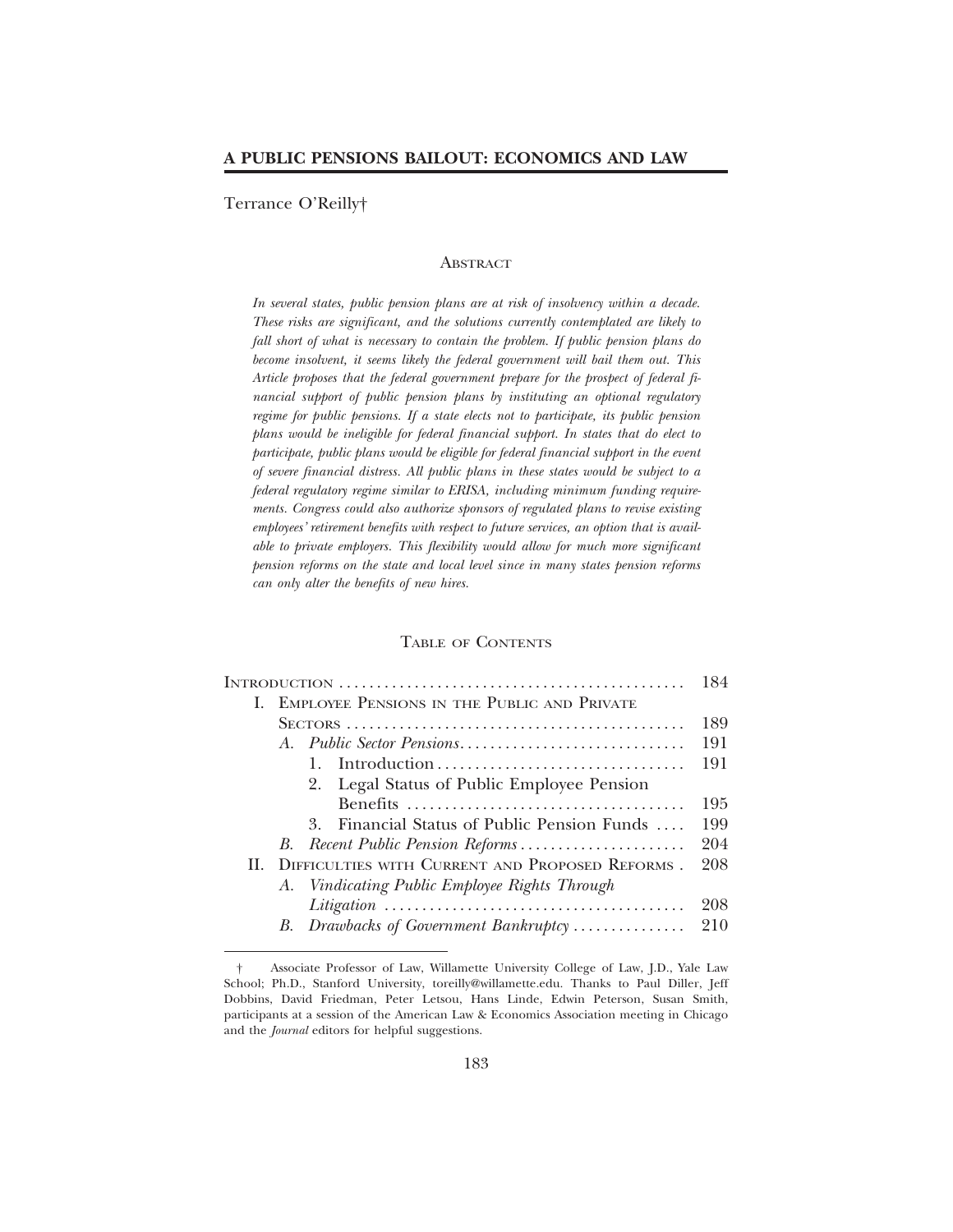| 184<br>University of Michigan Journal of Law Reform<br>[Vol. 48:1]                                                      |
|-------------------------------------------------------------------------------------------------------------------------|
|                                                                                                                         |
| 211<br>Municipal Bankruptcy<br>1.                                                                                       |
| 215<br>State Bankruptcy<br>2.                                                                                           |
| 218<br>C.                                                                                                               |
| FEDERAL STABILIZATION OF PUBLIC SECTOR PENSION<br>HL.                                                                   |
| 220                                                                                                                     |
| Reform: A Voluntary Federal Program Modeled On<br>A.                                                                    |
| 220                                                                                                                     |
| 220<br>General Principles<br>Ι.                                                                                         |
| A Government Pension Benefit Guaranty<br>2.                                                                             |
| 223                                                                                                                     |
| 225<br>3. Treatment of Current Public Employees                                                                         |
| 227<br>Additional Considerations<br>4.                                                                                  |
| Economics of Federal Regulation of Public Pension<br>В.                                                                 |
| 229                                                                                                                     |
| 234<br>$Federalism \ldots \ldots \ldots \ldots \ldots \ldots \ldots \ldots \ldots \ldots \ldots \ldots \ldots$<br>$C$ . |
| 239                                                                                                                     |

# **INTRODUCTION**

The monetary rewards from a career as a public school teacher, police officer, or firefighter can be very respectable, but the financial upside is usually limited. The traditional compensation for these positions includes the satisfactions of public service, a degree of job security beyond what the private sector offers, and relatively comfortable retirement benefits. In some jurisdictions, however, inadequate funding has placed the pension benefits of public employees in real jeopardy. Since the time horizon for pension obligations is very long, unsound pension financing can persist for decades before the scheme collapses. Now a significant number of state and local government pension funds are approaching insolvency.1

Often enough, public pension fund insolvencies are likely to be followed by defaults on payments to beneficiaries. Retired teachers, police officers, and other government employees will not receive their retirement benefits on schedule. The prelude is underway. Underfunded pension plans have already played a central role in

<sup>1.</sup> Alicia H. Munnell et al., Ctr. for Research at Bos. Coll., *Can State and Local Pensions Muddle Through?*, 15 ST. & LOC. PENSION PLANS 1, 3 (2011), http://crr.bc.edu/wp-content/ uploads/2011/03/slp\_15.pdf; Joshua D. Rauh, *Are State Public Pensions Sustainable? Why the Federal Government Should Worry About State Pension Liabilities*, 62 NAT'L TAX J. 585 (2010), *available at* http://ntj.tax.org/wwtax/ntjrec.nsf/FB6C0589369AA873852577A8003FB784/\$FILE/ Article%2008\_Rauh.pdf.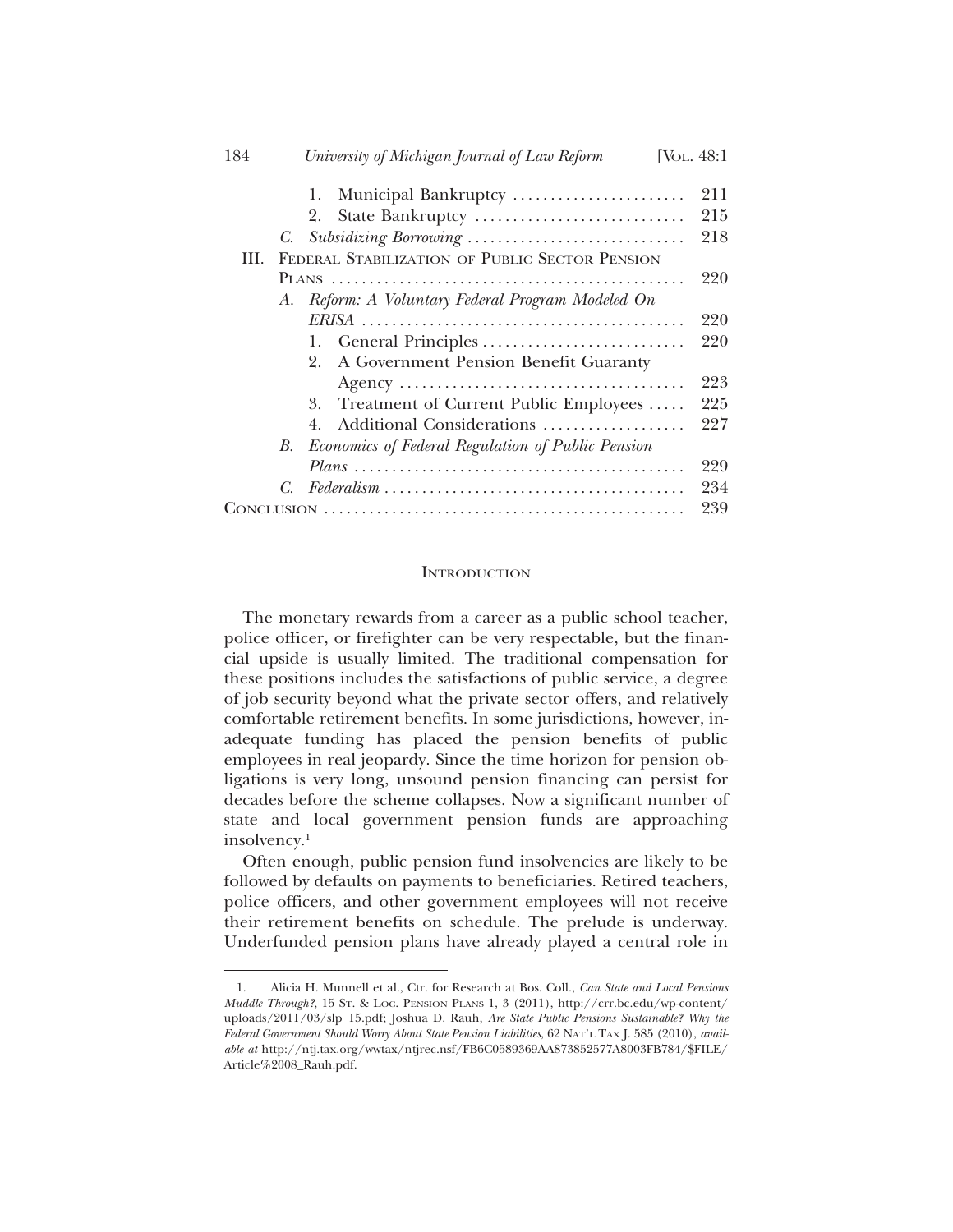the bankruptcy filings of Detroit, Michigan;<sup>2</sup> Stockton, California;<sup>3</sup> and Central Falls, Rhode Island.4 In Detroit, for example, the proposed restructuring of the city's debt contemplates "significant cuts in accrued, vested pension amounts for both active and currently retired persons."5 Other municipalities are also edging closer to financial distress due to underfunded pensions.6 For example, according to the *New York Times*, "The pension fund for retired Chicago teachers stands at risk of collapse."7 The mayor of Chicago estimates that meeting the city's pension obligations would require more than doubling existing property taxes.<sup>8</sup>

7. *Id.*

*Chicago from Financial Calamity?*, ECONOMIST, Jun. 14, 2014, *available at* http://www.economist

<sup>2.</sup> *See* City of Detroit Bankruptcy Filing for the U.S. Bankruptcy Court of the Eastern District of Michigan, Case 13-53846, http://www.mieb.uscourts.gov/apps/detroit/ DetroitBK.cfm.

<sup>3.</sup> *See* City of Stockton Bankruptcy Court Filings 2014, http://www.stocktongov.com/ government/departments/manager/bankruptcy/bkCourtFilings14.html.

<sup>4.</sup> *See* City of Central Falls Bankruptcy Plan, http://centralfallsri.us/wp-content/ themes/2012CF/assets/FinancialInfo/BankruptcyPlan/ExhibitE-RestructuredBenefit.pdf.

<sup>5.</sup> CITY OF DETROIT, OFFICE OF THE EMERGENCY MANAGER, PROPOSAL FOR CREDITORS 109 (June 14, 2013), http://www.freep.com/assets/freep/pdf/C4206913614.pdf; *see also* Alana Semuels, *Detroit Bankruptcy Plan Includes Deep Pension Cuts*, L.A. TIMES, February 22, 2014, http://www.latimes.com/nation/la-na-detroit-bankruptcy-20140222,0,3941443.story.html ("In the plan, which probably will be amended in the weeks ahead, police, firefighters and those departments' retirees will take a 10% cut to their current pension payment. The pensions of all other city employees and retirees will be cut more than three times as much: 34%. Neither group will receive cost of living adjustments in the future."); Plan of Adjustment of Debt of City of Detroit at 30-32, *In re* Detroit, Michigan (Feb. 21, 2014) (No. 13-53846), *available at* http://www.mieb.uscourts.gov/sites/default/files/detroit/docket2708.pdf; Disclosure Statement with respect to Plan for the Adjustment of Debts of the City of Detroit, at 4-8, *In re* Detroit, Michigan (Feb. 21, 2014) (No. 13-53846), *available at* http://www.detroitmi .gov/Portals/0/docs/EM/Bankruptcy%20Information/Disclosure%20Statement%20\_Plan %20for%20the%20Adjustment%20of%20Debts%20of%20the%20City%20of%20Detroit .pdf. .

<sup>6.</sup> *See* Monica Davey & Mary Williams Walsh, *Chicago Sees Pension Crisis Drawing Near*, N.Y. TIMES, Aug. 6, 2013, http://www.nytimes.com/2013/08/06/us/chicago-sees-pensioncrisis-drawing-near.html?pagewanted=all"&\_r=0.

<sup>8.</sup> Recent Illinois legislation reduces cost of living allowances applied to the benefits of certain Chicago public employees (other than public safety workers), requires increased contributions from these employees, would divert state revenue sharing payments from the city to its pension funds if pension funding targets are not met, and authorizes Chicago to temporarily impose higher fees on telephone land lines and cell phone service until the local election cycle is completed. Pub. Act 98-0641, effective June 6, 2014, http://chicagotonight .wttw.com/sites/default/files/article/file-attachments/SB1922.pdf#overlay-context=2014/ 06/10/funding-chicagos-pensions, Pub. Act 98-0634, effective June 6, 2014, http://www.ilga .gov/legislation/publicacts/98/098-0634.htm. The legislation is expected to be challenged on the grounds that the Illinois constitution does not permit reductions in the benefits of current or retired employees. *See also Rahmbo's Toughest Mission: Can Rahm Emmanuel Save*

<sup>.</sup>com/news/united-states/21604165-can-rahm-emanuel-save-chicago-financial-calamityrahmbos-toughest-mission; Sophia Tareen, *Gov. Quinn Signs Partial Pension Overhaul*, AP, Jun. 9, 2014, http://bigstory.ap.org/article/quinn-decide-monday-chicago-pension-overhaul; Tom Aaron, *Illinois Supreme Court Casts Doubt on Recent State and Local Pension Reform Efforts, a*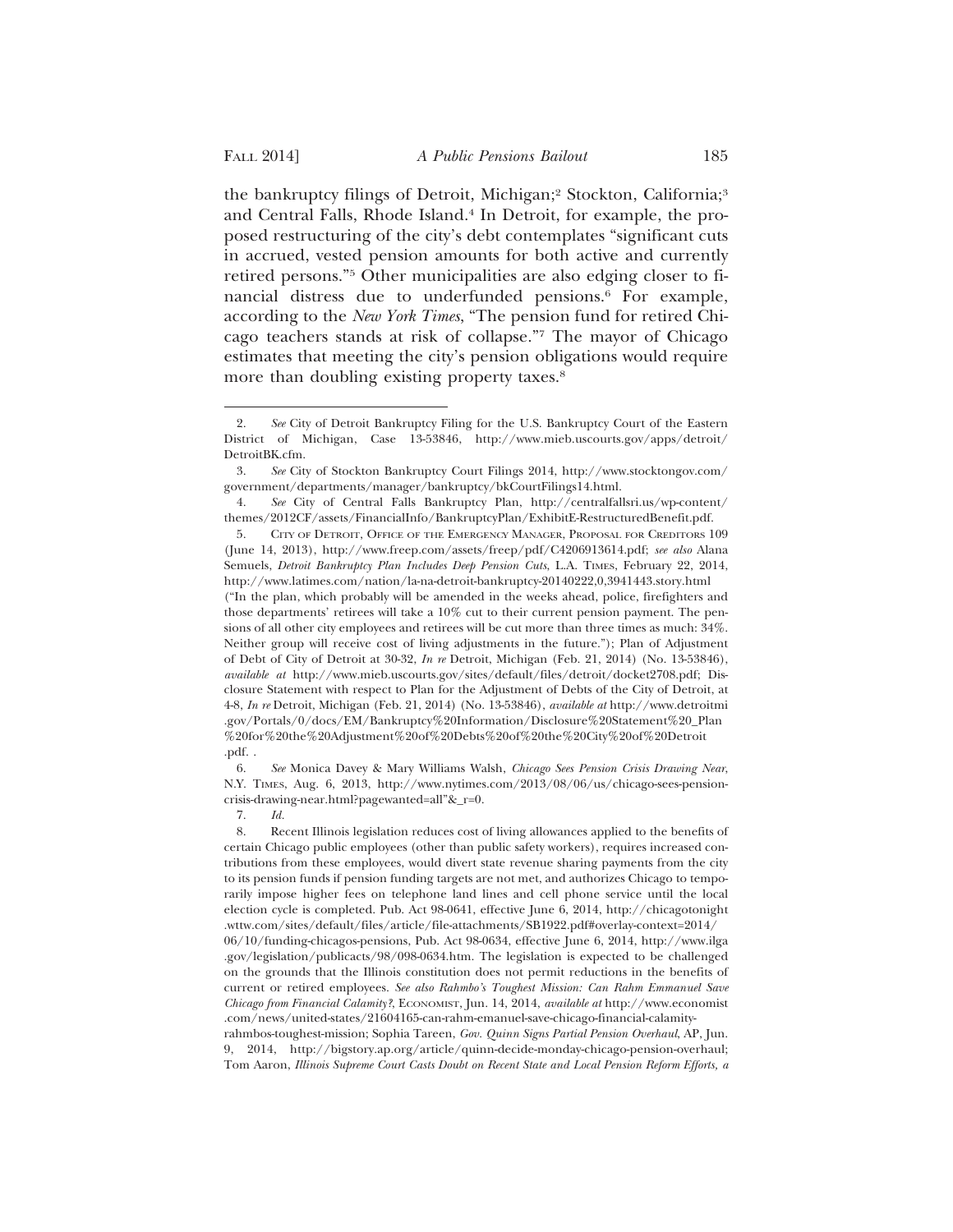The problem is not confined to the municipal level. Using optimistic projections of the short-term returns that public pension plans will earn, Joshua Rauh recently estimated that as many as a dozen underfunded state pension plans might exhaust their reserves over the next ten years, starting with Illinois in 2018, then Connecticut, Indiana, and New Jersey in 2019.9 That would be a very serious problem for a pension plan: it's not like running out of gas on the way to work in the morning, it's closer to running out of jet fuel on a transatlantic flight.

Once a pension plan exhausts its reserves, it faces the same dilemma year after year simply to stay even: attempting to fund current retiree benefits out of cash flow while still setting aside adequate funds for the accruing benefits of current employees. Yet a pension plan in this predicament will have failed to satisfy even the latter obligation for significant periods of time. For example, in order to prevent defaults on the pension obligations to retired state employees, state revenues might have to increase by twenty percent in Indiana and by thirty-five percent in Illinois and New Jersey. Colorado, which could see its pension reserves exhausted by 2022, would at that point require potential tax increases of over fifty percent to avoid defaulting on its pension obligations.10 These revenue demands would not be temporary. Additionally, the financial burden could be significantly higher for states with plans that fail to achieve their targeted investment returns. If governments are unable to sufficiently reduce their budgets or increase taxes in a timely manner, large numbers of former employees, including teachers and police officers, might face grave financial difficulties.

Many state and local officials continue to deny that public pensions are at risk.<sup>11</sup> Additionally, from time to time members of Congress insist that there is no possibility of a federal bailout of

*Credit Negative*, U.S. PUB. FIN. WKLY. CREDIT OUTLOOK, Jul. 10, 2014, at 4, https://docs.google .com/file/d/0B4Bi-iePG1O6NEhWYy1VY0NoOVU/edit?pli=1.

<sup>9.</sup> Rauh, *supra* note 1, at 596; *cf.* Charles Gasparino, *Morgan's Big Secret: The Coming Muni Bond Crisis*, N.Y. POST, Jun. 17, 2012, http://nypost.com/2012/06/18/morgans-big-se cret/ ("In New York, for example, JP Morgan said state officials would have to immediately cut spending by 12.3 percent or raise taxes on everyone by 7.4 percent. And [they would have to] make these tax hikes and budget cuts permanent for the next two decades to fully fund public-employee pensions. New Jersey faces an even bigger hole. Even after [Governor] Christie's reforms, it would still have to cut spending 30.8 percent or raise taxes another 17.2 percent, keeping them in place for two decades, to solve the problem.").

<sup>10.</sup> These projected revenue increases are based on the ratio of annual pension benefits to state revenues in 2008. The projections assume that states will not divert revenues allocable to current employees' benefits to fund retired workers' benefits. Rauh, *supra* note 1, at 596.

<sup>11.</sup> *See* discussion *infra* Part I.A.3.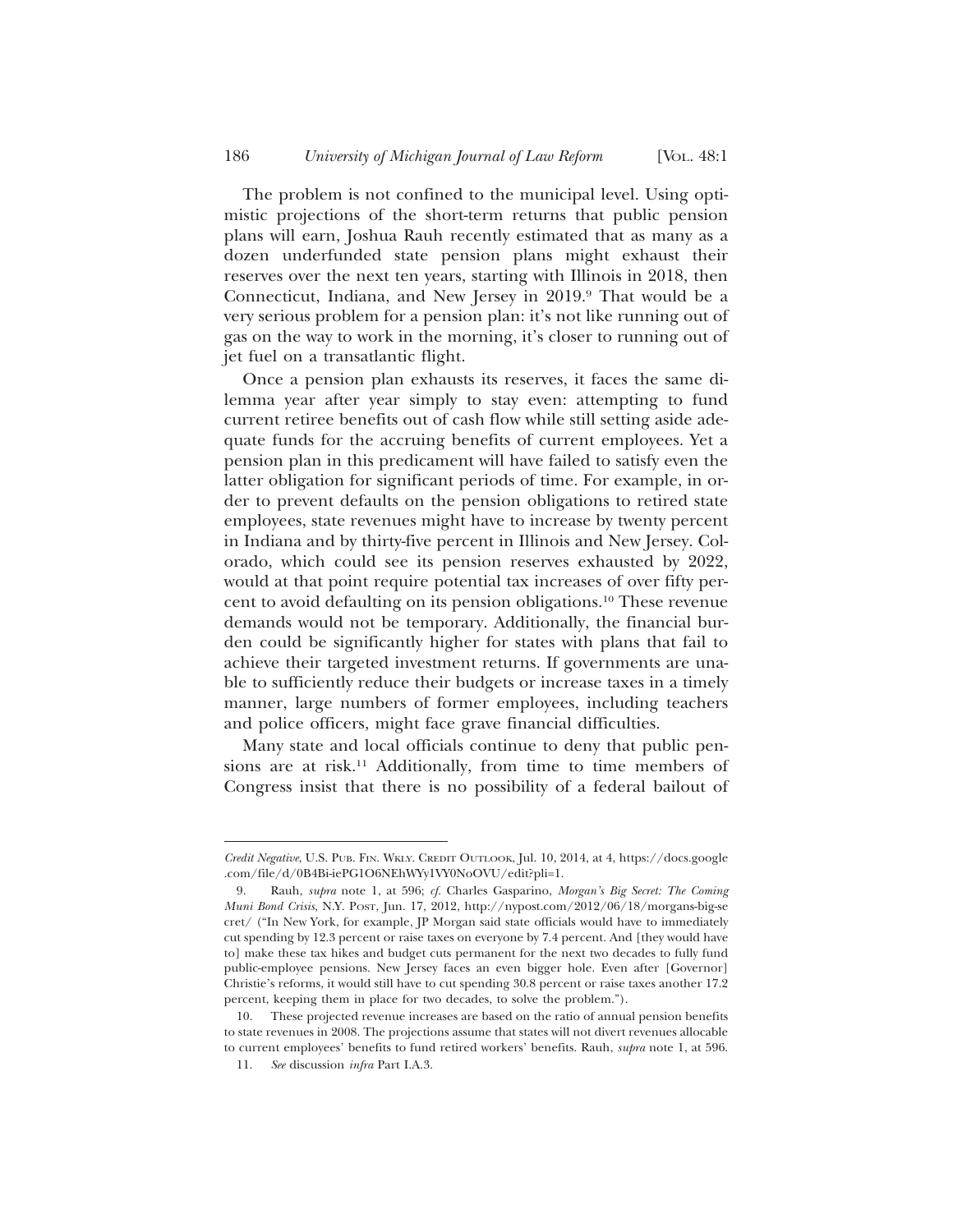public pension plans.12 So far, these positions have been costless to maintain. Therefore, they mean very little. When the prospect of pension defaults spreads beyond a few moderately-sized cities and begins to threaten a number of state plans, the political dynamics of the issue will shift. Unequivocal rejections of a federal role in this area will give way to the real possibility of a federal bailout of severely underfunded public pension plans.

A federal bailout of public plans will be controversial, but, in the end, some sort of federal financial support is likely. The numerous recent bailouts of banks and manufacturers<sup>13</sup> might be distinguishable, technically,<sup>14</sup> but politically the incongruity could be hard to explain away. Furthermore, the federal government already insures private sector pension benefits;15 should payments to retired public employees come up short, the case for treating public plans differently than private sector plans will deteriorate. The federal government may be able to tolerate a few isolated public pension plans defaults—just as it permitted Lehman Brothers to fail in

<sup>12.</sup> *See, e.g.*, Press Release, Senator Tom Coburn, Burr, Coburn, Thune Introduce Public Employee Pension Transparency Act (Apr. 23, 2013), http://www.coburn.senate.gov/pub lic/index.cfm/2013/4/burr-coburn-thune-introduce-public-employee-pension-transparencyact; *cf.* JOINT ECONOMIC COMMITTEE, REPUBLICAN STAFF COMMENTARY, *The Pending State Pensions Crisis* 9, http://www.jec.senate.gov/republicans/public/?a=Files.Serve&File\_id=6bdeeee 9-4560-4904-bb2e-73cea6de06ab.

<sup>13.</sup> *See*, *e.g.*, Adam J. Levitin, *In Defense of Bailouts*, 99 GEO L.J. 435, 437 (2011); J.W. Verret, *Treasury Inc.: How the Bailout Reshapes Corporate Theory and Practice*, 27 YALE J. REG. 283, 294–295 (2010); Cheryl Block, *Measuring the True Cost of Government Bailout*, 88 WASH. U. L. REV. 149, 156–59 (2010). Daniel E. Teclaw, *U.S. Government Cost to Resolve and Relaunch Fannie Mae and Freddie Mac Could Approach \$700 Billion*, STANDARD & POOR'S (Nov. 4, 2010, 9:42 PM), http://www.standardandpoors.com/ratings/articles/en/us/?articleType=HTML&assetID= 1245235044878 ("Standard & Poor's estimates that the ultimate taxpayer cost to resolve Fannie Mae and Freddie Mac could reach \$280 billion . . . . That \$280 billion, however, could swell to \$685 billion, by our estimate, with the establishment of a new entity to replace Fannie and Freddie that the government would initially capitalize."). *See also* Bailout Recipients, PROPUBLICA, http://projects.propublica.org/bailout/list (last updated Aug. 12, 2014); The Bailout: Initiatives and Programs, PROPUBLICA, http://projects.propublica.org/bailout/pro grams (last visited Aug. 26, 2014).

<sup>14.</sup> David Skeel contends that "[b]ailouts are most defensible if the issue is liquidity—a temporary crisis in funding—rather than insolvency" and that while recently bailed out banks were primarily threatened by illiquidity, the financial difficulties of state and local governments are not predominantly related to liquidity. David A. Skeel, Jr., *States of Bankruptcy*, 79 U. CHI. L. REV. 677, 704–05 (2012).

<sup>15.</sup> *See, e.g.*, DOUGLAS HOLTZ-EAKIN, THE PENSION BENEFIT GUARANTY CORPORATION: FI-NANCIAL CONDITION, POTENTIAL RISKS AND POLICY OPTIONS (June 15, 2005), http://www.cbo .gov/sites/default/files/cbofiles/ftpdocs/64xx/doc6426/06-15-pbgc.pdf ("As a practical matter, however, the public probably views the pension insurance system as carrying an implicit federal guarantee. Consequently, many observers expect that if PBGC became insolvent, the Congress would feel compelled to provide direct assistance from general revenues.").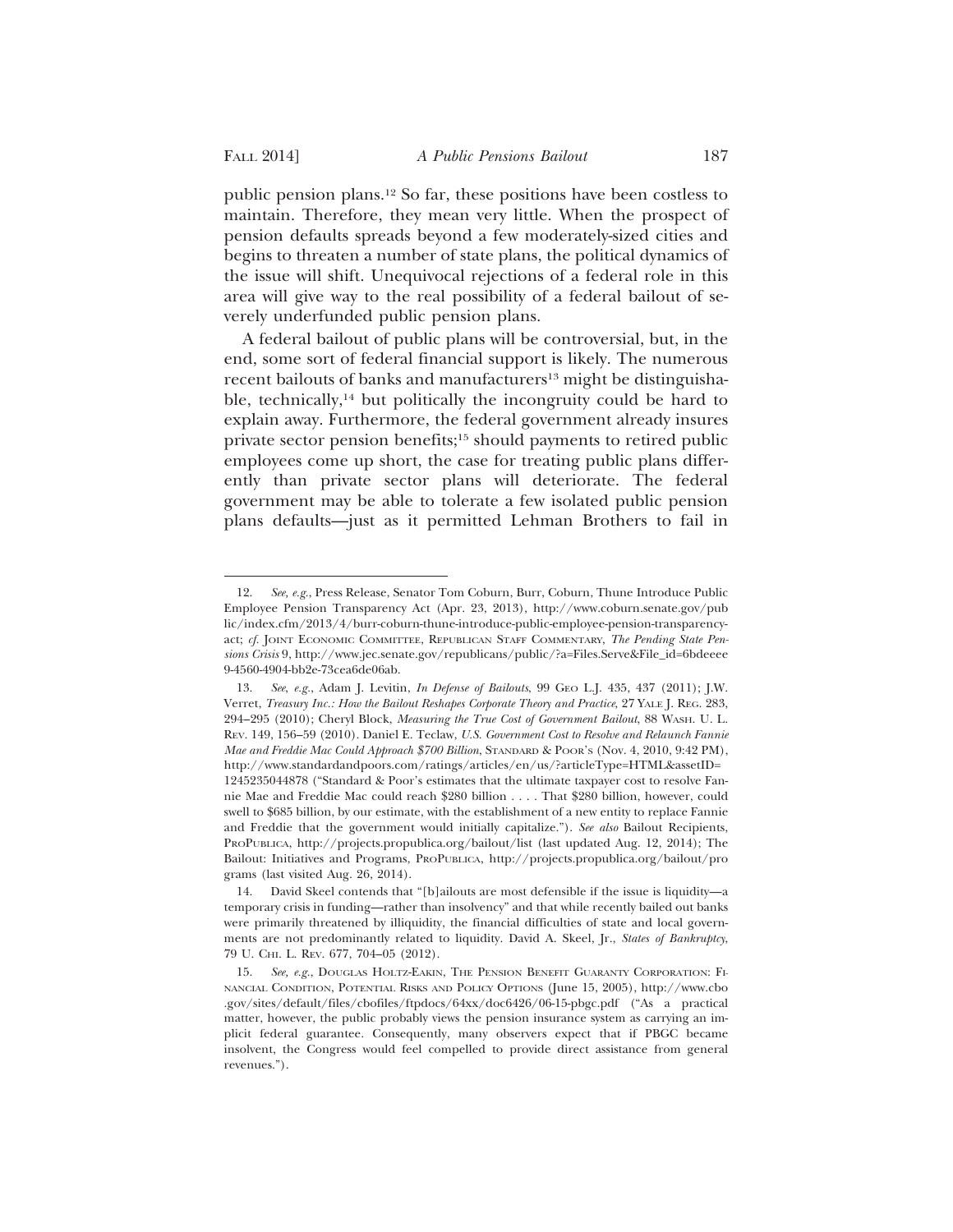200816—but a series of failures spread throughout the nation would be another matter entirely. The time is ripe to consider an effective framework for federal intervention.

It is true that many state and local governments have already instituted some reforms of their employee pension plans. For the most part, however, these reforms have been directed at the benefits provided to new hires, $17$  while the looming crisis is driven by the benefits of current and retired public employees. Those benefits have typically been immune from reform, and, as a result, the reforms currently being imposed are unlikely to significantly reduce the prospect of public pension plan defaults in the near future.18 Only the federal government has sufficient financial resources and legal authority to assure that the most seriously underfunded public pension plans do not default. A federal program could authorize the sponsors of its regulated plans to revise their existing employees' benefits with respect to future services. This is an option that private employers have always possessed, but one that is denied to public employers in many states.19 The flexibility to adjust the retirement benefits of existing public employees in this way would permit more significant reforms at the state and local level.

This Article proposes that the federal government accept that it may be called upon to provide financial aid to several sizable public pension funds and act to meet the crisis on its own terms. The sooner the federal government confronts the matter, the more effectively it can contain the crisis—and the cost to the Treasury. The financial burden of federal support will be substantial, but the expense will only represent costs that, inevitably, someone must bear.

If it were clear that the costs of underfunded public plans could be distributed among only the taxpayers of the sponsoring jurisdictions, then the case for a federal role would be weaker. Unfortunately, it appears that in many cases the alternative distributees, at least in the short run, are United States taxpayers versus

<sup>16.</sup> *See, e.g.*, FINANCIAL CRISIS INQUIRY COMMISSION, FINAL REPORT OF THE NATIONAL COM-MISSION ON THE CAUSES OF THE FINANCIAL AND ECONOMIC CRISIS IN THE UNITED STATES 343 (Jan. 2011), http://www.gpo.gov/fdsys/pkg/GPO-FCIC/pdf/GPO-FCIC.pdf ("The inconsistency of federal government decisions in not rescuing Lehman after having rescued Bear Stearns and the GSEs [Fannie Mae and Freddie Mac—government sponsored entities], and immediately before rescuing AIG, added to uncertainty and panic in the financial markets.").

<sup>17.</sup> *See* Part I.B (Public Sector Pensions).

<sup>18.</sup> *Cf.* Rick Lyman & Mary Williams Walsh, *Efforts to Rein in Public-Sector Pension Costs are Falling Short, Experts Say*, N.Y. TIMES, Feb. 24, 2014, http://nyti.ms/1pkgvnb ("[P]ension experts say that while some [state pension reforms] have whittled state shortfalls . . . none have come close to closing their pension gaps quickly enough to keep pace with a rapidly aging and retiring—public work force.").

<sup>19.</sup> *See* Part I.B.2 (Legal Status of Public Employee Pension Benefits).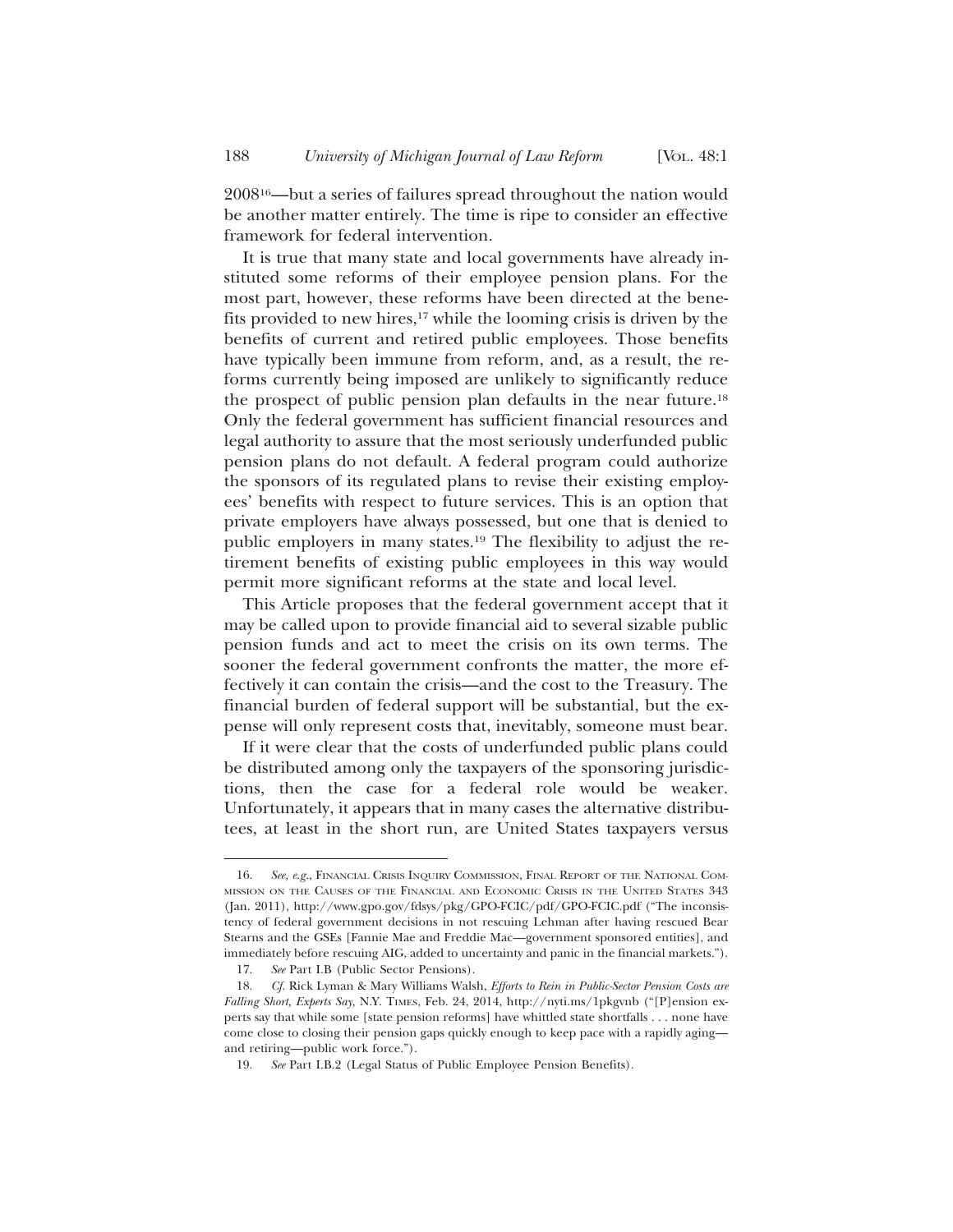retired public servants. If there are villains in the public pensions crisis—negligent or cynical public officials or their constituents standing by while public pensions default is unlikely to punish them.

Federal aid for troubled public pension plans must come with strings. This is essential both financially and politically. The federal government should condition eligibility for federal support on a state's consent to federal regulation of all of the state's public pension plans, local as well as state. Federal regulation of public plans would resemble the federal regulation of private pension plans and would include minimum funding requirements similar to those imposed on private sector plans. In line with federalism principles, a state could opt out of federal oversight, but then public plans in that state would be ineligible for federal financial assistance.

Public pension plans may weather the next decade or so without the need for federal support. At that point, however, the financial condition of many public plans could be more precarious than it is today. Even if a fiscal emergency lies somewhat further down the road, federal involvement can provide a framework for more significant progress in strengthening the balance sheets of public pension funds.

# I. EMPLOYEE PENSIONS IN THE PUBLIC AND PRIVATE SECTORS

Most full-time jobs in the United States offer a retirement plan.<sup>20</sup> There are two principal types of pensions: defined benefit plans and defined contribution plans. For either type of plan, an employer contributes to a fund or trust on behalf of an employee, with the expectation that the employee will not receive benefits from the arrangement until retirement or at least until the employee stops working for that employer.

In a typical defined contribution plan, an employer contributes money to an individual account held by a financial institution. The funds in the account are invested in stocks, bonds, and other assets, sometimes on behalf of the employee according to established guidelines, sometimes at the direction of the employee, with deductions taken out for administrative expenses as well as investment losses. For a defined contribution plan, the balance in the employee's account at (and after) retirement determines the benefits.

<sup>20.</sup> BUREAU OF LABOR STAT., *News Release: Employee Benefits in the United States* (Mar. 2014), http://www.bls.gov/news.release/pdf/ebs2.pdf.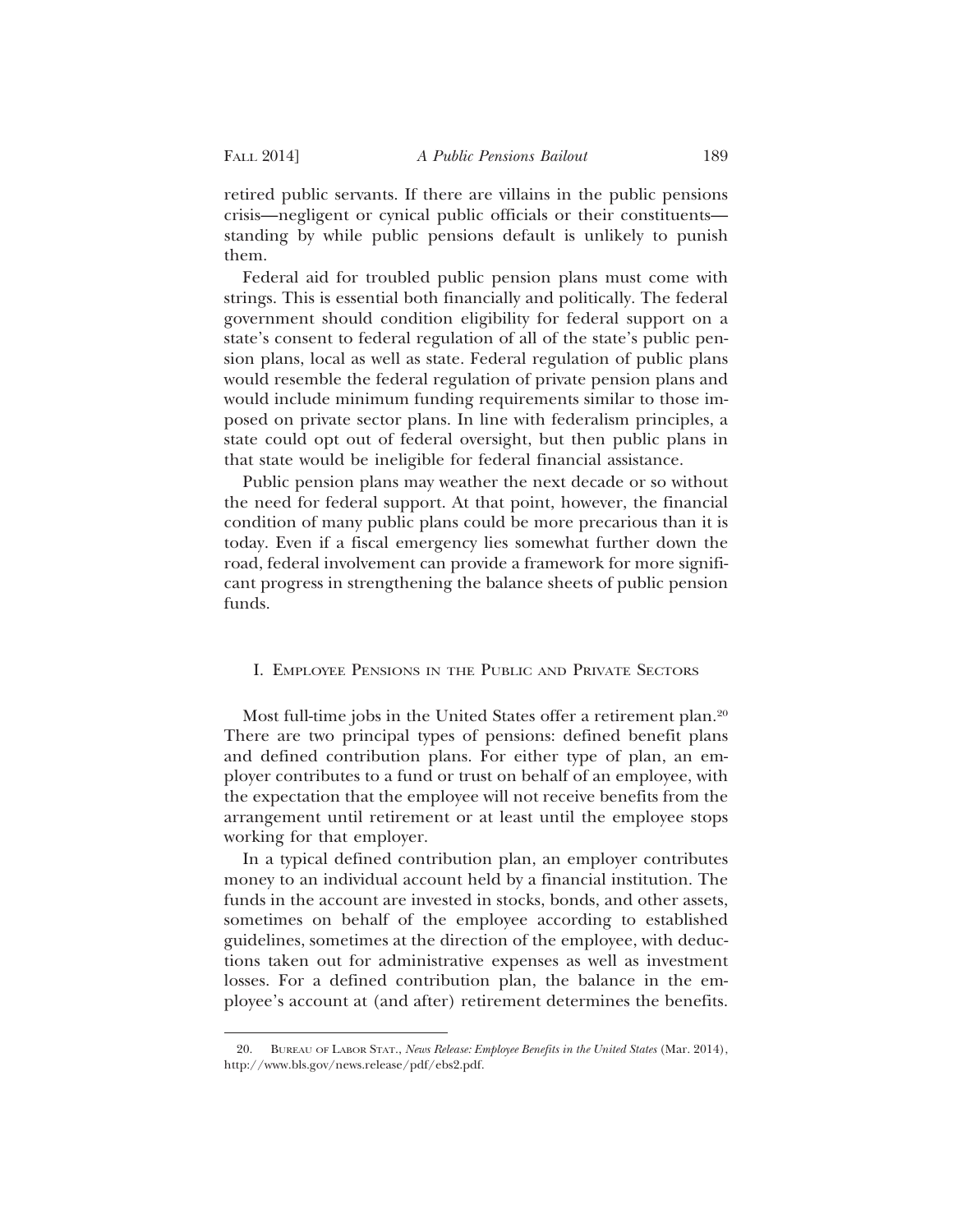The plan sponsor is responsible for making specified annual contributions—typically proportional to an employee's annual wages or salary, or based on the success of the business—but the sponsor is not exposed to the risk of poor performance by the plan's investments. In defined contribution plans, strong investment performance means higher retirement benefits, and lower returns result in smaller pensions.

A typical defined benefit pension plan provides an employee an annual payment at retirement that is based upon the number of years the employee works for the employer and the employee's average salary over several years immediately before retirement. For example, the payment might be calculated by using two percent of the product of years worked times average salary for five years before retirement. Although the employer usually sets money aside and invests it to support its future pension commitments, defined benefit pension payments are not tied to the performance of the pension fund's investments. Accordingly, while the employee bears the risk of poor investment performance in a defined contribution plan, the employer bears the risk in a defined benefit plan. Because determining the adequately of a defined benefit plan's funding can be more difficult, at least in the short run, the risk of underfunded employee pensions is largely confined to this type of plan.<sup>21</sup>

The trend in the private sector is to move away from providing defined benefit pensions and to offer employees defined contribution pensions instead.22 Some of the shift has been attributed to the way in which the federal government regulates private sector plans.23 Private sector employee pension plans are regulated by the Internal Revenue Service and the Department of Labor under the Employee Retirement Income Security Act of 1974 (ERISA).24 ER-ISA requires pension plans to make regular reports on their financial condition and imposes funding standards, such as requiring private sector defined benefit plans to fully fund the retirement benefits employees accrue.25 ERISA also established a federal

<sup>21.</sup> Although the problem of underfunding is not limited to public sector plans, *see*, *e.g.*, McGraw-Hill Financial, S&P 500 2012 Pensions and Other Post Employment Benefits (OPEB): The Final Frontier 9 (2013), http://www.spindices.com/documents/research/sp-500-2012-pensions-and-opeb-201307.pdf, the issue of underfunded private sector plans is beyond the scope of this paper.

<sup>22.</sup> *See* U.S. DEP'T OF LABOR, EMPLOYEE BENEFITS SECURITY ADMINISTRATION, PRIVATE PEN-SION PLAN BULLETIN, HISTORICAL TABLES AND GRAPHS, 1–2 (2011 Data Release Version 1.0 June 2013), http://www.dol.gov/ebsa/pdf/historicaltables.pdf.

<sup>23.</sup> Edward A. Zelinsky, *The Defined Contribution Paradigm*, 114 YALE L.J. 451, 471 (2004). 24. Pub. L. 93–406, 88 Stat. 829 (codified as amended in scattered sections of 26 and 29 U.S.C.).

<sup>25. 26</sup> U.S.C. §§ 412, 430 (2012).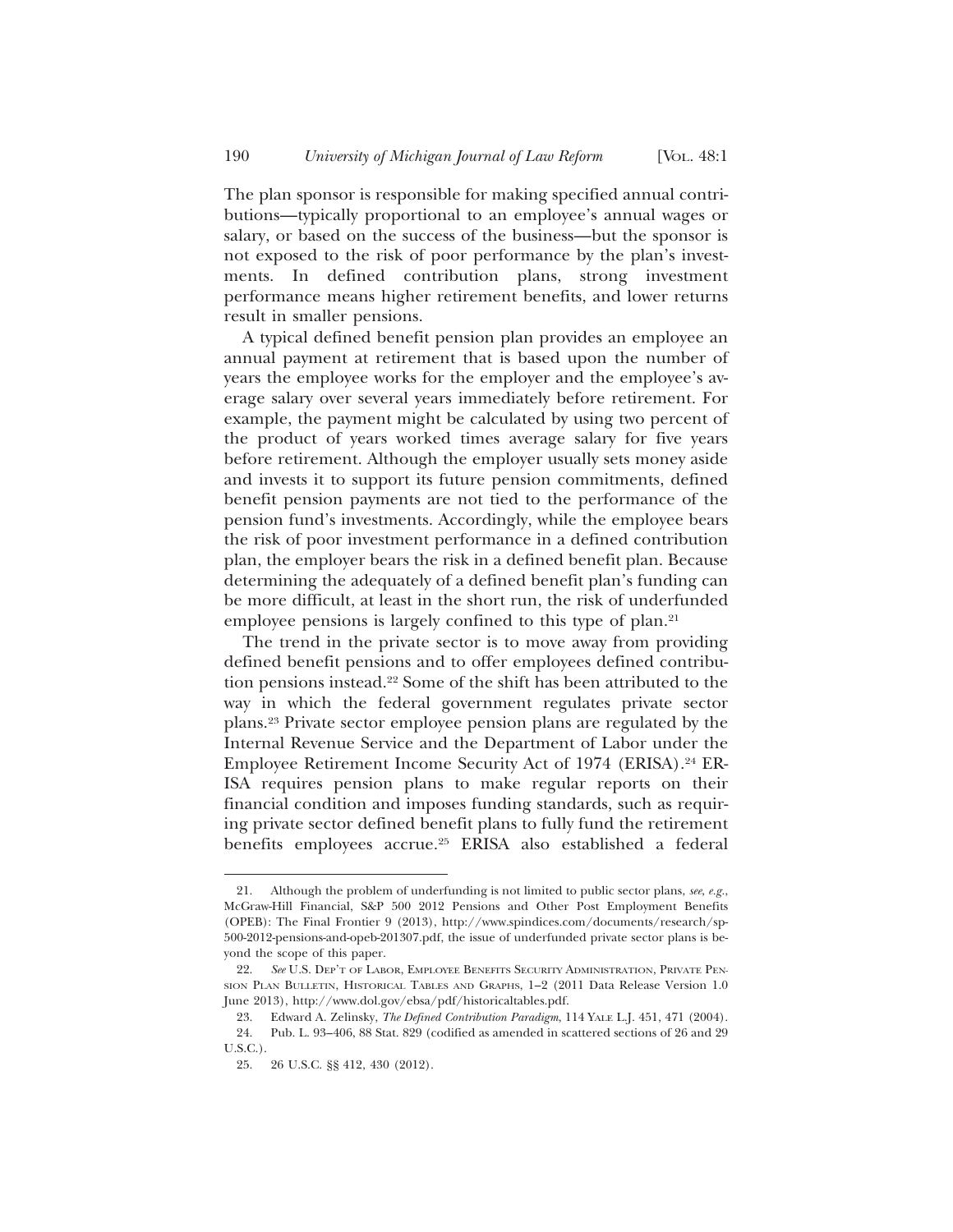agency, the Pension Benefit Guaranty Corporation (PBGC), within the Department of Labor, to insure the benefits of private plans.26 The PBGC charges an insurance premium<sup>27</sup> to private employers with pension plans and pays benefits<sup>28</sup> to retired employees if a plan defaults.

#### *A. Public Sector Pensions*

#### 1. Introduction

State and local government pensions are generally defined benefit pensions that require some contribution by the employee.29 (Generally, the benefit payments include an inflation adjustment a cost of living allowance, or COLA.) For defined benefit plans, the retirement benefit does not depend on the investment returns of the pension fund. For example, an Illinois public school teacher would be required to contribute 9.4% of gross earnings toward retirement.30 Under current law, an Illinois public school teacher who began teaching in 2001 and retires at age sixty, after teaching thirty years, would receive a benefit equal to approximately two-thirds of the teacher's average salary over the last four years of teaching. If that average (late career) salary were \$100,000, say, then the pension would be \$66,000. This represents a credit of 2.2% for each year of service, applied to the average salary at the end of the teacher's career.31 Generally, the annual benefit is increased by 3% each year as an inflation adjustment, so here the benefit would be about \$68,000 the next year, \$70,000 the following year, and so

<sup>26. 29</sup> U.S.C. § 1302 (2012).

<sup>27.</sup> *See* PENSION BENEFIT GUAR. CORP., *Premium Rates*, http://www.pbgc.gov/prac/prem/ premium-rates.html.

<sup>28.</sup> *See* PENSION BENEFIT GUAR. CORP., *Guaranteed Benefits*, http://www.pbgc.gov/wr/ben efits/guaranteed-benefits.html.

<sup>29.</sup> U.S. GOVERNMENTAL ACCOUNTABILITY OFFICE, GAO-08-983T, STATE AND LOCAL GOV-ERNMENT PENSION PLANS, CURRENT STRUCTURE AND FUNDED STATUS, STATEMENT OF BARBARA D. BOVBJERG, DIRECTOR EDUCATION, WORKFORCE, AND INCOME SECURITY 2, 4 (July 10, 2008), http://www.gao.gov/new.items/d08983t.pdf; CONG. BUDGET OFFICE, THE UNDERFUNDING OF STATE AND LOCAL PENSION PLANS 2–3 (May 2011), http://www.cbo.gov/sites/default/files/ cbofiles/ftpdocs/120xx/doc12084/05-04-pensions.pdf.

<sup>30.</sup> TRS, ONLINE MEMBER GUIDE, TEACHERS RETIREMENT SYSTEM OF THE STATE OF ILLI-NOIS 11 (August 2009), http://www.ediillinois.org/ppa/docs/00/00/00/02/33/94/ 20100106210355\_guide.pdf.

<sup>31.</sup> *Id.* at 24; 40 ILL. COMP. STAT. 5/16-133 (2012), http://www.ilga.gov/legislation/ilcs/ fulltext.asp?DocName=004000050K16-133. (\$66,000 = \$100,000× 30× 0.02.) Recently enacted Illinois pension reforms, Illinois Pub. Act 98-599, which largely targets the benefits of new employees as well as the cost of living increases for benefits of most employees, does not significantly alter these terms.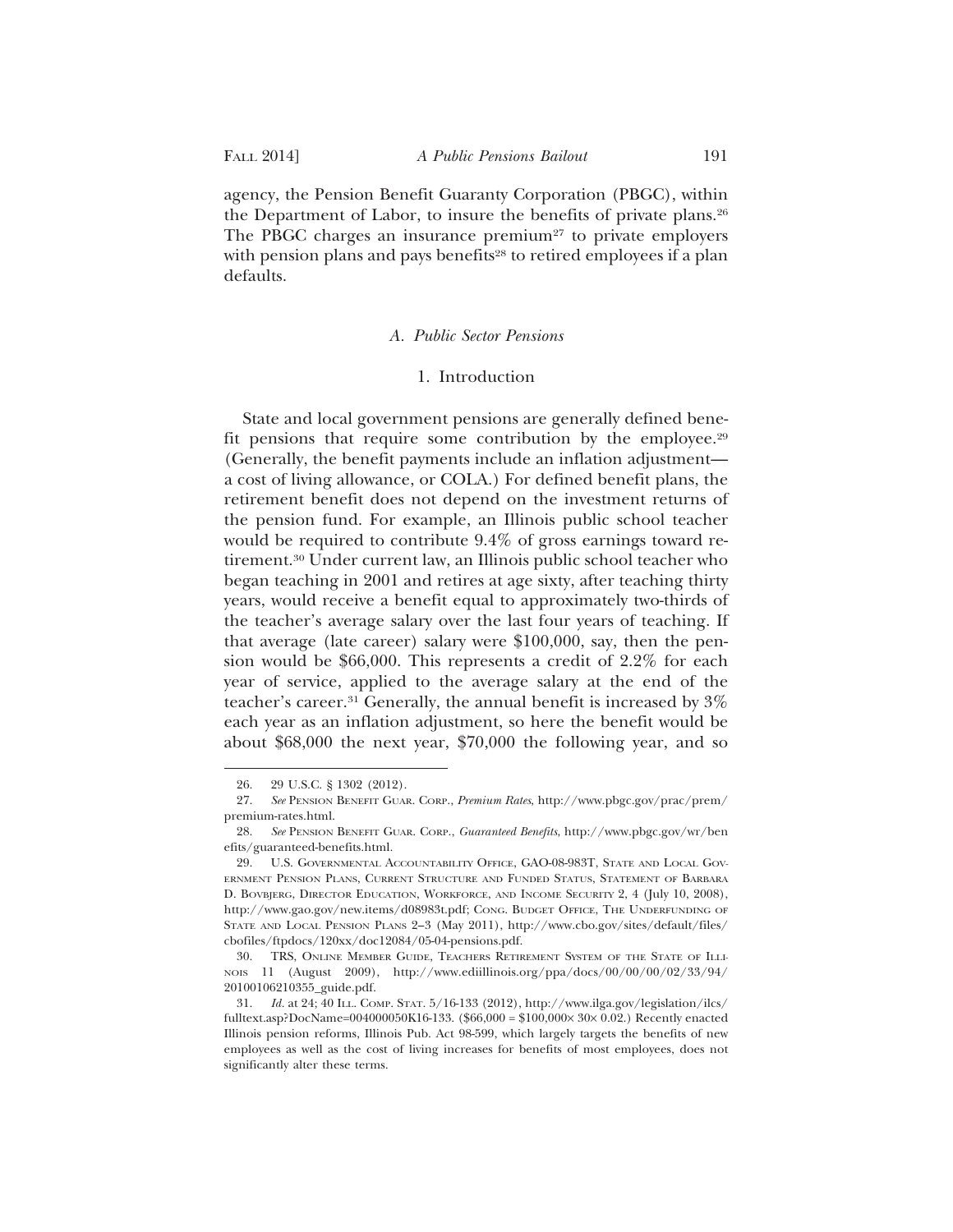on.32 Typically, an Illinois public school teacher would be outside the federal social security system;33 neither the employer nor the employee would pay the annual 6.2% tax on the employee's salary,34 and the employee would not be eligible for social security retirement benefits.

The structure of the Illinois system is fairly representative of most state and local government pensions,<sup>35</sup> although the level of benefits varies from plan to plan and the majority of state and local government employees do participate in the social security system.36 (Defined benefit pension plans for police and firefighters have similar features, although they differ in some respects because public safety careers are normally shorter.<sup>37</sup>) In general, in the public sector, annual retirement payments in defined benefit pension plans are determined according to the following formula:<sup>38</sup>

<sup>32.</sup> *See* 40 ILL. COMP. STAT. 5/16-133.1(a)(3) (2012). In some cases, the annual benefit increases described in the text would be reduced under recently enacted pension reforms. Ill. Pub. Act 98-599, effective July 1, 2014, enacted December 5, 2013; 40 ILL. COMP. STAT. 5/ 16-133.1(a-1), (a-2) (2012), http://www.ilga.gov/legislation/publicacts/98/PDF/098-0599 .pdf. At the time of this writing, the Illinois pension reforms have been stayed, http://www .surs.com/pdfs/news/Restraining\_Order\_and\_Preliminary\_Injunction.pdf. *See also* Associated Press, *Illinois: Judge Halts Pension Overhaul*, N.Y. TIMES, May 14, 2014, at A17 (temporary stay), http://nyti.ms/1sPSYvd.

<sup>33. 26</sup> U.S.C. § 3121(b)(7) (2006); 40 Ill. Comp. Stat. 5/21-103 (2012); *see also* U.S. GOV-ERNMENTAL ACCOUNTABILITY OFFICE, GAO-08-983T, SOCIAL SECURITY, ISSUES REGARDING THE COVERAGE OF PUBLIC EMPLOYEES, STATEMENT OF BARBARA D. BOVBJERG, DIRECTOR EDUCATION, WORKFORCE, AND INCOME SECURITY 3–4 (Nov. 6, 2007), http://www.gao.gov/assets/120/ 118512.pdf.

<sup>34. 26</sup> U.S.C. §§ 3101(a), 3111(a) (2006).

<sup>35.</sup> Because, for the most part, pension plans reforms do not alter the benefits of existing public workers, this § I.A.1 describes the typical characteristics of the plans of current employees and retirees of public pension plans. Section I.B surveys recent legislative revisions, which largely impact only new hires.

<sup>36.</sup> *See* Robert L. Clark et al., *The Evolution of Public Pension Plans*, *in* THE FUTURE OF PUBLIC EMPLOYEE RETIREMENT SYSTEMS 241 (Olivia S. Mitchell & Gary Anderson eds., 2009). The variation in coverage of state and local government employees by Social Security is discussed in U.S. GOVERNMENTAL ACCOUNTABILITY OFFICE, GAO-08-983T, SOCIAL SECURITY, ISSUES REGARDING THE COVERAGE OF PUBLIC EMPLOYEES, STATEMENT OF BARBARA D. BOVBJERG, DIRECTOR EDUCATION, WORKFORCE, AND INCOME SECURITY 3 (Nov. 6, 2007) ("[A]bout onefourth of public employees are not covered by Social Security for various historical reasons.").

<sup>37.</sup> *See* WISCONSIN LEGISLATIVE COUNCIL, 2008 COMPARATIVE STUDY OF MAJOR PUBLIC EM-PLOYEE RETIREMENT SYSTEMS 12–13 (May 2010), http://legis.wisconsin.gov/lc/publications/ crs/2008\_retirement.pdf; Olivia S. Mitchell et al., *Developments in State and Local Pension Plans*, in PENSIONS FOR THE PUBLIC SECTOR, 15, 21–22 (Olivia S. Mitchell & E. Hustead eds., 2000).

<sup>38.</sup> *See* WISCONSIN LEGISLATIVE COUNCIL, 2010 COMPARATIVE STUDY OF MAJOR PUBLIC EM-PLOYEE RETIREMENT SYSTEMS 24 (Dec. 2011), http://legis.wisconsin.gov/lc/publications/crs/ 2010\_retirement.pdf; DAVID RAJNES, EMPLOYEE BENEFITS RESEARCH INSTITUTE, STATE AND LO-CAL RETIREMENT PLANS: INNOVATION AND RENOVATION (July 2001), at 17, http://www.ebri .org/pdf/briefspdf/0701ib.pdf.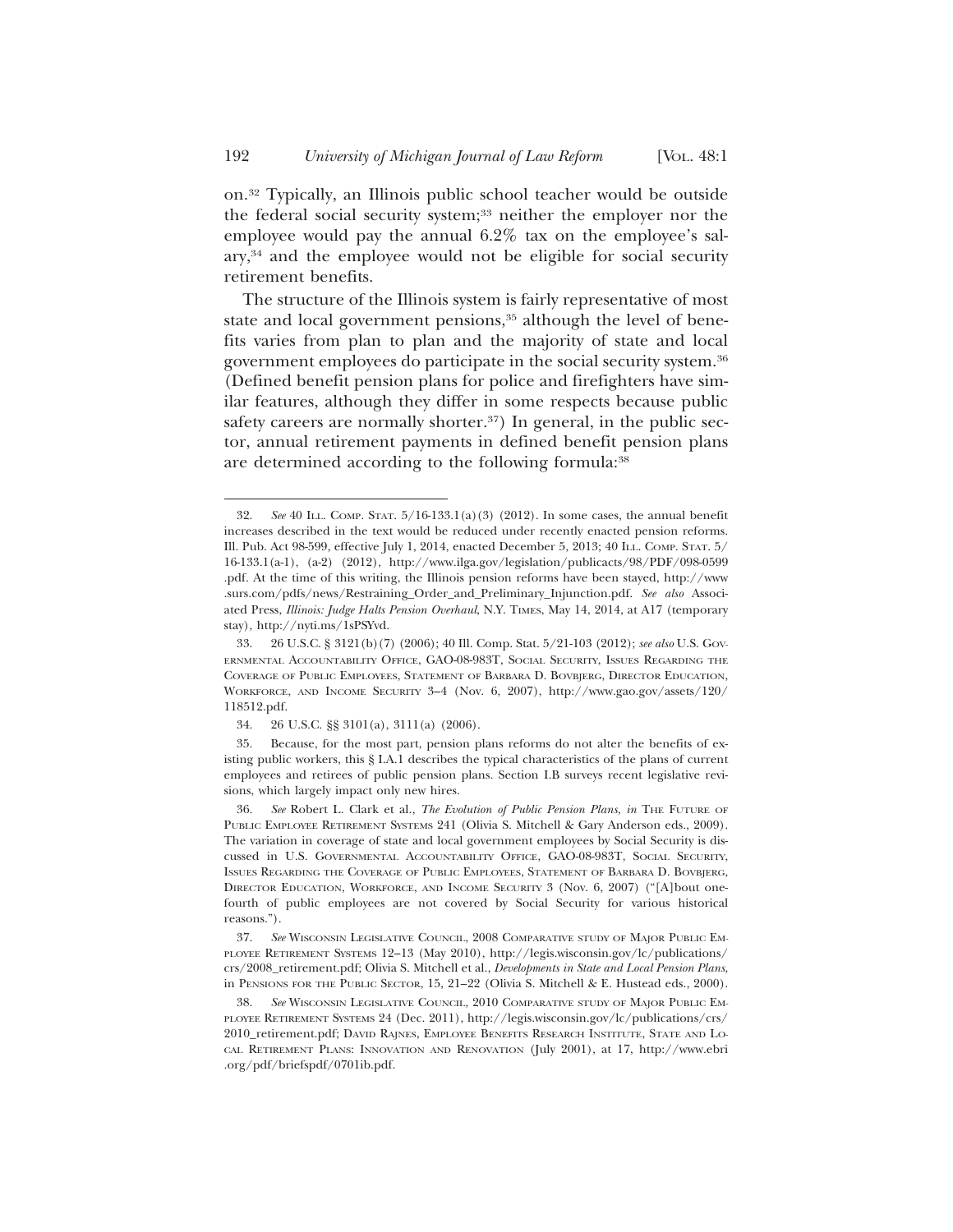#### Terminal Compensation  $\times$  Years Employed  $\times$  Multiplier

*Terminal Compensation* is typically the average compensation over the employee's three most highly compensated years; a five-year average is also common.39 *Years Employed* is the total number of years of the employee's service for the government employer. The *Multiplier* is the rate at which benefits accrue per year of service. A recent survey found that multipliers were usually in the range between 1.7% and 2.1%. The multiplier tends to be higher for jurisdictions in which the government employees are outside Social Security, with an average of 2.2% as opposed to 1.95%.<sup>40</sup> While in the public sector defined benefit pension plans provide for employee contributions, in practice, the employer often assumes the obligation.<sup>41</sup> Apart from police and firefighters, plans typically allow for retirement with full benefits after age fifty-five with thirty years of service. Frequently, employees have an option for early retirement, which usually comes with an adjustment to the benefits formula. Vesting generally occurs at five years or fewer of employment, although some plans require up to ten years of service; a couple of plans provide for immediate vesting.42

State and local government pension plans usually adjust benefits to account for inflation. Many determine the adjustment based on the Consumer Price Index. For example, Massachusetts provides for up to a three percent cost of living adjustment on the first

<sup>39.</sup> *See* WISCONSIN LEGISLATIVE COUNCIL, 2010 COMPARATIVE STUDY OF MAJOR PUBLIC EM-PLOYEE RETIREMENT SYSTEMS 27–29 (Dec. 2011), http://legis.wisconsin.gov/lc/publications/ crs/2010\_retirement.pdf.

<sup>40.</sup> *See id.* at 24–25 (suggesting that 1.95% average multiplier for plans in which employees are covered by Social Security "may be somewhat misleadingly low because a number of plans increase their multiplier rates following a certain number of years in service; generally 15, 25 or 30 years.").

<sup>41.</sup> *See* WISCONSIN LEGISLATIVE COUNCIL, 2008 COMPARATIVE STUDY OF MAJOR PUBLIC EM-PLOYEE RETIREMENT SYSTEMS 19 (May 2010), http://legis.wisconsin.gov/lc/publications/crs/ 2008\_retirement.pdf. There are, for example, tax advantages to providing incremental employee compensation in this form instead of via straight salary. *See id.*; *cf.* 26 U.S.C. § 414(h) (2006) (specifying that such contributions "shall not be treated as having been made by the employer if it is designated as an employee contribution."); CALIFORNIA LEGISLATIVE ANA-LYST'S OFFICE, STATE "PICKUP" OF EMPLOYEE RETIREMENT CONTRIBUTIONS 1 (Jan. 1985) ("The pickup program, however, is accomplished not through additional employer expenditures, but by manipulating the employee's salary on paper."), http://www.lao.ca.gov/reports/ 1985/01\_85\_state\_pickup\_of\_employee\_retirement\_contributions.pdf; *see, e.g.*, CITY CLUB OF PORTLAND, OREGON PERS: BURDENED BY THE PAST, POISED FOR THE FUTURE 10 (May 27, 2011), http://research.pdxcityclub.org/sites/default/files/reports/PERS\_2011\_0.pdf ("[T]oday approximately 70% of employees receive the pick-up [of the six percent employee contribution to the Oregon Public Employee Retirement System].").

<sup>42.</sup> *See* WISCONSIN LEGISLATIVE COUNCIL, 2008 COMPARATIVE STUDY OF MAJOR PUBLIC EM-PLOYEE RETIREMENT SYSTEMS 20–24 (May 2010), http://legis.wisconsin.gov/lc/publications/ crs/2008\_retirement.pdf.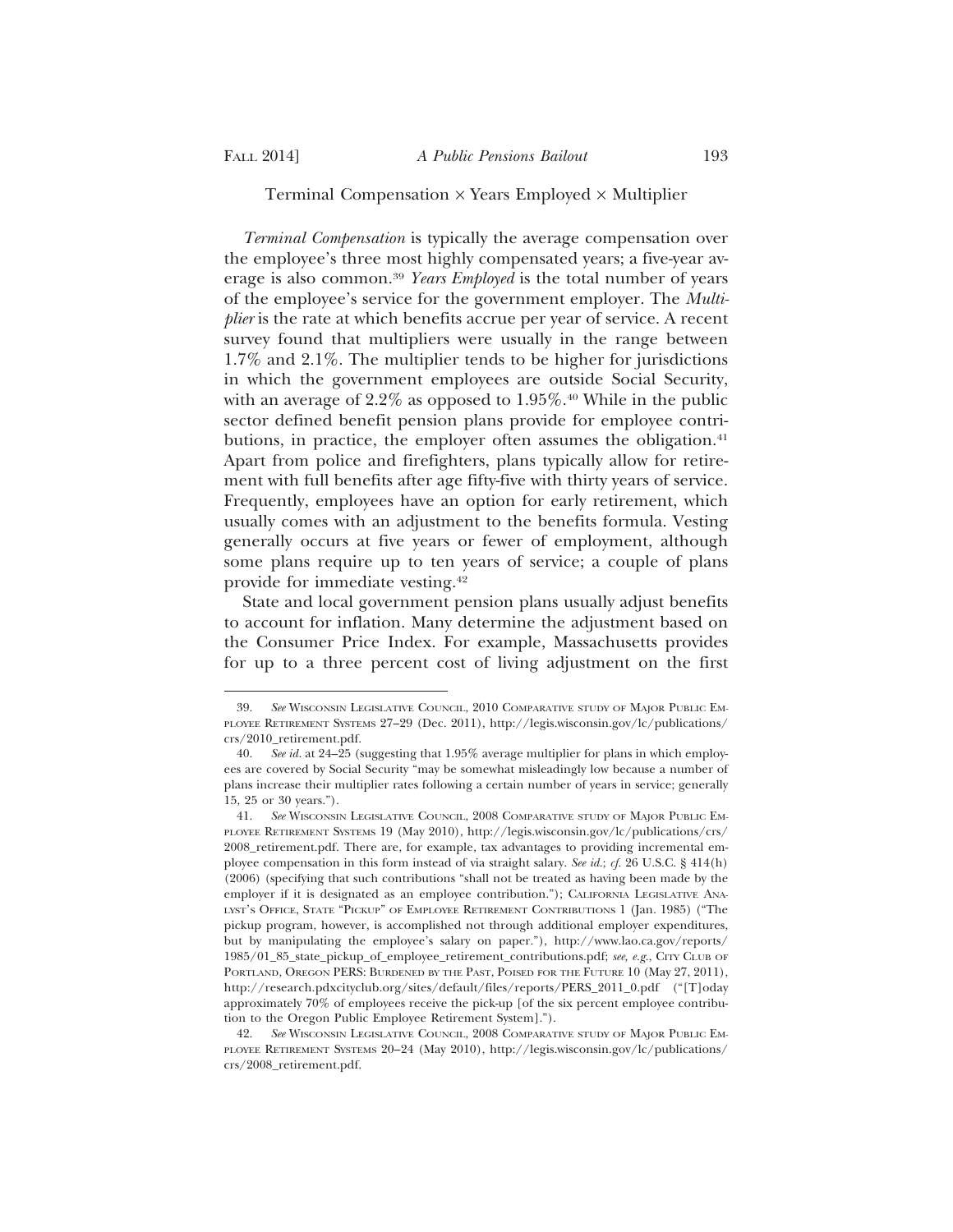\$12,000 of benefits, setting a ceiling of \$360.43 New Jersey's adjustment is sixty percent of the Consumer Price Index (CPI).<sup>44</sup> Illinois and a few other states simply increase benefits for most employees by three percent each year, independent of the actual rate of inflation.45

For the most part, public sector plans fall outside the scope of federal supervision. In the 1970s, the immediate problems stimulating ERISA involved insolvent private sector defined benefit plans, and there was concern that federal oversight of public sector plans would offend federalism principles.<sup>46</sup> Public sector plans are not currently subject to federal minimum funding requirements.47 Public plans tend to follow the standards established by the Government Accounting Standards Board (GASB). GASB promulgates accounting guidelines for state and local governments. Although GASB is not a regulatory body, does not conduct investigations, and does not have enforcement authority, its standards are influential. In some cases, compliance with GASB rules is mandated by state law or effectively compelled by financial markets that invest in public debt. Since 1994, GASB guidelines have required public pension plans to provide regular reports on their financial condition and have specified the relevant accounting principles for these reports. GASB's standards, however, are significantly looser than those that ERISA imposes on private sector plans.<sup>48</sup>

<sup>43.</sup> FINAL REPORT OF THE SPECIAL COMMISSION TO STUDY THE MASSACHUSETTS CONTRIBU-TORY RETIREMENT SYSTEMS 4 (Oct. 7, 2009), http://economics.mit.edu/files/4598.

<sup>44.</sup> N.J. DEP'T TREASURY, MEMBERS HANDBOOK, PUBLIC EMPLOYEES' RETIREMENT System 30 (March 2011). The state uses the CPI for urban wage earners and clerical workers (CPI-W).

<sup>45.</sup> *See* WISCONSIN LEGISLATIVE COUNCIL, 2008 COMPARATIVE STUDY OF MAJOR PUBLIC EM-PLOYEE RETIREMENT SYSTEMS 34–35 (May 2010), http://legis.wisconsin.gov/lc/publications/ crs/2008\_retirement.pdf; *see also* ARKANSAS PUBLIC EMPLOYEES RETIREMENT SYSTEM, CONTRIBU-TORY, MEMBERS HANDBOOK 37 (2009); TEACHERS RETIREMENT SYSTEM OF ILLINOIS, ESSENTIAL FACTS ABOUT TRS 3 (June 2011) (Tier 1 only). As of 2011, new employees are assigned to the Tier II plan. "Changes from the 'Tier I' pension law include raising the minimum age to draw a retirement benefit to age 67 with 10 years of service, imposing a limit on the amount of salary that may be used to calculate retirement benefits, and limiting cost-of-living annuity adjustments to the lesser of three percent or  $1\!/_2$  of the annual increase in the Consumer Price Index, not compounded. The retirement formula is unchanged." *Id.* at 2. A three percent COLA also applies to retired employee beneficiaries of the Florida Retirement System. However, current Florida employees will not be eligible for a cost of living adjustment with respect to service after July 1, 2011. Fla. Stat. § 121.101 (2011). Florida law provides for restoration of the flat three percent COLA in 2016 "[s]ubject to the availability of funding and the Legislature enacting sufficient employer contributions specifically for the purpose of [restoring the 3 percent] cost-of-living adjustment." Fla. Stat. § 121.101(5) (2011).

<sup>46.</sup> *See* discussion *infra* Part III.C.

<sup>47. 29</sup> U.S.C.  $\S$  3(32), 4(b)(1) (2012); 26 U.S.C.  $\S$  412(e)(2)(C) (2006).

<sup>48.</sup> U.S. GOVERNMENTAL ACCOUNTABILITY OFFICE, GAO-07-1156, STATE AND LOCAL GOV-ERNMENT RETIREE BENEFITS: CURRENT STATUS OF BENEFIT STRUCTURES, PROTECTIONS AND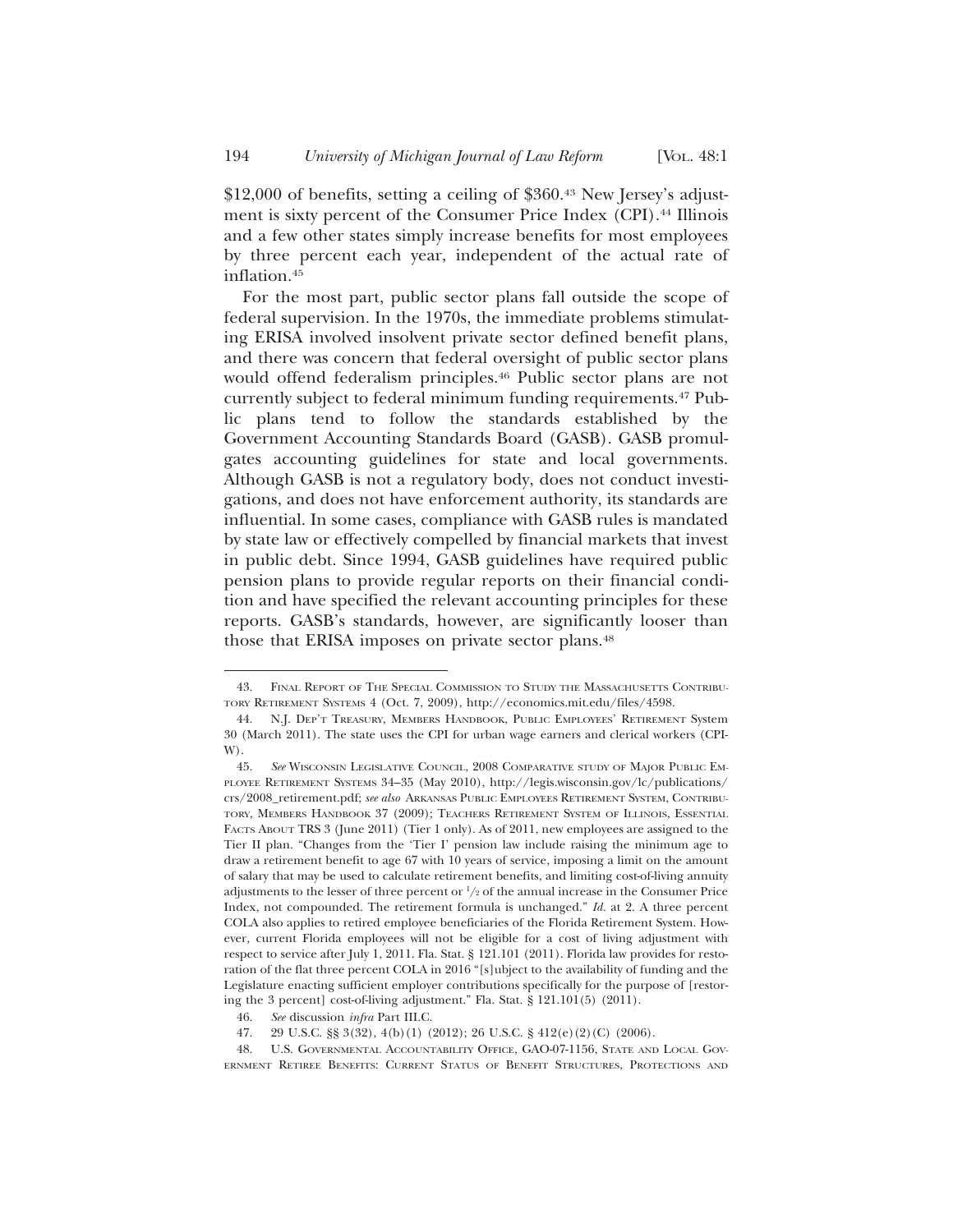# 2. Legal Status of Public Employee Pension Benefits

In most cases, the level of pension benefits and the terms of state or local government pension plans are very real, legally binding commitments.49 But the extent of protection varies by jurisdiction. In the private sector, the rule is that accrued benefits can be forfeited only before they vest.50 For example, a private sector employee might earn \$100,000 straight salary and accrue \$2000 toward a pension annually. Then, after three years on the job, the employee would have accrued \$6000 in annual retirement benefits. If the benefits have not yet vested and the employee changes jobs, then the employee loses the accrued retirement benefits.51 If the benefits had vested, then the employee would have the right to receive the benefits, under the terms of the plan—which might mean that the employee would have to wait until retirement to access the money.52 This guarantee extends to virtually all public pension plans,53 although for public plans benefits may not vest for some time.<sup>54</sup>

In a number of states, the protections government employees receive are significantly stronger than the security guaranteed to vested pension benefits under ERISA. With respect to services an employee has not yet rendered, a private sector employer may reduce the rate at which pension benefits accrue or even eliminate

FISCAL OUTLOOK FOR FUNDING FUTURE COSTS 8 (Sept. 2007), http://www.gpo.gov/fdsys/ pkg/GAOREPORTS-GAO-07-1156/pdf/GAOREPORTS-GAO-07-1156.pdf; J. Fred Gierz & Leslie E. Papke, *Public Pension Plans: Myths and Realities for State Budgets*, 60 Nat'l Tax J. 305, 317 (2007), http://www.ntanet.org/NTJ/60/2/ntj-v60n02p305-23-public-pension-plansmyths.pdf.

<sup>49.</sup> *See, e.g.*, Parker v. Wakelin, 123 F.3d 1, 6–7 (1st Cir. 1997); Legislature v. Eu, 816 P.2d 1309, 1333 (Cal. 1991); Peterson v. Fire & Police Pension Ass'n, 759 P.2d 720, 724 (Colo. 1988); Oregon State Police Officers' Assoc. v. Oregon, 918 P.2d 765, 773 (Or. 1996); Spiller v. State, 627 A.2d 513, 517 n.12 (Me. 1993).

<sup>50. 29</sup> U.S.C. § 203(a) (2012); 29 U.S.C. § 1053(a) (2012); 26 U.S.C. § 411(a) (2006); Alessi v. Raybestos-Manhattan, Inc., 451 U.S. 504, 510 (1981); Modzelewski v. Resolution Trust Corp., 14 F.3d 1374, 1378 (9th Cir. 1994).

<sup>51.</sup> Sutton v. Weirton Steel, 724 F2d 406, 410 (4th Cir. 1983).

<sup>52.</sup> Chambless v. Masters, Mates & Pilots Pension Plan, 772 F.2d 1032, 1041 (2d Cir. 1985).

<sup>53. 26</sup> U.S.C. § 411(e); 26 U.S.C. § 401(a)(7)(1974); Mary Beth Braitman & Terry A.M. Mumford, *Legal Advisory Report*, *in* REPORT OF THE COMMISSION ON THE DESIGN AND FUNDING OF RETIREMENT AND RETIREE HEALTH BENEFITS PLANS FOR STATE EMPLOYEES AND TEACHERS 5, App. A (Vt. Dec. 2009); Amy B Monahan, *Public Pension Plan Reform: The Legal Framework*, EDUC. FIN. & POLICY 617, 638–40 (2010).

<sup>54.</sup> Clark et al., *supra* note 36, at 248–50, 263—65; *see, e.g.*, City of East Point v. Seagraves, 524 S.E.2d 755, 757 (Ga. App. 1999); Alldredge v. Okla. Firefighters Pension & Retirement Bd., 816 P.2d 580, 582 (Okla. App. 1991) (vesting of benefits of firefighters employed before 1981 occurred at retirement); Spiller v. State, 627 A.2d 513, 516 (Me. 1993); McGrath v. R.I. Retirement Bd, 88 F3d 12, 17 (1st Cir 1996).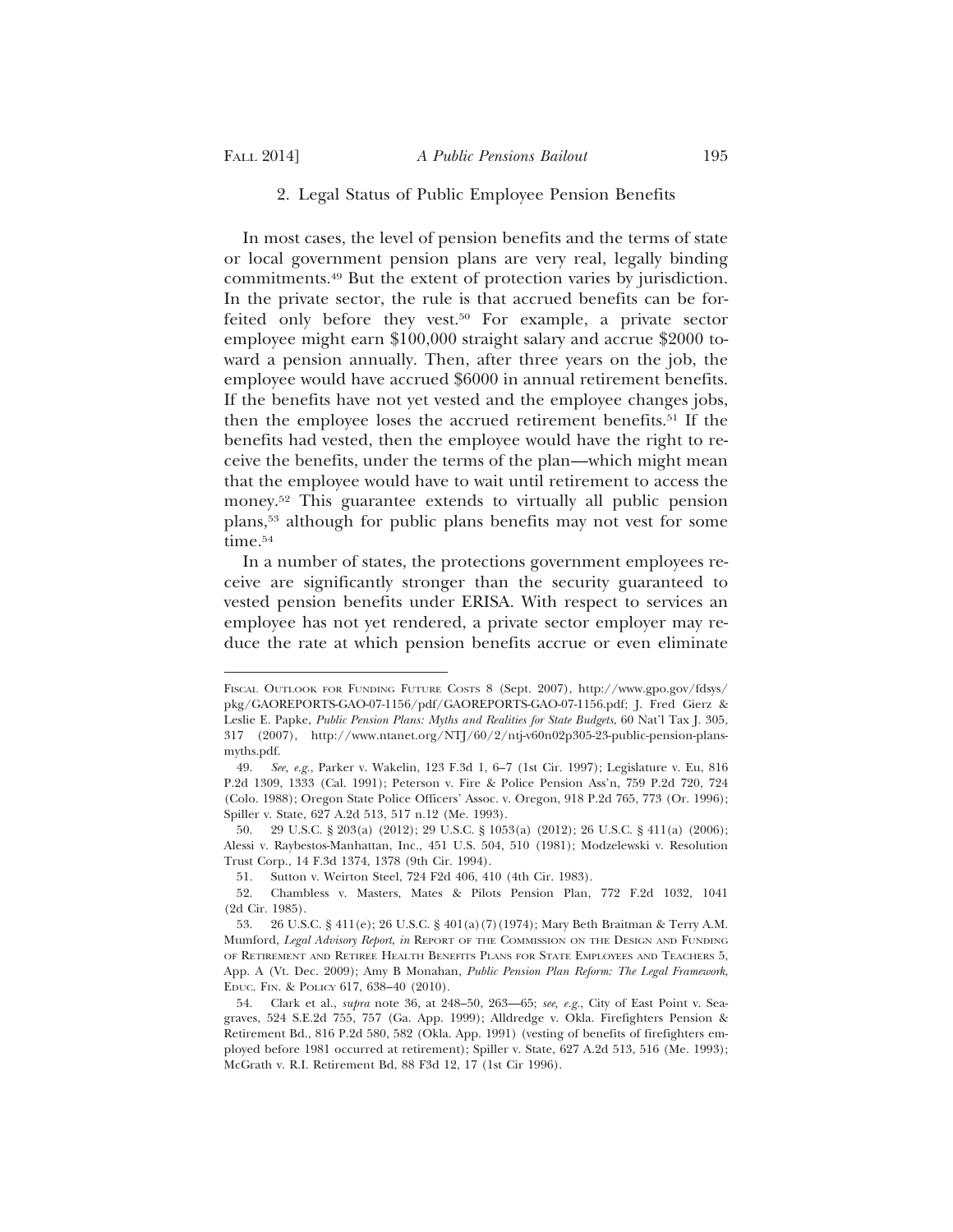further accruals.<sup>55</sup> In contrast, in a significant number of states, a government sponsor of a pension plan is bound to the terms existing on the date an employee begins work or enters the plan; any adjustments detrimental to current employees must be offset by beneficial adjustments. In a sense, at some point, public employees may become vested in a plan's terms as well as their accrued benefits. For convenience, the Article will refer to this type of legal protection for a public pension as *term vesting*.

For example, suppose that an employee starts working in 2012 for an employer whose only retirement plan is a conventional defined benefit plan, with Terminal Compensation defined as an employee's average annual compensation over the final three years of employment and with a multiplier of two percent. An employee working for thirty years and earning \$100,000 in each of the three years before retirement would receive \$60,000 per year in retirement. If the vesting period for the 2012 plan is five years, then an employee who stopped working for this employer in 2015 would not receive any pension from the employer's plan, but a worker who worked for five years at an annual salary of \$50,000, would be entitled to a pension at retirement of \$10,000 per year. If the employer were a private employer subject to ERISA, the employer could terminate the pension plan in 2017, for example, and cease to offer any retirement plan. An employee who worked for this employer until 2042 would be entitled to a pension at retirement based on five years of service, not the thirty years that the employee would have been entitled to apply if the terms of the 2012 plan had remained in force.

If the 2012 plan were a public plan, however, then in many jurisdictions not only would the government employer be prohibited from ceasing to offer an existing employee a pension plan after 2017, the employer would be prohibited from substituting a defined contribution plan for the defined benefit plan at that point. With respect to a public-sector employee hired in 2012, in 2017 the public employer could not even reduce the multiplier applied to 2018 and beyond—unless the terms could be shown to be at least as generous as the terms of the 2012 plan.56 In these jurisdictions,

<sup>55.</sup> *See* 26 C.F.R. § 1.411(d)-3(a)(3). (4) (2006); 29 U.S.C. § 4041(b) (2012); Herman v. Cent. States, Se. & Sw. Areas Pension Fund, 423 F.3d 684, 691 (7th Cir. 2005). There are notice requirements if a plan amendment reduces future benefit accruals. ERISA § 204(h), 29 U.S.C. § 1054(h) (2012).

<sup>56.</sup> Hammond v. Hoffbeck, 627 P.2d 1052, 1057 (Alaska 1981); Thurston v. Judges Ret. Plan, 876 P.2d 545, 548 (Ariz. 1994); Legislature v. Eu, 816 P.2d 1309, 1333 (Cal. 1991) ("[O]n commencing to serve the state the officer thereupon acquires a vested right to earn, through continued service, additional pension benefits in an amount reasonably comparable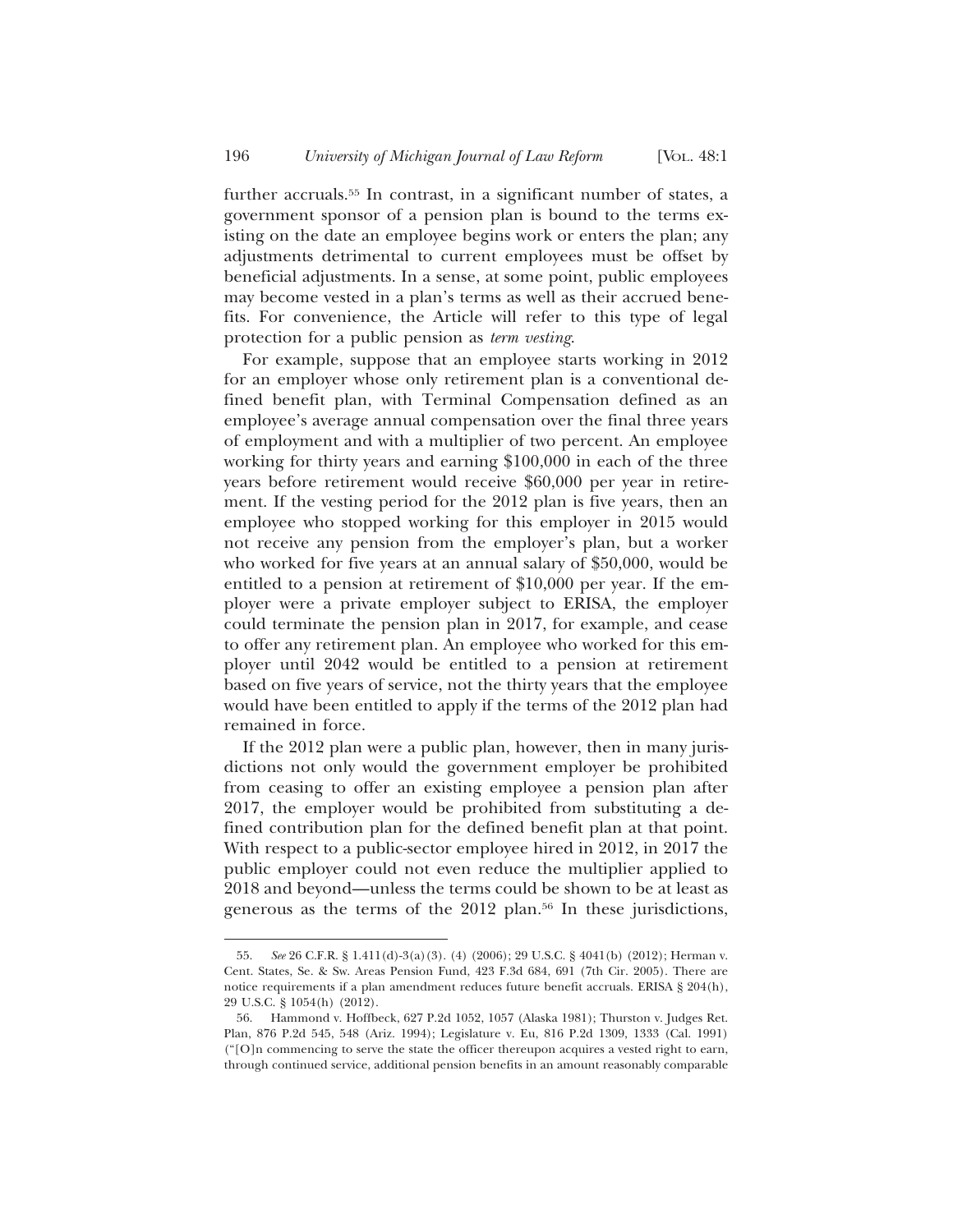however, public employers need not provide new employees pensions at all, and, if they do, the new employees' benefits can be less generous than those provided to existing employees.

Among those states with term vesting, the legal basis for the rule varies. A number of state constitutions contain provisions directly addressing the status of public employee retirement benefits. For example, the New York State Constitution provides: "After July first, nineteen hundred forty, membership in any pension or retirement system of the state or of a civil division thereof shall be a contractual relationship, the benefits of which shall not be diminished or impaired."57 The Arizona and Illinois constitutions contain similar language.58 In Alaska, Hawaii, Louisiana, and Michigan, the provisions use the same language, except that they specify that "*accrued* benefits . . . shall not be diminished or impaired."59 The courts of Alaska, Arizona, Illinois and New York have construed their respective constitutional provisions as entailing term vesting, in some cases relying on the legislative history of the clause.60

In the remainder of the term-vesting states, the requirement of term vesting is derived from federal or state constitutional contract protections.61 In these cases, many state courts appear to base their construction on the public policy consideration that acceptance of public employment limits an employee's future employment options to such an extent that prospective employees would expect

to those available when he or she first took office."); Betts v. Bd. of Admin., 582 P.2d 614, 617 (Cal. 1978); Kraus v. Bd. of Trustees, 390 N.E.2d 1281, 1289 (Ill. App. 1979); Singer v. Topeka, 607 P.2d 467 (Kan. 1980); Madden v. Contributory Ret. Appeal Bd., 729 N.E.2d 1095, 1098 (Mass. 2000); Calabro v. City of Omaha, 531 N.W.2d 541, 551 (Neb. 1995); Pub. Emp. Ret. Bd. v. Washoe Cnty., 615 P.2d 972, 974-75 (Nev. 1980); Birnbaum v. N.Y. State Teachers Ret. Sys., 152 N.E.2d 241, 245 (N.Y. 1958); Civil Serv. Emps. Ass'n v. Regan, 525 N.E.2d 1, 3 (N.Y. 1988); Or. State Police Officers' Ass'n. v Oregon, 918 P.2d 765, 779 (Or. 1996); *cf. id.* at 775; Bowles v. Wash. Dep't of Ret. Sys., 847 P.2d 440, 446 (Wash. 1993); Dorward v ILWU-PMA Pension Plan, 452 P.2d 258, 262 (Wash. 1969). *See also* Alicia H. Munnell & Laura Quinby, Ctr. for Research at Bos. Coll., *Legal Constraints on Changes in State and Local Pensions*, 25 ST. & LOC. PENSION PLANS 1, 2 (2012), http://crr.bc.edu/wp-content/uploads/2012/08/ slp\_25.pdf.

<sup>57.</sup> N.Y. Const. art. V, §7.

<sup>58.</sup> Ariz. Const. art. 12, § 7; Ill. Const. art. 13, § 5.

<sup>59.</sup> Ark. Const. art. 12, § 7; Haw. Const. art. 16, § 2; La. Const. art 10, § 29; Mich. Const. art. 9, § 19 (emphasis added). The Constitution of Texas also contains protections for "accrued pension benefits." Tex. Const. art. 16, § 66.

<sup>60.</sup> *Hammond*, 627 P.2d at 1057; Sheffield v. Alaska Pub. Emps.' Ass'n, 732 P.2d 1083, 1087 (Alaska 1983); *Thurston*, 876 P.2d at 548; *Kraus*, 390 N.E.2d at 1289; *Birnbaum*, 152 N.E.2d at 245.

<sup>61.</sup> *E.g.*, "No State shall . . . pass . . . Law impairing the Obligation of Contracts" U.S. Const. art. I, § 10. This is the federal Contract Clause. Its inclusion in our great charter appears to be connected to the practice of some States, when we were but a Confederation, of requiring creditors to accept nominal consideration in satisfaction of debts. *See* Sturges v. Crowninshield, 17 U.S. (4 Wheat.) 122, 199 (1819).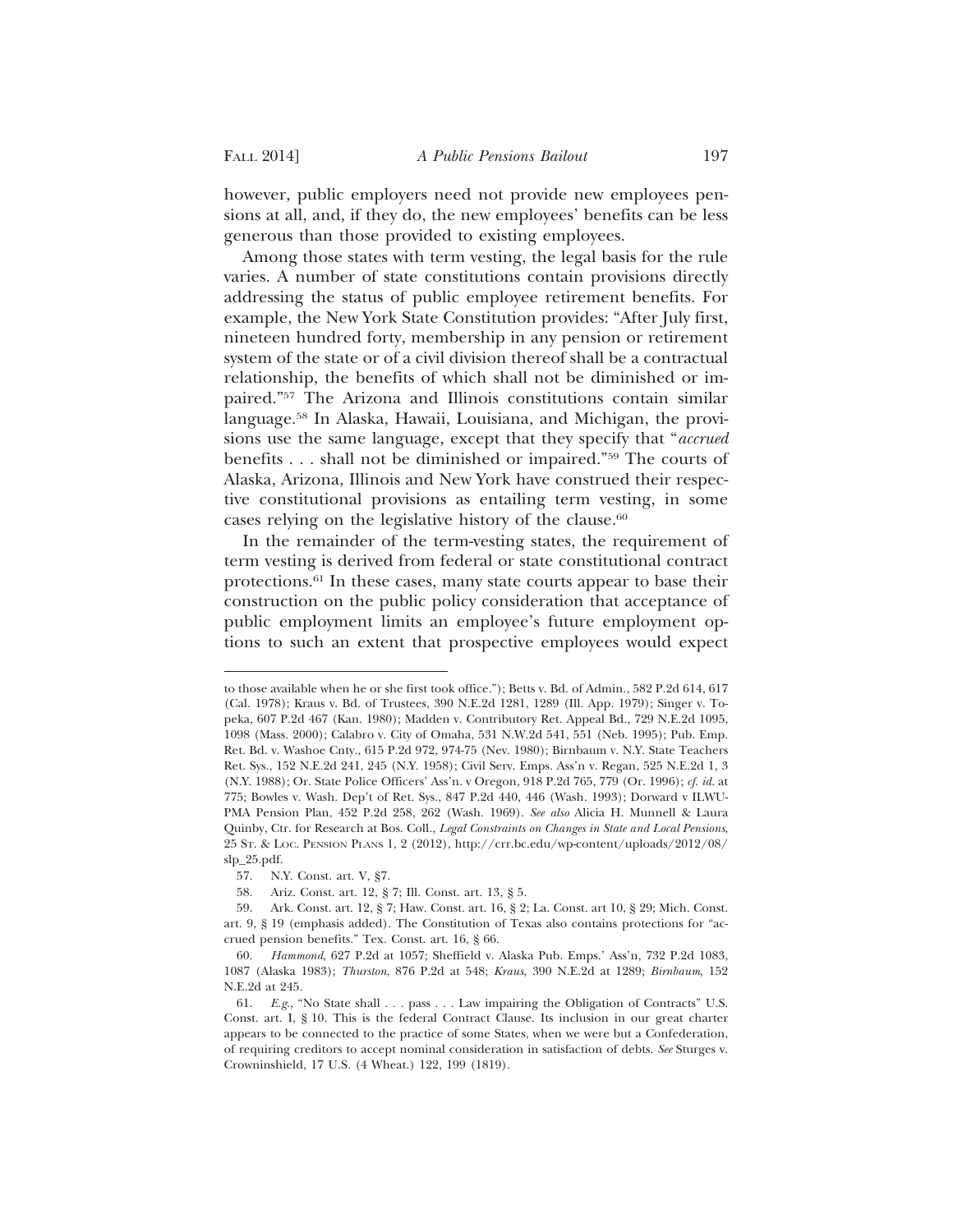the benefits of term vesting before embarking on such a career.<sup>62</sup> For example, the Nebraska Supreme Court explains the basis of the term-vesting principle as follows:

[W]e recognize that the availability of and security afforded by a pension plan may draw employees into government service. . . . Firefighters who accepted employment with the City of Omaha after the implementation of the [benefit provision] reasonably expected to receive the [benefit] if they remained in public employment, and that expectation provided a powerful incentive to remain working for the city. [New employees] would have no such expectation and would not be entitled to the [benefit].63

In the Nebraska cases, the court does not acknowledge that private employers attract employees without committing to maintain the terms of a pension throughout an employee's tenure. The courts may regard it as self-evident that pensions have been a more significant feature of compensation in the public sector than in the private sector.64 Perhaps it is also plausible that labor markets for public school teachers and public safety workers differ systematically from those for generic private sector jobs.<sup>65</sup>

Although there is some diversity among the states regarding current government employees' pension security, generally the legal rights of retirees to pension benefits is firmly established, with perhaps some uncertainty at the margins with respect to various cost of living adjustments.<sup>66</sup> In the event that a government pension plan

<sup>62.</sup> Kern v. Long Beach, 179 P.2d 799, 803 (Cal. 1947); *Public Empls.' Ret. Bd.*, 615 P.2nd at 974; *Dorward*, 452 P.2d at 261 ("The worker loses job mobility and possible wage increases, but gains pension rights. The employer gains employment stability because he can attract more competent employees and avoid labor turnover."); *Or. State Police Officers Ass'n*, 918 P.2d at 776.

<sup>63.</sup> Calabro v. Omaha, 531 N.W.2d 541, 551 (Neb. 1995).

<sup>64.</sup> *See* Smith v. Bd. of Trustees La. State Emps.' Ret. Sys., 851 So.2d 1100, 1117–-18 (La. 2003) ("Because of the lower pay that inevitably comes with public service, the benefits offered through state pension plans are undoubtedly one of the primary reasons state governments can attract and retain better employees."); Christensen v. Minneapolis Mun. Emp. Retirement Bd., 331 N.W.2d 740, 747 (Minn. 1983); *see also* Bernard Jump Jr., *Public Employment, Collective Bargaining, and Employee Wages and Pensions*, *in* STATE AND LOCAL GOV-ERNMENT AND FINANCIAL MANAGEMENT 78 (Catherine Spain ed., 1978).

<sup>65.</sup> *Cf.* Maury Gittleman & Brooks Pierce, *Compensation for State and Local Government Workers*, 26 J. ECON. PERSPECTIVES 217, 224 (2012) ("It seems plausible that public sector workers demand a compensation package skewed more towards benefits."), http://pubs.aeaweb .org/doi/pdfplus/10.1257/jep.26.1.217.

<sup>66.</sup> Alicia H. Munnell & Laura Quinby, *Legal Constraints on Changes in State and Local Pensions*, 25 ST. & LOC. PENSION PLANS 1, 3 (2012); Bartlett v. Cameron, 316 P.3d 889, 895–96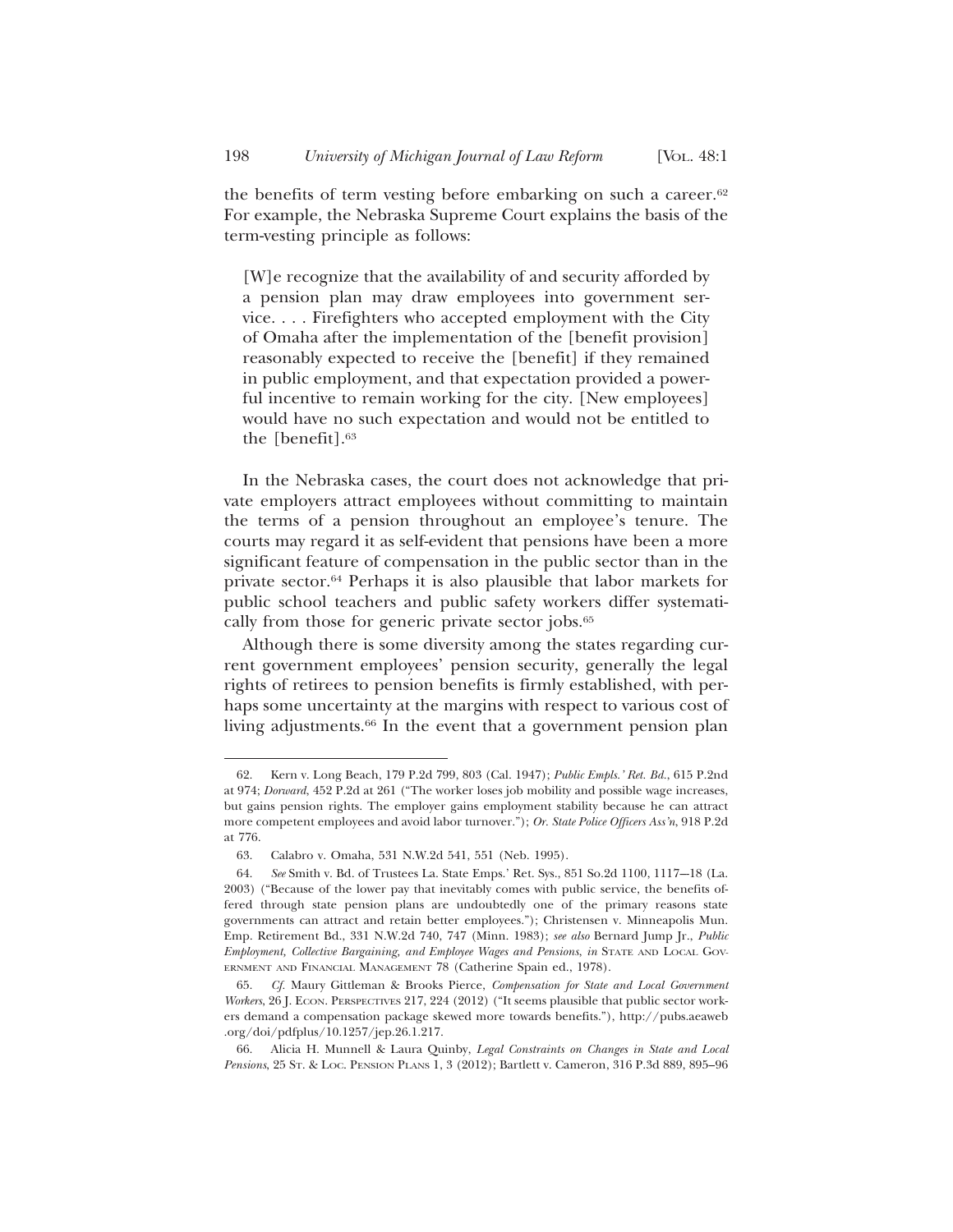defaulted on its pension obligations to retired employees, the retirees could demand compensation through state court proceedings. Whether the retirees could actually obtain money on a timely basis, however, is much less clear. There is a significant risk that, if a substantial number government pension plans default, in many cases retirees will have great difficulty in extracting compensation from their former government employers through litigation, at least in the short-run.

### 3. Financial Status of Public Pension Funds

The state and local retirement funds of many jurisdictions are financially sound, but, in other jurisdictions, more than a few funds are edging toward the precipice. Joshua Rauh projects that pension plans in over ten states will exhaust their funds by 2022, unless they divert contributions from current employees to fund retiree benefits—a maneuver that may delay a reckoning but sow the seeds of a more dramatic collapse later on.<sup>67</sup> Using the same assumption of no diversions, the Center for Retirement Research at Boston College (Boston College CRR) estimates that public pension plans in almost half of the states will become insolvent, although the study considers it more "realistic" to assume that plans in distress will use whatever money they can get their hands on to pay retirees' benefits.68 Even so, these authors identify seven public plans that are unlikely to "muddle through."69

State and local government officials nevertheless continue to maintain that "[p]ublic pension plans are not in crisis."70 Recently, a coalition of public officials asserted that "state and local government retirement systems do not require, nor are they seeking, Federal financial assistance."71 As with many important issues in the

<sup>(</sup>N.M. 2013) (citing cases and holding that "any future cost-of-living adjustment to a retirement benefit is merely a year-to-year expectation that, until paid, does not create a property right under the Constitution"); Justus v. State, No. 12SC906, 2013 WL 4008216 (Colo. Aug. 5, 2013) (scheduling oral argument re question).

<sup>67.</sup> *See* Rauh, *supra* note 1, at 593.

<sup>68.</sup> Munnell et al., *supra* note 1, at 10–11.

<sup>69.</sup> *Id.* at 3.

<sup>70.</sup> NAT'L CONFERENCE OF STATE LEGISLATURES, FACTS ON STATE AND LOCAL GOVERNMENT PENSIONS (2011), http://www.ilretirementsecurity.org/admin/reports/files/PublicPension FactSheet110125.pdf.

<sup>71.</sup> *Id. See* NATIONAL GOVERNORS ASSOCIATION ET AL., FACTS YOUR SHOULD KNOW 3 (2013) http://www.nasra.org/resources/2013%20Facts%20You%20Should%20Know.pdf; NAT'L CONFERENCE OF STATE LEGISLATURES ET AL., 2014 FACTS: STATE AND MUNICIPAL BANK-RUPTCY, MUNICIPAL BONDS, STATE AND LOCAL PENSIONS (2014), http://www.nasra.org/files/ JointPublications/FactsYouShouldKnow.pdf.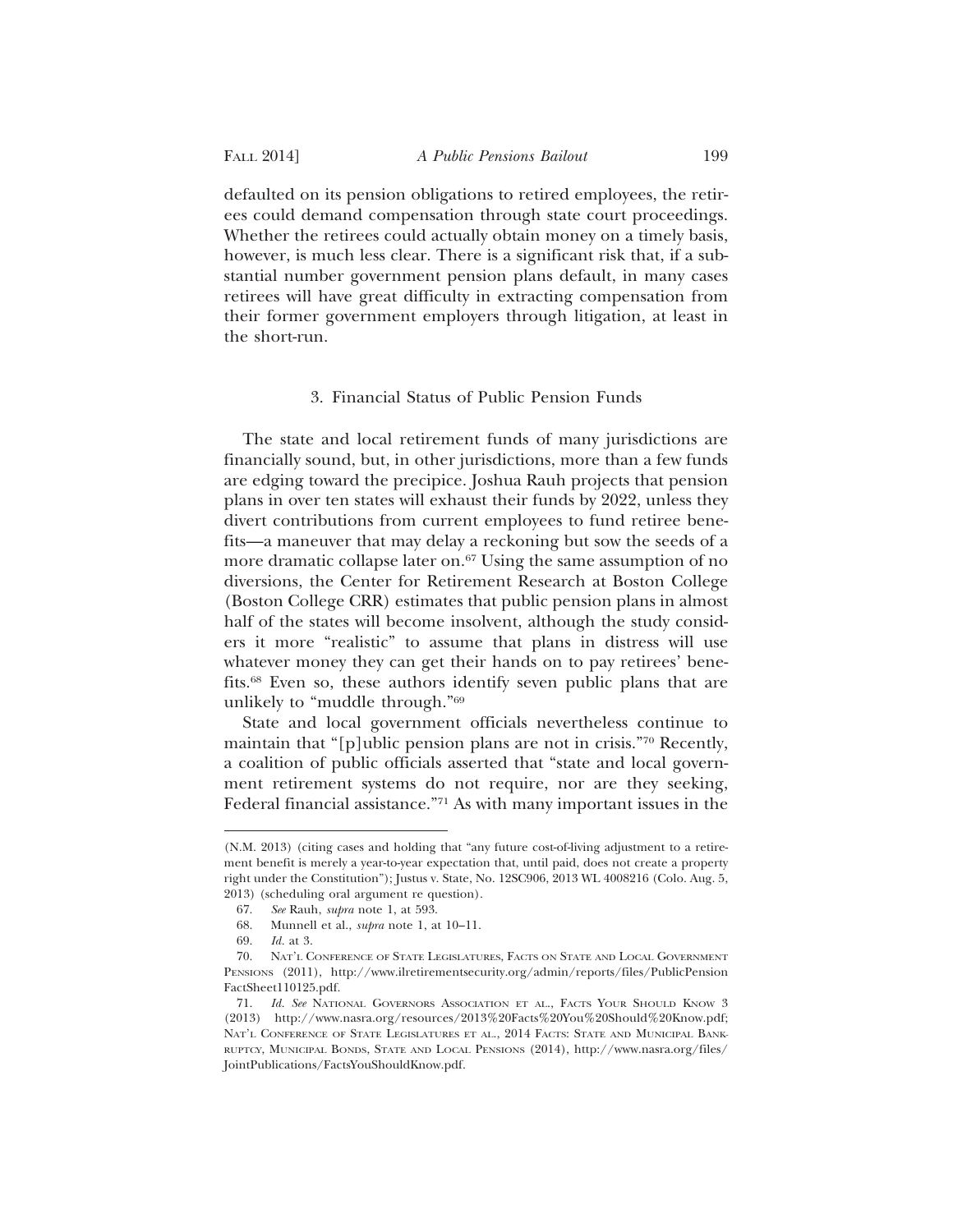realm of political economy, much of the controversy concerns discount rates.

The accounting methods that public pension plans use themselves indicate that the plans have an aggregate deficit of \$971 million, with financial assets of \$2.7 trillion offset by liabilities of \$3.6 trillion.<sup>72</sup> Economists estimate a deficit that is several times larger. According to Robert Novy-Marx and Joshua Rauh, the deficit was at least \$2.5 trillion as of June 2009; by another measure, the deficit stood at \$3.39 trillion.73 In another study, using 2012 data, the Boston College CRR estimates that the deficit is at least \$2.7 trillion.74 The economists' estimates correspond to a funding ratio of about fifty percent, in contrast to the plans' reported funding levels, which would mean that plans were about three-quarters funded. The ratings agency Moody's recently adjusted its methodology for determining the funding status of public pensions, producing a dramatically higher estimated deficit. Under Moody's revised approach, the total "adjusted net pension liability" of the public pension plans that it analyzed comes to about \$2 trillion for fiscal year 2011.75

The pronounced disparity between public pension plans' reported deficits and economists' estimates stems largely from the different discount rates used to project plan liabilities. Although in practice these projections require accounting for benefits spread out over decades, the importance of the choice of the discount rate

<sup>72.</sup> NAT'L ASS'N OF STATE RETIREMENT ADMINISTRATORS, PUBLIC FUND SCORECARD (May 30, 2014) (summary of findings for fiscal year 2011), http://www.publicfundsurvey .org/publicfundsurvey/scorecard.asp.

<sup>73.</sup> Robert Novy-Marx & Joshua D. Rauh, *Policy Options for State Pension Systems and their Impact on Plan Liabilities*, 10 J. PENSION ECON. & FIN. 173, 181 (2011).

<sup>74.</sup> Alicia H. Munnell et al., Ctr. for Research at Bos. Coll., *The Funding of State and Local Pensions: 2012–2016*, 32 ST. & LOC. PENSION PLANS, 1, 4 (2013), http://crr.bc.edu/wp-content/uploads/2013/07/slp\_32-508.pdf. In a November 2013 paper, Novy-Marx and Rauh suggest, "Unfunded pension obligations at the state and local level . . . probably top \$4 trillion today." ROBERT NOVY-MARX & JOSHUA RAUH, LINKING BENEFITS TO INVESTMENT PERFORMANCE IN US PUBLIC PENSION SYSTEMS (Nov. 25, 2013), http://www.stanford.edu/ ~rauh/research/NMRPLAANov2013.pdf.

<sup>75.</sup> MOODY'S INVESTOR SERVICE, REQUEST FOR COMMENT: ADJUSTMENTS TO U.S. STATE AND LOCAL GOVERNMENT REPORTED PENSION DATA (July 2, 2012), http://s3.documentcloud.org/ documents/686623/moodys-pensions-final-adjustments-sc.pdf ("The proposed adjustments described in this Request for Comment would nearly triple fiscal 2010 reported unfunded actuarial accrued liability ("UAAL") for the 50 states and our rated local governments, increasing UAAL to \$2.2 trillion from \$766 billion."); MOODY'S INVESTOR SERVICE, ADJUSTMENTS TO U.S. STATE AND LOCAL GOVERNMENT REPORTED PENSION DATA (Apr. 17, 2013), http://gfoa .org/downloads/MoodysAdjustmentsApril2013.pdf; MOODY'S INVESTOR SERVICE, ADJUSTED PENSION LIABILITY MEDIANS FOR U.S. STATES, (June 27, 2013), http://www.washingtonpost .com/r/2010-2019/WashingtonPost/2013/06/27/National-Economy/Graphics/Moodys\_ State\_Pension\_Liability\_Medians.pdf.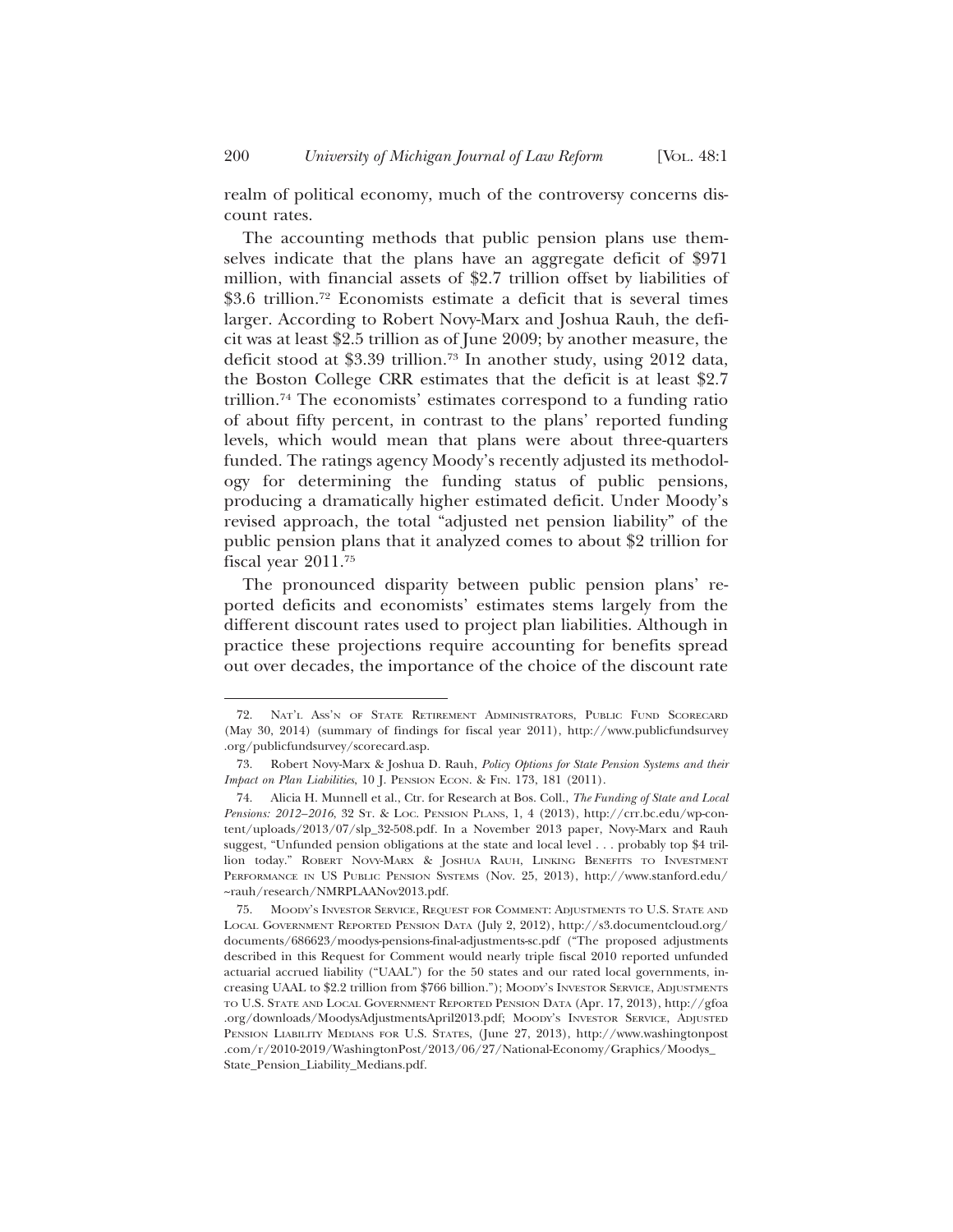can be illustrated by an example involving a single projected payment many years away.

Suppose that benefit obligations are estimated to be \$4 trillion in twenty years. At a discount rate of eight percent, the present value of that liability equals about \$858 billion:

$$
\frac{$4 \text{ trillion}}{1.08} \approx $858 \text{ billion.}
$$

At a discount rate of four percent, the present value of the liability is about \$1.83 trillion:

$$
\frac{$4 \text{ trillion}}{1.08} \approx $858 \text{ billion.}
$$

The latter discount rate produces a liability that is about twice as large.76

The reported liabilities and deficits of public pension plans are generally based on a discount rate in the neighborhood of eight percent, an estimate of the rate of return a plan will accrue on its investment assets. Organizations representing public plans justify a rate in that range by emphasizing that "for the most part, the expected returns used by public plans accurately reflect the long-term historical rates of return."77 The majority of public pension plans' investments are in equities.78 The proportion of investments allocated to stocks has grown over time and is significantly larger than for private sector defined benefit plans.79 Equity investments tend to have notably higher average returns and greater risk.<sup>80</sup>

In contrast, economists' estimates of public plan liabilities use substantially lower discount rates. Novy-Marx and Rauh's estimates are based on Treasury rates that range from 0.2% to 2.5% over the

<sup>76.</sup> At discount rate  $r$ , the present value (PV) of an amount X in one year is given by the formula PV =  $X/(1+r)$ ; at the same discount rate, the present value of X in *n* years is given by  $PV = X/(1+r)^n$ . For example, at a discount rate of ten percent, the present value of \$55 in one year is  $$55/1.1 = $50$ .

<sup>77.</sup> NAT'L CONFERENCE OF PUBLIC EMP. RET. SYS., THE ADVANTAGES OF USING CONVEN-TIONAL ACTUARIAL APPROACHES FOR VALUING PUBLIC PENSION PLANS 5 (Nov. 2008), http:// www.ncpers.org/files/ResearchSeriesIII.pdf.

<sup>78.</sup> *State Public Pension Investments Shift Over Past 30 Years*, The Pew Charitable Trusts & The Lauren and John Arnold Foundation 3 (June 2014), http://www.pewtrusts.org/~/me dia/Assets/2014/06/PensionInvestments06032014.pdf.

<sup>79.</sup> C.E. Weller & J. B. Wenger, *Prudent Investors: The Asset Allocation of Public Pension Plans*, 8 J. PENSION ECON. & FIN. 501-25 (2009).

<sup>80.</sup> The Pew Charitable Trusts & The Lauren and John Arnold Foundation, *supra* note 78, at 3–4.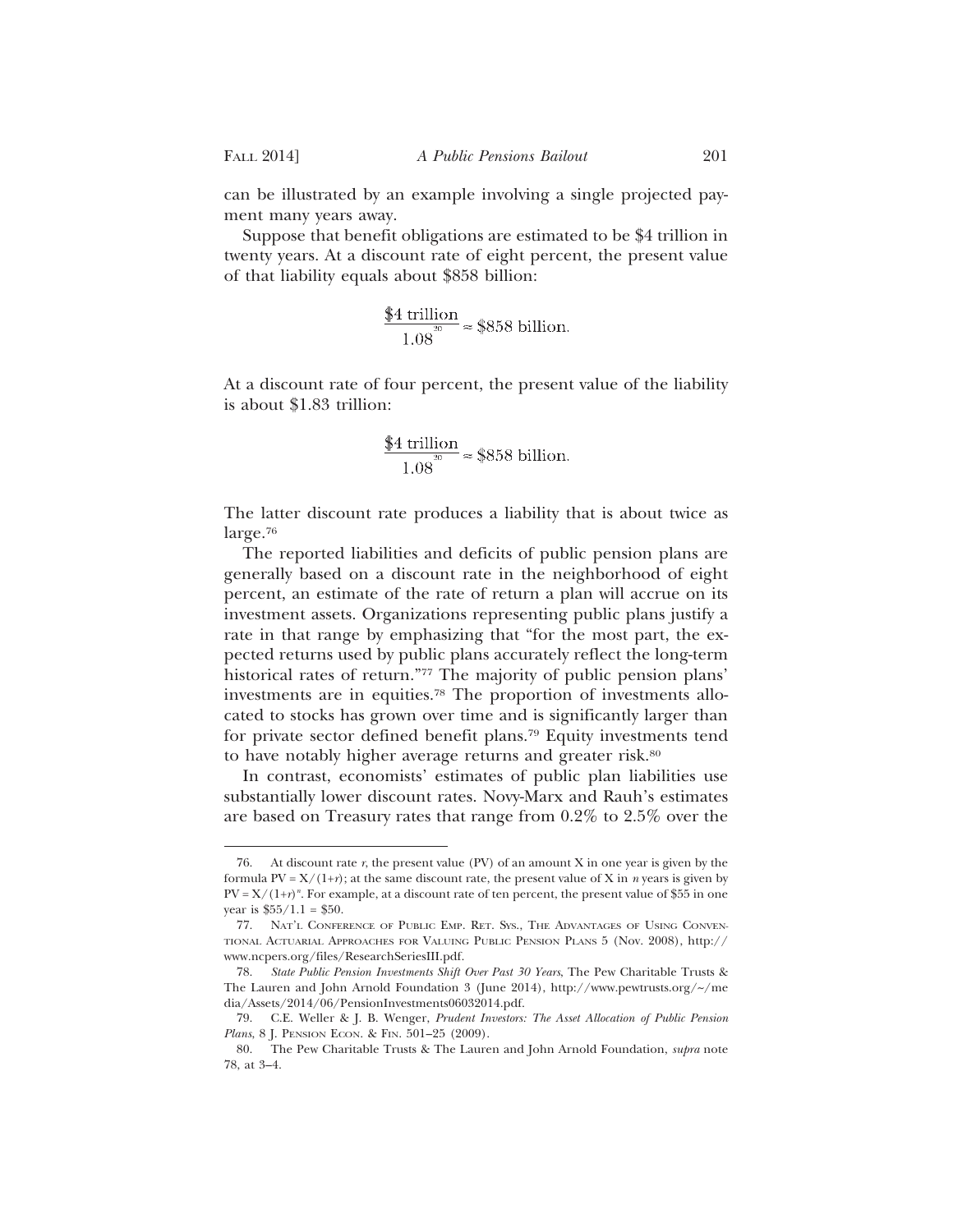first five years and from  $3.5\%$  to  $4.3\%$  from ten to thirty years.<sup>81</sup> The Boston College CRR study is based on a discount rate of five percent, which is derived from the yield of the thirty-year Treasury bond, adjusted upward by about twenty percent to account for the liquidity premium enjoyed by federal government debt.82 The basis for the economists' approach is that public pension plan liabilities—beneficiaries' claims on their benefits—are fixed under the terms of the plans and governing state law. The appropriate discount rate for riskless claims is a riskless one.<sup>83</sup> From the perspective of financial economics, although the nature of a pension plan's liabilities may be relevant to determining the appropriate investment strategy for a plan, the composition of a pension plan's investment portfolio is not pertinent to determining the present value of the plan's liabilities.

As Novy-Marx emphasizes, under the accounting method sanctioned by GASB, a pension plan's measured liabilities and deficit could decrease if a plan simply discarded valuable fixed income assets from its portfolio, because doing so could increase the plan's projected average rate of return on its remaining assets.84 According to economists Jeffrey Brown and David Wilcox,

In most state and local plans, pension benefits are protected by constitutional, statutory, or common law guarantees. In many cases, these guarantees make the benefit promises to participants virtually free of risk. Finance theory is unambiguous that the discount rate used to value future pension obligations should reflect the riskiness of the liabilities.85

The economists' position is notable for lacking the hedging so common in their profession's pronouncements: "Discounting liabilities at an expected rate of return on assets in the plan runs entirely counter to the logic of financial economics: financial streams of payment should be discounted at a rate that reflects their risk."86

<sup>81.</sup> U.S. DEP'T OF THE TREASURY, INTEREST RATE HISTORIC YIELD DATA VISUALIZATION FOR JUNE 30, 2009, http://www.treasury.gov/resource-center/data-chart-center/interest-rates/ Pages/Historic-Yield-Data-Visualization.aspx; Novy-Marx & Rauh, *supra* note 73.

<sup>82.</sup> Munnell et al., *The Funding of State and Local Pensions*, *supra* note 74, at 4.

<sup>83.</sup> Jeffrey R. Brown & David W. Wilcox, *Discounting State and Local Pension Liabilities*, 99 AM. ECON. REV. 538, 538 (2009).

<sup>84.</sup> ROBERT NOVY-MARX, LOGICAL IMPLICATIONS OF GASB'S METHODOLOGY FOR VALUING PENSION LIABILITIES 3–5 (June 2012), http://rnm.simon.rochester.edu/research/LIoGMfV PL.pdf.

<sup>85.</sup> Brown & Wilcox, *supra* note 83, at 538.

<sup>86.</sup> Robert Novy-Marx & Joshua D. Rauh, *Public Pension Promises: How Big Are They and What Are They Worth?*, 66 J. FIN. 1211, 1211 (2011).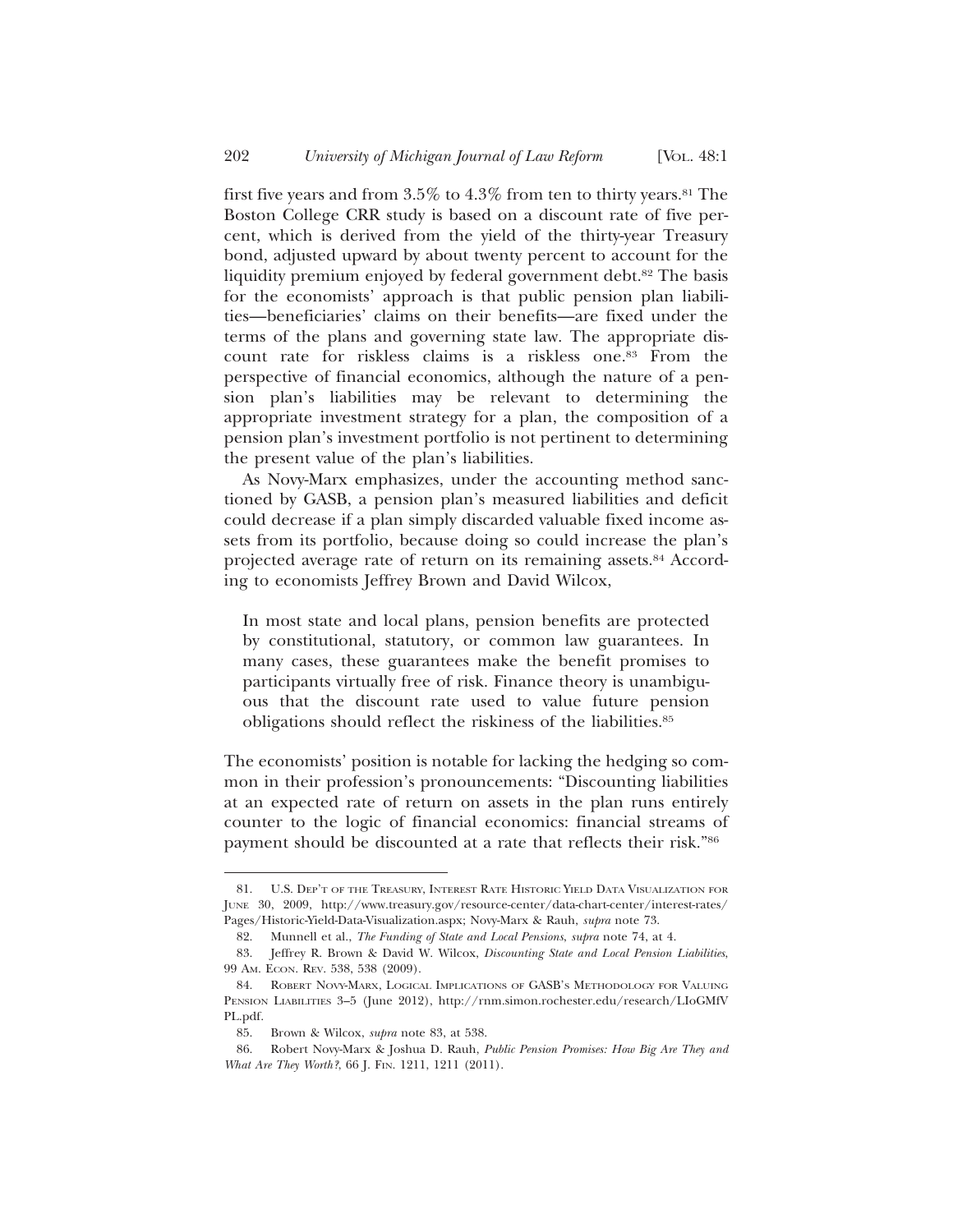The conviction of economists that pension plan deficits should be measured with a riskless discount rate has been endorsed by the accounting firm of Ernst and Young, the Congressional Budget Office, and a joint task force of the American Academy of Actuaries and the Society of Actuaries.87 The actuaries' Pension Finance Task Force maintains that reporting pension liabilities based on expected return on assets tends to "mislead users, encourage unnecessarily generous compensation, discourage appropriate risk management of investments and encourage transactions that have no economic value."88

In the face of these disputes over the proper measure of public pension plan liabilities, GASB has largely rejected suggestions that it move its standards for public plans closer to those for private sector plans. GASB recently proposed revisions to its guidance that would theoretically call for some funds to value a portion of their pension liabilities using a discount rate closer to a risk-free rate of return: that is, "a tax-exempt, high-quality thirty-year municipal bond index rate."89 In most cases, however, funds could continue to use the higher expected long-term rate of return on plan investments. According to the GASB proposal, the lower rate would only come into play when a plan's current assets and projected future assets are estimated to fall short of projected benefits; in that case, the new GASB standards call for a weighted average of the traditional rate and the municipal bond index rate.90

While the aggregate deficit for public plans is suggestive of the scale of the problem, the deficit is not distributed proportionately among jurisdictions or plans. Some government's plans are in much better shape than the aggregates would suggest, while the

<sup>87.</sup> AM. ACAD. OF ACTUARIES, RE: EXPOSURE DRAFT ON PENSION ACCOUNTING AND FIN. REPORTING BY EMP'RS 4 (Oct. 14 2001), http://www.actuary.org/files/publications/ PPC\_comments\_GASB\_PV\_111017.pdf; CONG. BUDGET OFFICE, THE UNDERFUNDING OF STATE AND LOCAL PENSIONS 5 (May 2011) ("the fair value approach provides a more complete and transparent measure of the costs of pension obligations"); ERNST & YOUNG, RE: PROPOSED STATEMENT, "ACCOUNTING AND FINANCIAL REPORTING FOR PENSIONS—AN AMEND-MENT OF GASB STATEMENT No. 27" 5 (Oct. 14, 2011) http://www.gasb.org/cs/BlobServer? blobcol=urldata&blobtable=MungoBlobs&blobkey=id&blobwhere=1175823114549&blob header=application%2Fpdf ("It is our understanding that these promises have a low risk of default and as such should be discounted at a rate that has a similar low risk.").

<sup>88.</sup> AM. ACAD. OF ACTUARIES, RE: EXPOSURE DRAFT ON PENSION ACCOUNTING AND FIN. REPORTING BY EMPL'RS 10 (Oct. 14, 2001).

<sup>89.</sup> GOV'T ACCOUNTING STANDARDS BD., PENSION ACCOUNTING & FINANCIAL REPORTING (PROPOSED STATEMENT OF GASB: PLAIN LANGUAGE SUPPLEMENT) 6 (June 27, 2011), http:// www.gasb.org/cs/ContentServer?site=GASB&c=Document\_C&pagename=GASB%2FDocu ment\_C%2FGASBDocumentPage&cid=1176158723597.

<sup>90.</sup> *Id.* at 6, 7.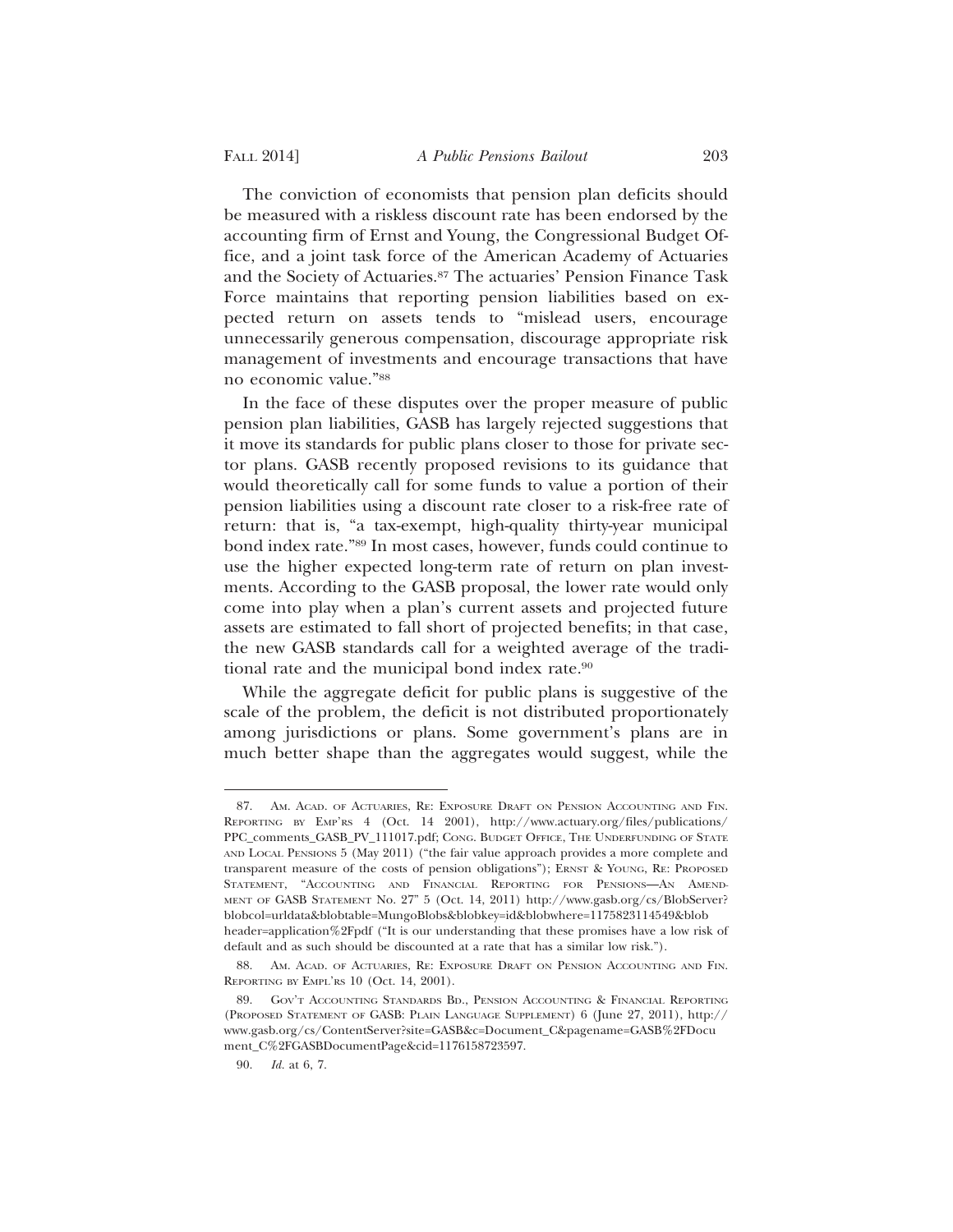fiscal condition of others is appreciably worse; it is the financial status of individual plans that will determine when a public pension crisis becomes an unavoidable item on the national agenda. Using somewhat artificial but instructive assumptions, Joshua Rauh estimates that pension plans in Illinois, Connecticut, Indiana, New Jersey, Hawaii, Louisiana, and Oklahoma will become insolvent by 2020 and that plans in six additional states will reach that stage by 2022.91 Employing a similar methodology, researchers at the Boston College CRR estimate that pension plans in almost half the states will exhaust their funds within that period.<sup>92</sup> In each case, the projections are based on the plans' expected investment returns.

Both sets of projections assume that the plans will not fund immediate benefit obligations with respect to retirees out of funds contributed on behalf of current employees for their future benefits. This assumption may exaggerate the urgency of the situation from a purely practical perspective: if funds contributed for current workers' benefits are treated as available to pay retirees' pensions, then the Boston College CRR study finds that only six states' plans are at risk of insolvency over the next decade using a discount rate based on expected investment returns.93 The Boston College CRR study finds another four states' plans at risk with a rate closer to a low-risk fixed income rate.<sup>94</sup> From a public policy perspective, however, the more dramatic projections are still significant. To the extent that government sponsors divert contributions on behalf of current workers to fund retired employees' benefits, the underlying financial vulnerability of a plan is amplified.

#### *B. Recent Public Pension Reforms*

As might be expected in a period of tightening government budgets, the current trend is to offer new hires pension plans that are less generous in several dimensions. Over the past ten to fifteen years, state pension reforms have been limited until very recently. For example, since 1997, new Michigan state employees have had only a defined contribution plan option.95 New public school teachers in Michigan, who belong to the State's Public School Employees' Retirement System but work for local jurisdictions, continued to receive defined benefit pensions until 2010 when new

<sup>91.</sup> Rauh, *supra* note 1, at 596.

<sup>92.</sup> Munnell et al., *supra* note 1, at 8–11.

<sup>93.</sup> *Id.*

<sup>94.</sup> *Id.*

<sup>95.</sup> Mich. Act 487 (1996) (eff. March 1, 1997).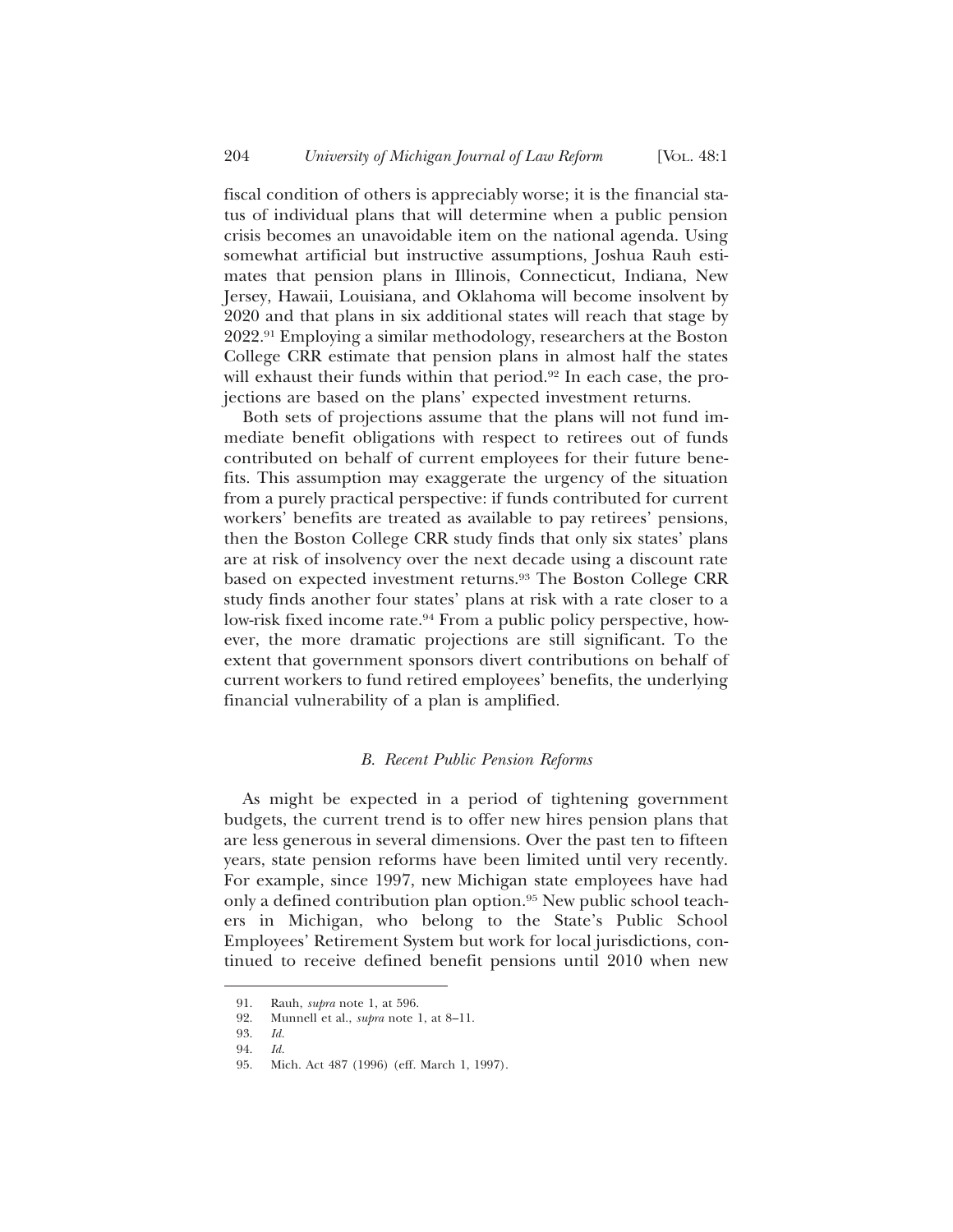hires began participating in a hybrid defined benefit, defined contribution ("hybrid") plan.96 Alaska closed its defined benefit pension plan to new hires as of July 1, 2006. Since then, new employees belong to a defined contribution plan.97 As of January 1, 2009, new Georgia state employees belong to a hybrid plan rather than a defined benefit plan. In the new plan, the multiplier for the defined benefit program will be one percent, instead of two percent as in the previous defined benefit plans.98

Public employee pensions generally require contributions by employees as well as employers. Across the country, the level of contributions required from employees has been gradually increasing. Now most plans require employees to contribute more than five percent of their annual salary to support their plan.99 Additionally, early retirement options have been delayed somewhat.100

Particularly in the past few years, as state and local governments have faced escalating financial pressure across the board,<sup>101</sup> the pace of pension reform at the state level has accelerated.102 Traditionally, pension reforms have targeted new hires, leaving existing

<sup>96.</sup> See Mich. Act 75 (2010) (eff. July 1, 2010); *see also* MICHIGAN PUBLIC SCHOOL EMPLOY-EES' RETIREMENT SYSTEM, COMPREHENSIVE ANNUAL FINANCIAL REPORT FOR FISCAL YEAR ENDED SEPTEMBER 30, 2011 7 (2010).

<sup>97.</sup> SB FCCS 141(2D FCC), Ch 9 FSSLA 05 (Sept 15, 2005).

<sup>98.</sup> Emps. Ret. Sys. of Georgia, Old Plan, New Plan GSEPS Plan Guide 15, 17, 18 (2011); *see also* Alicia H. Munnell et al., Ctr. for Research at Bos. Coll., *A Role for Defined Contribution Plans in the Public Sector*, 16 ST. & LOC. PENSION PLANS 1, 4 (Apr. 2011), http://crr.bc.edu/wpcontent/uploads/2011/04/slp\_16-508.pdf.

<sup>99.</sup> *Compare* WISCONSIN LEGISLATIVE COUNCIL, 2002 COMPARATIVE STUDY OF MAJOR PUB. EMP. RET. SYS. 16 (Dec. 2003), http://legis.wisconsin.gov/lc/publications/crs/2002\_retire ment.pdf *with* WLC2010, at 18. Many public employers, however, elect to fund the amounts nominally required to be provided by their employees. CAROL V. CALHOUN, CYNTHIA L. MOORE & KEITH BRAINARD, GOV'TAL PLANS ANSWER BOOK 2–38 (2d ed. 2007). Such payments are not included in an employee's gross income for federal income tax purposes. 26 U.S.C. § 414(h)(2); Rev. Rule 77-462, 1977-2 CB 358.

<sup>100.</sup> The Wisconsin Legislative Council has been surveying various features of major public employee pension plans biennially for many years, and a comparison of the 2002 survey with the 2010 survey does not reveal substantial trends over that period beyond those noted in the text. *See also* WISCONSIN LEGISLATIVE COUNCIL, 2012 COMPARATIVE STUDY OF MAJOR PUB-LIC EMPLOYEE RETIREMENT SYSTEMS 13, http://legis.wisconsin.gov/lc/publications/crs/ 2012\_retirement.pdf. Comparative study ("Between the 2008 and 2010 Reports, 11 plans increased their early retirement provisions. Between the 2010 and 2012 Reports, 19 states increased their early retirement provisions.").

<sup>101.</sup> TRACY GORDON, STATE AND LOCAL FINANCES: WHERE WE'RE GOING, STATE TAX NOTES 339–46 (Jan. 31, 2011), *available at* http://www.brookings.edu/~/media/research/files/arti cles/2011/1/31%20state%20local%20finances%20gordon/0131\_state\_local\_finances\_gor don.pdf.

<sup>102.</sup> RONALD K. SNELL, STATE PENSION POLICY OPTIONS IN 2010 (Nat'l Conf. State Legs. Mar. 2010); RONALD K. SNELL, PENSIONS AND RETIREMENT PLAN ENACTMENTS IN 2011 STATE LEGISLATURES 2011 ENACTMENTS 1 [hereinafter SNELL, 2011 ENACTMENTS] ("[I]n all, 41 states enacted significant revisions to at least one state retirement plan in 2010 or 2011."); RONALD K. SNELL, PENSIONS AND RETIREMENT PLAN ENACTMENTS IN 2010 STATE LEGISLATURES (Nat'l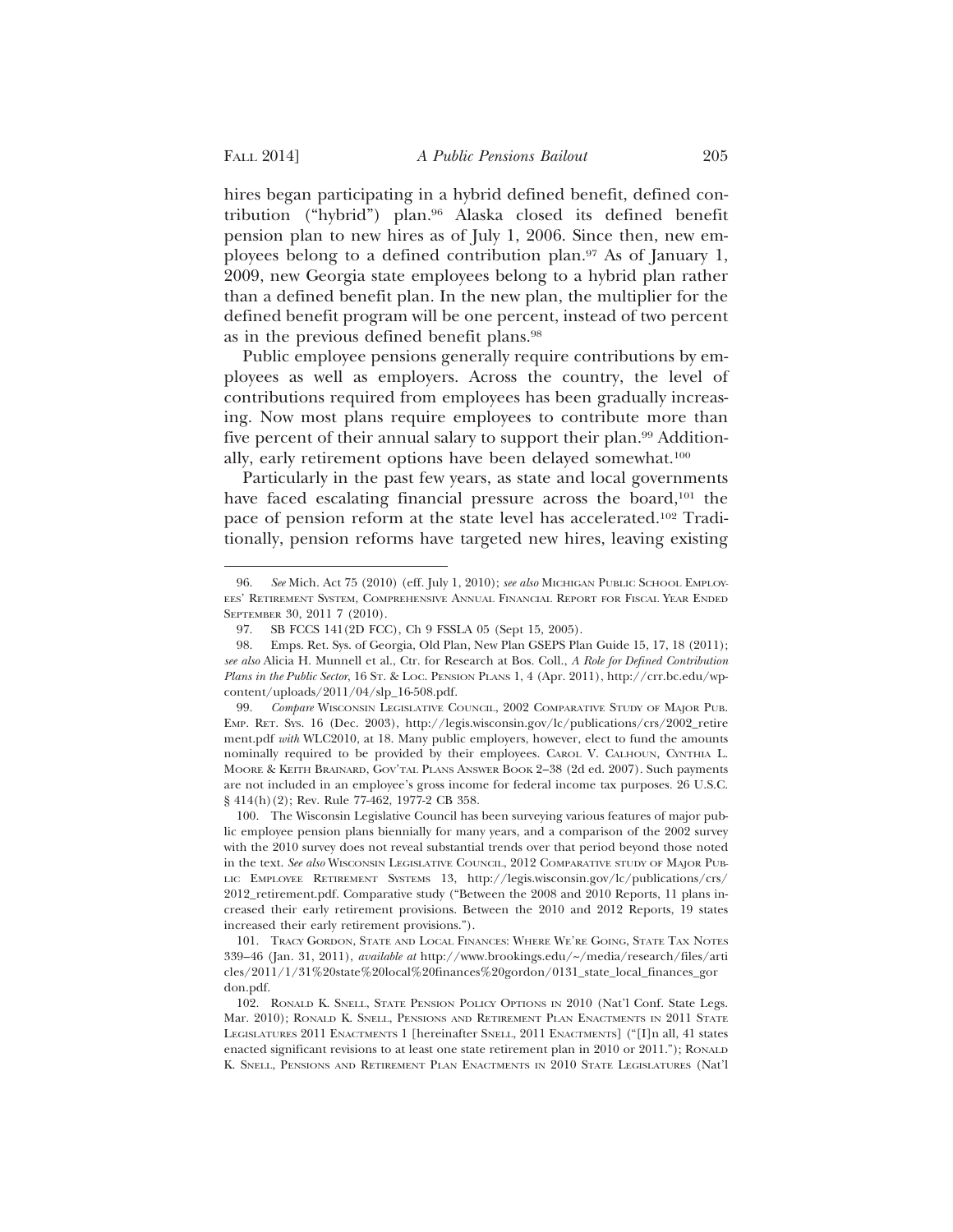employees under the same regime that was in place when they were hired and creating tiers of employees subject to somewhat different benefit terms depending on date of hire.<sup>103</sup> Typically, later tiers enjoy less generous terms.104 The most recent wave of revisions has generally preserved this pattern. When reforms impact existing employees, the modifications have been largely confined to controlling future COLAs and augmenting required employee contributions—with the exception of recent legislation in Rhode Island.105

In 2011, Rhode Island enacted legislation that substantially altered retirement benefits for public employees not eligible to retire before July 1, 2012.106 As of July 1, 2012, a hybrid plan covers most

Conf. State Legs. Nov. 23, 2010)[ hereinafter SNELL, 2010 ENACTMENTS], *available at* http:// www.ncsl.org/Portals/1/Documents/employ/PensionReportNov23-2010.pdf; U.S. GOVERN-MENTAL ACCOUNTABILITY OFFICE, GA0-12-322, STATE AND LOCAL GOVERNMENT PENSION PLANS: ECONOMIC DOWNTURN SPURS EFFORTS TO ADDRESS COSTS AND SUSTAINABILITY (Mar. 2012).

<sup>103.</sup> *See, e.g.*, RAJNES, *supra* note 38, at 1, 10.

<sup>104.</sup> *See id.* RONALD K. SNELL, STATE PENSION POLICY OPTIONS IN 2010 (Nat'l Conf. State Legs. Mar. 2010); SNELL, 2011 ENACTMENTS, *supra* note 102, at 1 ("[I]n all, 41 states enacted significant revisions to at least one state retirement plan in 2010 or 2011."); RONALD K. SNELL, PENSIONS AND RETIREMENT PLAN ENACTMENTS IN 2010 STATE LEGISLATURES (Nat'l Conf. State Legs. Nov. 23, 2010) [hereinafter SNELL, 2010 ENACTMENTS]; SNELL, 2012 ENACTMENTS; U.S. GOVERNMENTAL ACCOUNTABILITY OFFICE, STATE AND LOCAL GOVERNMENT PENSION PLANS: ECO-NOMIC DOWNTURN SPURS EFFORTS TO ADDRESS COSTS AND SUSTAINABILITY (March 2012) (GAO-12-322).

<sup>105.</sup> SNELL, 2011 ENACTMENTS, *supra* note 102, at 1–2. Recent legislation in a significant number of states requires larger employee contributions from existing employees; in a few states eligibility requirements have been revised for existing, non-vested employees and in three states legislation calls for reduced cost of living adjustments when existing employees retire, but only Rhode Island appears to have altered the retirement benefits committed to be paid to current employees. *Id.*; Rhode Island Retirement Security Act, S1111A (Nov. 18, 2011) (effective July 1, 2012). *See* Paul M. Secunda, *Constitutional Contracts Clause Challenges in Public Pension Litigation*, 28 HOFSTRA LAB. & EMP. L.J. 263, 276–77, 279–80 (2011) (describing proposed COLA adjustments impacting public employees in Colorado, Minnesota and South Dakota). *See also* Gavin Reinke, Note, *When a Promise Isn't a Promise: Public Employers' Ability to Alter Pension Plans of Retired Employees*, 64 VAND. L. REV. 1673, 1679–84 (2011); Whitney Cloud, Comment, *State Pension Deficits, the Recession, and a Modern View of the Contract Clause*, 129 YALE L.J. 2199, 2201–02 (2011). Illinois recently enacted legislation purporting to substantially reduce the state's public pensions deficit. Act of December 5, 2013, Ill. Pub. Act 98-599. The legislation, however, contains several legally vulnerable reductions in the benefits of existing and retired workers. Monique Garcia, *Illinois Pension Reform Fight Shifting to the Courtroom*, CHI. TRIB., Dec. 4, 2013, http://articles.chicagotribune.com/2013-12-04/news/ct-met-illinois-pensions-met-1205-20131205\_1\_pension-bill-illinois-supreme-court-retirement-system.

<sup>(</sup>Conveniently, the legislation insulates the state judiciary from its effects). *See also Illinois: Judge Halts Pension Overhaul*, N.Y. TIMES, May 14, 2014, at A17 (temporary stay) http:// nyti.ms/1sPSYvd. In any event, the financial impact of the pension reforms (according to the sponsors, about a \$20 billion reduction in the deficit if sustained in full) is less impressive in terms of the state's actual unfunded liabilities, estimated by Moody's at \$173 billion, as opposed to its reported shortfall of \$100 billion. *See* Greg Hinz, *Illinois Pension Liability Drops, a Little,* CRAIN'S CHI. BUS., Nov. 4, 2013 http://www.chicagobusiness.com/article/20131104/ BLOGS02/131109955/illinois-pension-liability-finally-drops-a-little#.

<sup>106.</sup> R. I. Ret. Sec. Act, S-1111A (Nov. 18, 2011) (eff. Jul. 1, 2012).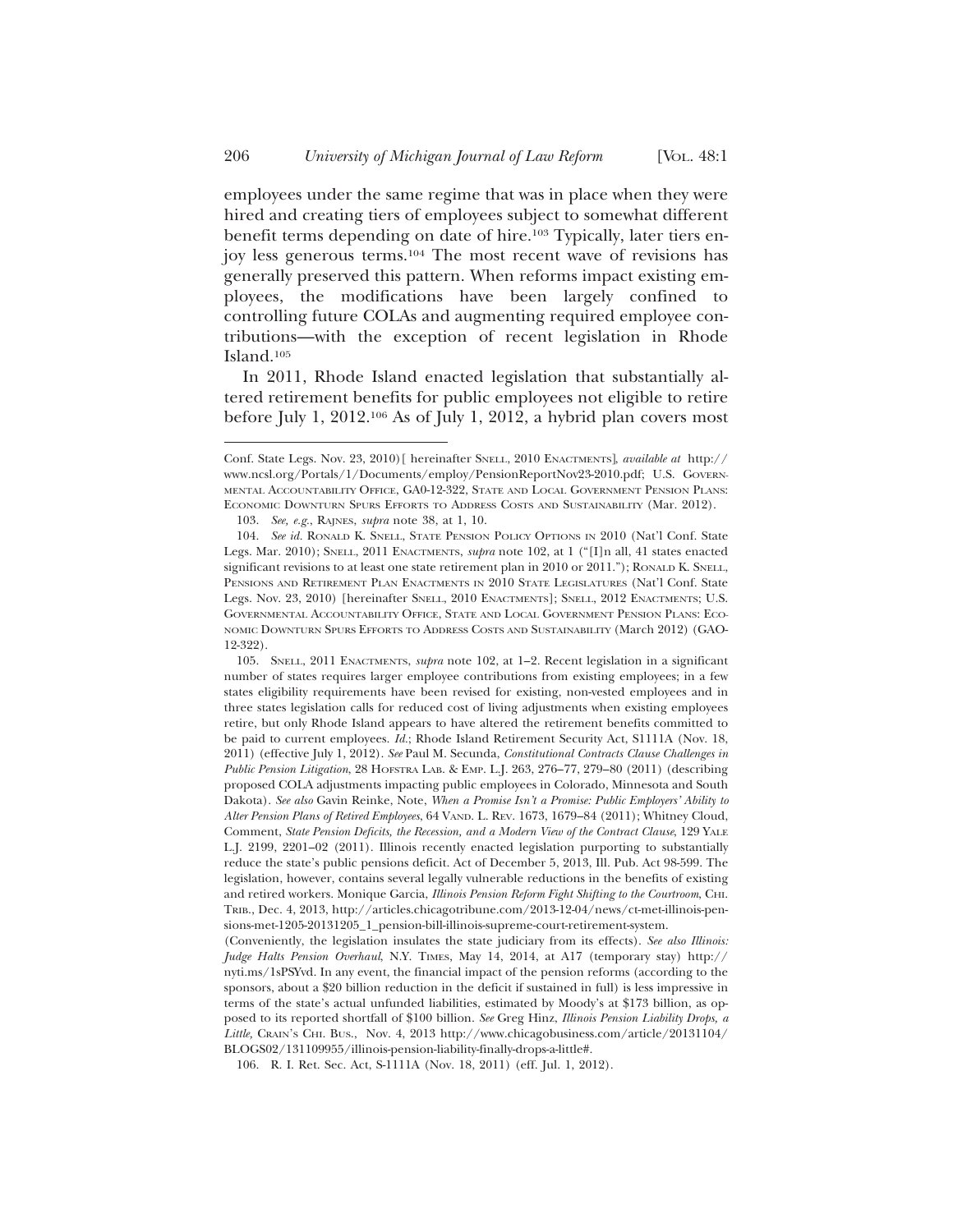Rhode Island state employees, included most existing employees. Under the new scaled-back defined benefit plan, the formula multiplier is generally capped at one percent for service years after the effective date.107 Until recently, the multiplier for some senior employees had been as high as three percent.108 The new legislation extends the final average salary period from three years to five years and increases age and service requirements. COLAs are also less generous under the new regime.109

In Utah, new state employees are no longer eligible for a defined benefit plan, as of July 1, 2011. They may choose a hybrid plan option or a defined contribution plan.110 The multiplier for the defined benefit component is reduced from two percent to 1.5%, and the final average salary will be calculated over the employee's final five years of service, rather than the last three.

Aside from Rhode Island and Utah, however, the most recent wave of pension reforms has not targeted the defined benefit model. Over the 2010–2011 period, fourteen states increased the period over which terminal compensation is determined, normally from three years to five years.111 Thirteen states increased the vesting period, typically from five or six years to eight to ten years.112 Twenty-five states raised the age and years in service levels for retirement eligibility.113 For example, in Missouri, the retirement age for new employees has increased from age sixty-two with five years' state employment to age sixty-seven with ten years' state employment.<sup>114</sup>

<sup>107.</sup> *Id.*

<sup>108.</sup> *Id.* (The balance of the employee and employer contributions will be allocated to a defined contribution plan.) *Contra* WISCONSIN LEGISLATIVE COUNCIL, 2008 COMPARATIVE STUDY OF MAJOR PUBLIC EMPLOYEE RETIREMENT SYSTEMS 29 (three percent multiplier for years. 21–34, two percent for >34).

<sup>109.</sup> In response to legal challenges, Rhode Island and public employees have tentatively agreed to mitigate some aspects of the 2011 reforms. *See, e.g.*, Jennifer Levitz & John Kamp, *Rhode Island Officials, Unions Agree on Pension Fix*, WALL ST. J., Feb. 14, 2014. *See Outline of Terms for Settlement Agreement at* http://s3.documentcloud.org/documents/1018533/ex-b.pdf.

<sup>110.</sup> New Public Employees' Tier II Contributory Retirement Act, S.B. 63 (Utah 2010); *see also* Munnell et al., *supra* note 98, at 5.

<sup>111.</sup> *See* SNELL, 2011 ENACTMENTS, *supra* note 102, at 2; SNELL, 2010 ENACTMENTS, *supra* note 102, at 9–11, 16–-18. (Arizona, California, Illinois, Iowa, Louisiana, New Jersey, Virginia, Michigan).

<sup>112.</sup> SNELL, 2011 ENACTMENTS, *supra* note 102, at 2.

<sup>113.</sup> *Id.*; SNELL, 2010 ENACTMENTS, *supra* note 102, at 9–20; NATIONAL CONF. ON PUB. EM-PLOYEE RET. SYS. & COBALT COMMUNITY RESEARCH, 2011 PUBLIC FUND STUDY 17 (June 2011).

<sup>114.</sup> Or, alternatively, retirement eligibility begins at age fifty-five with age and service summing to ninety, versus age forty-eight, with age and service summing eighty. *See* MISSOURI STATE EMPLOYEES' RETIREMENT SYSTEM, MISSOURI STATE EMPLOYEES' PLAN: 2011 GENERAL EM-PLOYEES' RETIREMENT HANDBOOK 8 (2011).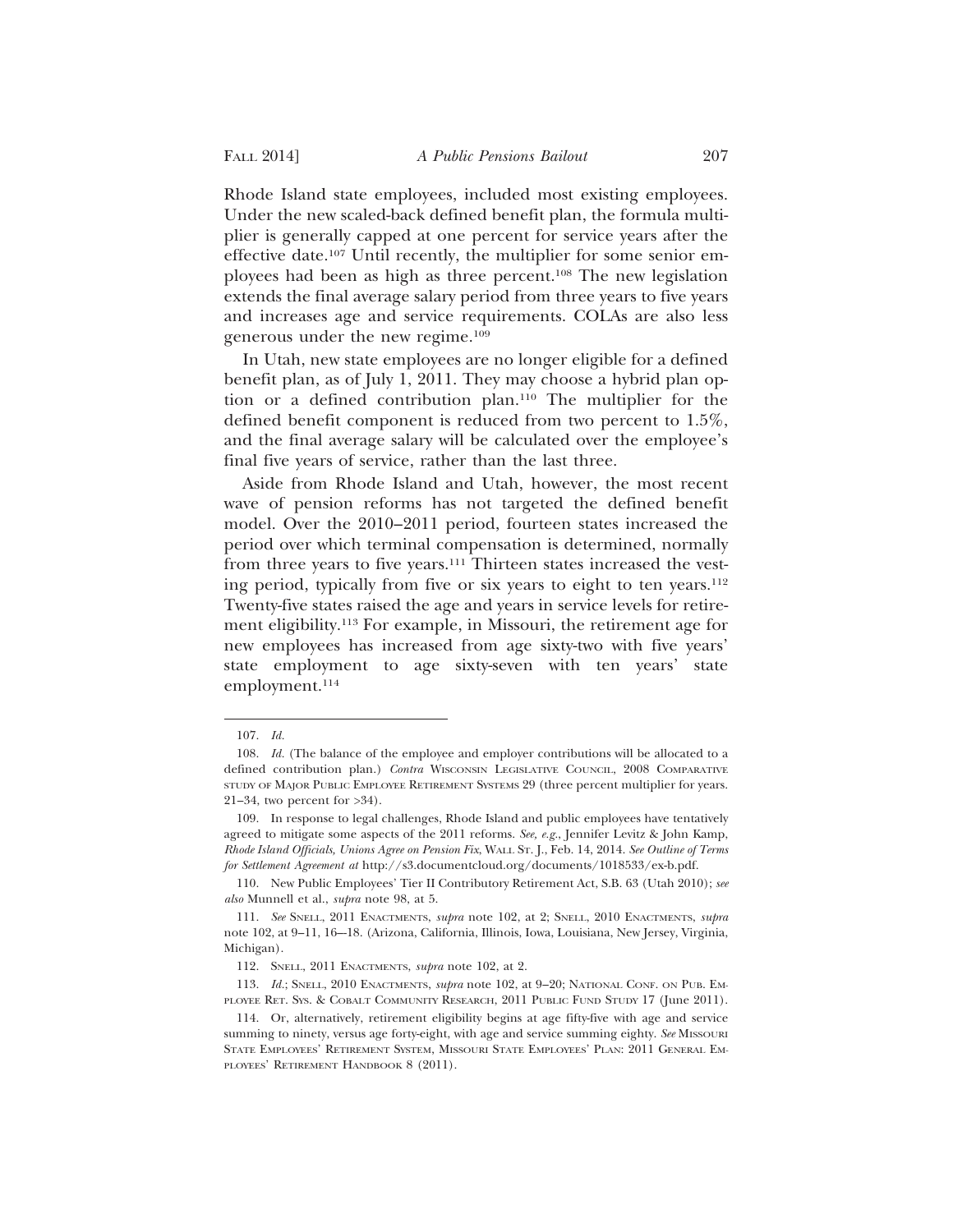Quite a few states have recently revised their plans' methods of providing cost of living adjustments downward.115 For example, in 2011, legislation in New Jersey eliminated cost of living adjustments for existing and future retirees while leaving open the possibility of reinstatement should the funding status of the state's plan improve.116 The hybrid plan for new Michigan teachers does not provide for a COLA.117 COLA reductions in Colorado, Minnesota, and South Dakota—which affect existing and retired employees as well as new hires—have attracted legal challenges.<sup>118</sup> In each of these cases, the level of future COLAs turns in part on the funding level of the respective state's pension plan.119 According to Boston College CRR's estimates, "A simple model suggests that eliminating a 2-percent compounded COLA reduces [a representative employee's] lifetime benefits by 15–17 percent . . . . Eliminating a 3 percent COLA on the same initial benefit reduces lifetime benefits by 22-25 percent."120

#### II. DIFFICULTIES WITH CURRENT AND PROPOSED REFORMS

#### *A. Vindicating Public Employee Rights Through Litigation*

In the event that a public pension plan fails to satisfy its obligations to retired employees, the injured beneficiaries generally would be able to pursue conventional state law remedies. A judgment against a state or local government, however, is not a negotiable instrument. If a private sector defendant does not voluntarily tender payment, a judgment generally would be enforced

<sup>115.</sup> *See* NAT'L EDUC. ASS'N, CHARACTERISTICS OF LARGE PUBLIC EDUCATION PENSION PLANS 41-50 (2010). *See also* Ronald K. Snell, *Pensions and Retirement Plans Enactments*, *in* 2011 State Legislatures, Nat'l Conference of State Legislatures 2, 7–9 (2011); Ronald K. Snell, *Pensions and Retirement Plans Enactments*, *in* 2010 State Legislatures, Nat'l Conference of State Legislatures 7–9 (2010).

<sup>116.</sup> *See* NEW JERSEY DIVISION OF PENSIONS AND BENEFITS, COST-OF-LIVING ADJUSTMENTS (Feb. 2014), http://http://www.state.nj.us/treasury/pensions/pdf/factsheets/fact18.pdf.

<sup>117.</sup> *See* MICHIGAN HOUSE FISCAL AGENCY, LEGISLATIVE ANALYSIS, PUBLIC SCHOOL RETIRE-MENT REVISIONS, A SUMMARY OF SENATE BILL 1227 AS ENACTED 2 (June 2010), http://www .legislature.mi.gov/documents/2009-2010/billanalysis/House/pdf/2009-HLA-1227-7.pdf.

<sup>118.</sup> *See, e.g.,* Reinke, *supra* note 105; Austin Applegate, Jormen Vallecillo, Katharine Cheng, States' Pensions: A Manageable Loner-Term Challenge 16–17, Barclay's Capital (May 18, 2011), http://www.readbag.com/nasra-resources-barclays1105; Cloud, *supra* note 105, at 2200–02; Mary Williams Walsh, *Two Rulings Find Cuts in Public Pensions Permissible*, N.Y. TIMES, July 1, 2011, at B1, http://www.nytimes.com/2011/07/01/business/01/pension.html.

<sup>119.</sup> *See* SNELL, *supra* note 115, at 7–9.

<sup>120.</sup> Alicia H. Munnell, Jean-Pierre Aubry, Mark Cafarelli, Ctr. for Research at Bos. Coll., *COLA Cuts in State/Local Pensions*, 38 ST. & LOC. PENSION PLANS 1, 3 (2014), http://crr.bc .edu/briefs/cola-cuts-in-statelocal-pensions.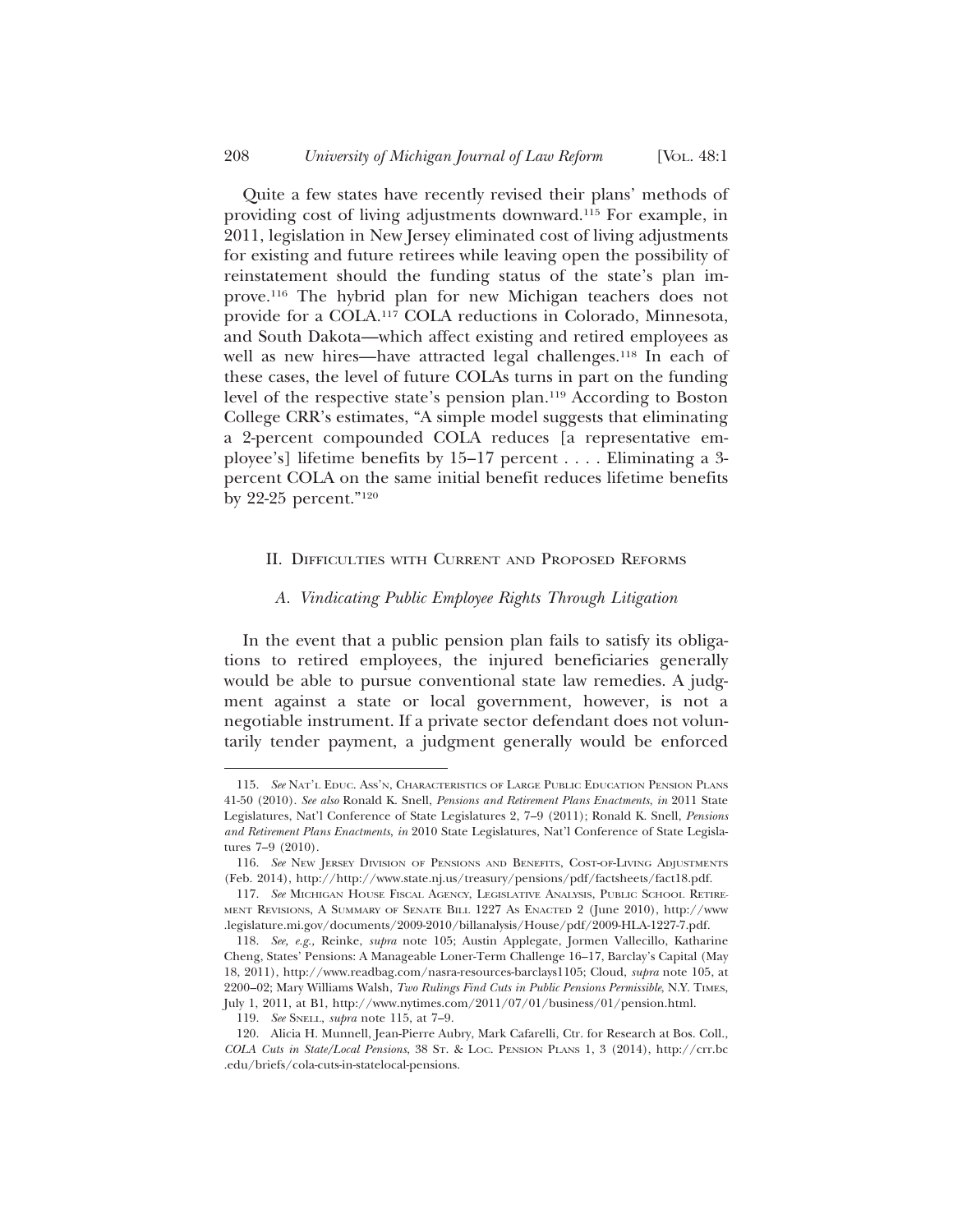against the defendant's property or by a garnishment of wages or other funds.121 Yet these avenues are largely unavailable against a government.122 In principle, a successful plaintiff, unable to foreclose on public property, could instead seek to compel a defaulting government—the government's officials—to raise taxes to enforce a judgment. Faced with a pension default, beneficiaries might follow this strategy.

It would not be unprecedented for a court to compel a government to raise taxes.123 Federal courts have ordered local governments to raise property taxes in order to fund the costs of school desegregation judgments.124 In the case of bond defaults, however, attempting to compel tax increases has not proved to be a particularly robust remedy in recent history.125 In any event, the reliability of raising state or local taxes to increase revenue is uncertain in light of the ability of many residents to relocate. It is hardly a foregone conclusion that pension defaults would be cured

<sup>121.</sup> *See, e.g.,* Gentile v. Ives, 303 A.2d 720, 721 (Conn. 1972); United States v. Harkin Builders, Inc., 45 F.3d 830, 833 (4th Cir. 1995). Prior to ERISA and the PBGC, these mechanisms were often futile in the case of insolvent pension funds because the sponsors were insolvent and had little in the way of income or assets. In the case of public pension plans, the lack of income or assets will typically not be a problem, particularly when the sponsor is a state government.

<sup>122.</sup> *See* Robert S. Amdursky & Clayton P. Gillette, Municipal Debt Finance Law § 5.4.3 (1992); *Gentile, supra* note 121, at 721; Omer Kimhi, *Reviving Cities: Legal Remedies to Municipal Financial Crises*, 88 B.U. L. REV. 633, 648–50 (2010).

<sup>123.</sup> *See, e.g.,* Louisiana v. Pillsbury, 105 U.S. 278, 302 (1882) (remanding to Supreme Court of Louisiana to "direct the District Court to issue a *mandamus* to the city of New Orleans and its authorities, annually to levy and collect the tax of \$650,000."); Bylinski v. City of Allen Park, 8 F. Supp. 2d 965 (E.D. Mich. 1998) ("[W]hen a federal court determines that a local municipality's actions violate a federal [statute] . . . the court may order a local government unit with taxing authority to levy taxes adequate to satisfy the municipality's debt obligations incurred in complying with federal law, even if the taxes exceed state constitutional and statutory limitations.").

<sup>124.</sup> *E.g.,* Missouri v Jenkins, 495 U.S. 33, 52, 56–57 (1990) ("[A] local government with taxing authority may be ordered to levy taxes in excess of the limit set by state statute where there is reason based in the Constitution for not observing the statutory limitation."); D. Bruce La Pierre, *Enforcement of Judgments Against States and Local Governments: Judicial Control over the Power to Tax*, 61 GEO. WASH. L. REV. 299 (1993).

<sup>125.</sup> CITY OF CLEVELAND, TEXAS, PRELIMINARY OFFICIAL STATEMENT DATED NOVEMBER 13, 2012: COMBINATION TAX AND REVENUE CERTIFICATES OF OBLIGATION, SERIES 2012A 12 ("A registered owner's only practical remedy, if a default occurs, is a mandamus or mandatory injunction proceeding to compel the City to levy, assess and collect an annual ad valorem tax . . . . However, the enforcement of such a remedy may be difficult and time consuming and a registered owner could be required to enforce such a remedy on a periodic basis."); COUNTY OF PRINCE WILLIAM, VIRGINIA, PRELIMINARY OFFICIAL STATEMENT DATED FEBRUARY 8, 2012: GENERAL OBLIGATION PUBLIC IMPROVEMENT BONDS, SERIES 2013 7 ("The mandamus remedy, however, may be impracticable and difficult to enforce."); *see generally* Kimhi, *supra* note 122, at 647.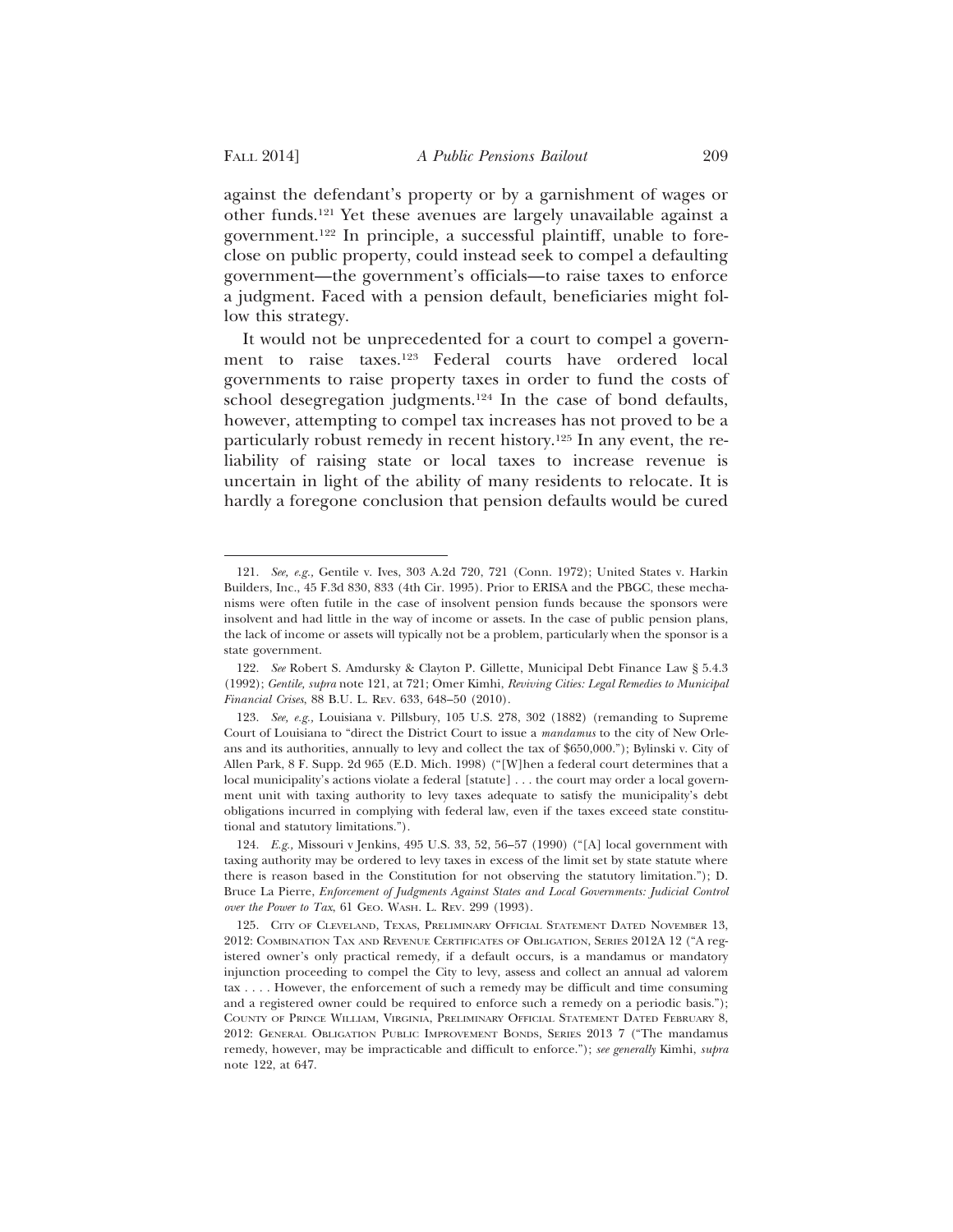by court-ordered taxation sufficient to eliminate pension fund deficits.126 The outcome of litigation to fund pension plans by compelling state or local governments to raise revenue, or reduce spending, would be highly indeterminate. In the event of a pension default, retired public employees would, at best, face lengthy delays before receiving any satisfaction through existing legal remedies.

#### *B. Drawbacks of Government Bankruptcy*

Pension liabilities are not the sole source of financial exposure for state and local governments.127 The Government Accountability Office projects that the state and local government sector will find it increasingly difficult to sustain the trend of its expenditures relative to projected revenues, largely on account of expected growth in Medicaid and employee health care costs and lagging increases in revenue.128 A Pew Center on the States' study characterized California as on the "brink of insolvency" and classified Illinois, New Jersey, and several other states as "in fiscal peril."129 This situation raises the possibility that some states, as well as some local governments, may be unable or unwilling to satisfy financial obligations generally, and has led to proposals for federal legislation permitting a state to declare bankruptcy.130 The current Bankruptcy Code authorizes government bankruptcy only for certain subdivisions of a

<sup>126.</sup> *See* Clayton P. Gillette, *What States Can Learn from Municipal Bankruptcy*, *in* WHEN STATES GO BROKE: THE ORIGINS, CONTEXT, AND SOLUTIONS FOR THE AMERICAN STATES IN FIS-CAL CRISIS 103 (Peter Conti-Brown & David A. Skeel, Jr. eds., 2012). While there may be many residents who would find it difficult to move outside a municipality or state, such residents may not be, on average, the most promising source of tax revenue.

<sup>127.</sup> U.S. GOVERNMENTAL ACCOUNTABILITY OFFICE, STATE AND LOCAL GOVERNMENTS' FIS-CAL OUTLOOK, GAO-12-523SP (Apr. 2012); NAT'L ASS'N OF STATE BUDGET OFFICERS, THE FISCAL SURVEY OF THE STATES (2011); PEW CHARITABLE TRUSTS, BEYOND CALIFORNIA: STATES IN FISCAL PERIL (Nov. 11, 2009); STATE BUDGET CRISIS TASK FORCE, REPORT OF THE STATE BUDGET CRISIS TASK FORCE 6 (July 2012) ("States have been grappling with their most serious financial crisis since the Great Depression.").

<sup>128.</sup> U.S. GOVERNMENTAL ACCOUNTABILITY OFFICE, STATE AND LOCAL GOVERNMENTS' FIS-CAL OUTLOOK, GAO-12-523SP (Apr. 2012); *see also* NAT'L ASS'N OF STATE BUDGET OFFICERS, THE FISCAL SURVEY OF THE STATES  $(2011)$ .

<sup>129.</sup> PEW CHARITABLE TRUSTS, BEYOND CALIFORNIA: STATES IN FISCAL PERIL 1, 2 (Nov. 11, 2009).

<sup>130.</sup> *E.g.,* David A. Skeel, Jr., *supra* note 14, at 680, 735; Steven L. Schwarcz, *A Minimalist Approach to State "Bankruptcy,"* 59 UCLA L. REV. 322, 331–35 (2011); Alan Fram, *House GOP Leader Says No Federal Bailout of States*, ASSOCIATED PRESS, Jan. 24, 2011 ("Kate Dickens, spokesman for Sen. Mark Kirk, R-Ill., said Kirk believes Congress should give states the power to declare bankruptcy and avoid default and is talking to other lawmakers about potential legislation."). *But see* Sara Murray, *Rep. McHenry: Idea of State Bankruptcy Is Off the Table*, WALL ST. J. BLOGS (Apr. 13, 2011: 2:33 PM), http://blogs.wsj.com/washwire/2011/04/13/rep-mchenry-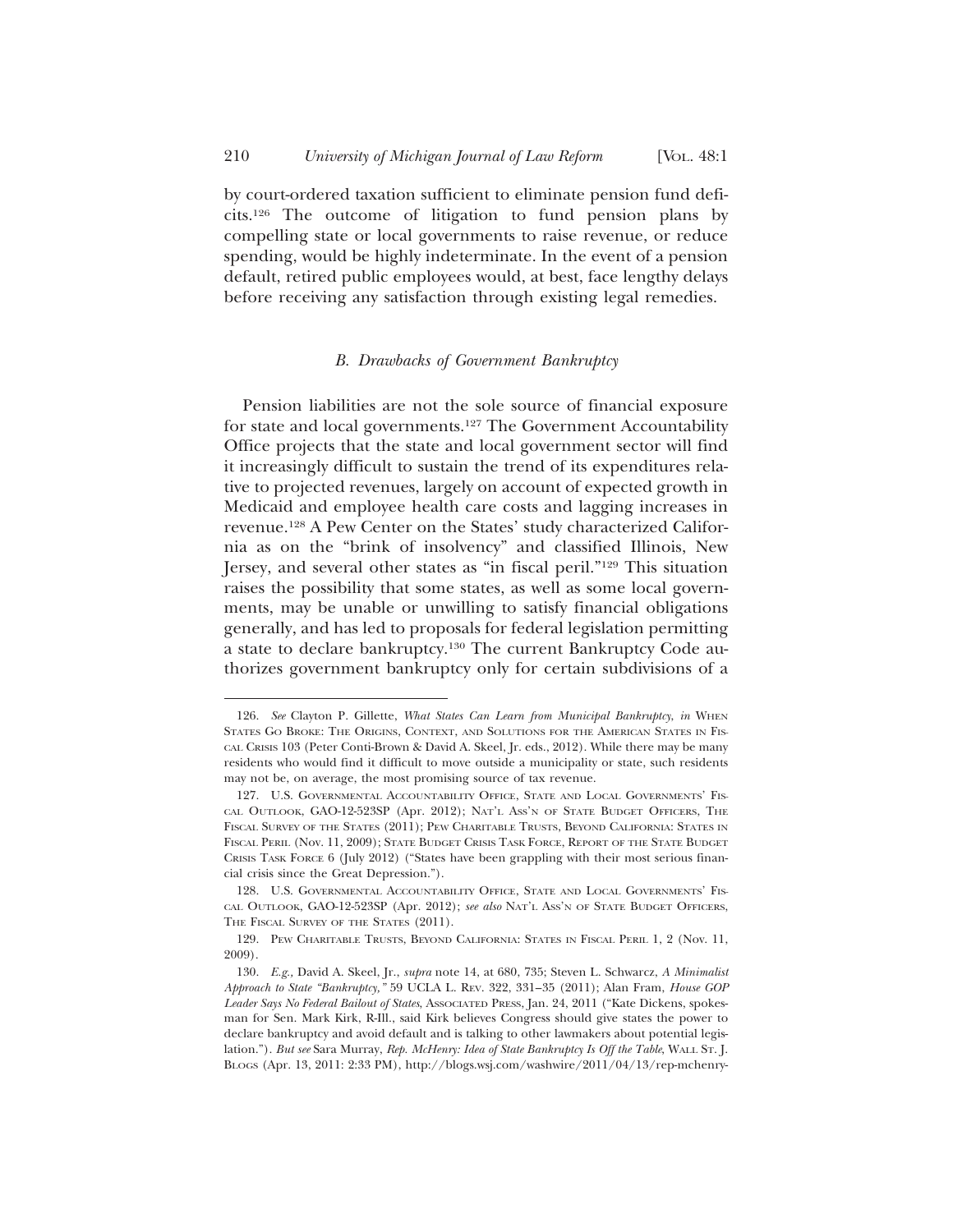state—generally referred to as municipal bankruptcy under Chapter 9 of the Bankruptcy Code—but not for an entire state.131 This subsection considers whether bankruptcy, in its current form or expanded to include states, could be a viable solution to the problem of underfunded public pensions.

#### 1. Municipal Bankruptcy

The conventional wisdom has been that public employee pensions are not restructured in bankruptcy, although several recent filings have challenged that position.<sup>132</sup> A municipal bankruptcy is—and a prospective state bankruptcy would be—something of a hybrid of consumer bankruptcy and a business reorganization. Municipal bankruptcy is formally known as the "Adjustment of Debts of a Municipality."133 The Bankruptcy Code requires explicit state government authorization for a local government to proceed as a debtor in bankruptcy.134 In about half the states—including Georgia, Indiana, Massachusetts, Oregon, Virginia, and Wisconsin local governments lack this authorization.<sup>135</sup> In a number of other states, state law provides only limited authorization.136 A

idea-of-state-bankruptcy-is-off-the-table ("Republicans have dismissed the idea of pushing legislation that would allow states to declare bankruptcy. 'We got pretty strong consensus that that was a bad idea,' Mr. McHenry said.").

<sup>131. 11</sup> U.S.C. §§ 101(13), 101(40), 101(41), 109(a) (2012).

<sup>132.</sup> *See, e.g.,* Liz Farmer, *The "B" Word: Is the Stigma of Municipal Bankruptcy Going Away?*, GOVERNING, Mar. 2013, http://www.governing.com/topics/finance/gov-bword-stigma-muni cipal-bankruptcy-going-away.html; Mary Williams Walsh*, Creditors of Stockton Fight Over Pension Funding While in Bankruptcy*, N.Y. TIMES, Aug. 23, 2012, at B3, http://www.nytimes.com/ 2012/08/24/business/creditors-of-stockton-fight-city-over-pensions-while-in-bankruptcy.html ("Creditors of the city of Stockton, Calif., are mounting a challenge against a popular belief: that public workers' pensions are impervious to cutbacks even when a city goes bankrupt."). 133. 11 U.S.C. §§ 901-46 (2012).

<sup>134. 11</sup> U.S.C. § 109(c)(2) (2012).

<sup>135.</sup> *See* W. Clark Watson et al., *Municipal Bankruptcy: A Guide for Public Finance Attorneys*, NAT'L ASS'N OF BOND LAWYERS, Oct. 2011, http://www.nabl.org/uploads/cms/documents/ municipal\_bankruptcy\_a\_guide\_for\_public\_finance\_attorneys.pdf; Alston & Bird, LLP, Municipal Assets in Distress (MAD) Task Force, Options for Dealing with Municipal Assets in Distress Aug. 2011, http://www.alston.com/files/docs/MAD-TaskForce.pdf [hereinafter Alston & Bird]; Caitlin Devitt, *Indiana Says No to Chapter 9*, BOND BUYER, May 3, 2011, http:// www.bondbuyer.com/issues/120\_84/indiana\_chapter\_nine-1026181-1.html.

<sup>136.</sup> *See* Watson et al., *supra* note 135; Alston & Bird, *supra* note 135; *see, e.g.,* R.I. Gen Laws § 45-9-7 (vesting authority in state-appointed receiver); Moreau v. Flanders, 15 A.3d 565 (R.I. 2011); Michigan Compiled Laws § 141.1222 (2007) (conditional on appointment and consent of emergency financial manager); *In re* Slocum Co. Drainage District, 336 BR 387 (Bankr. N.D. Ill. 2006) (authorization conditional on recommendation of Illinois financial planning and supervision commission or financial advisor). *See also* Chapman & Cutler, LLP, Chapter 9: The Last Resort for Financially Distressed Municipalities, in Primer on Municipal Debt Adjustment, at App. D (2012), http://www.afgi.org/resources/Bankruptcy\_Primer.pdf.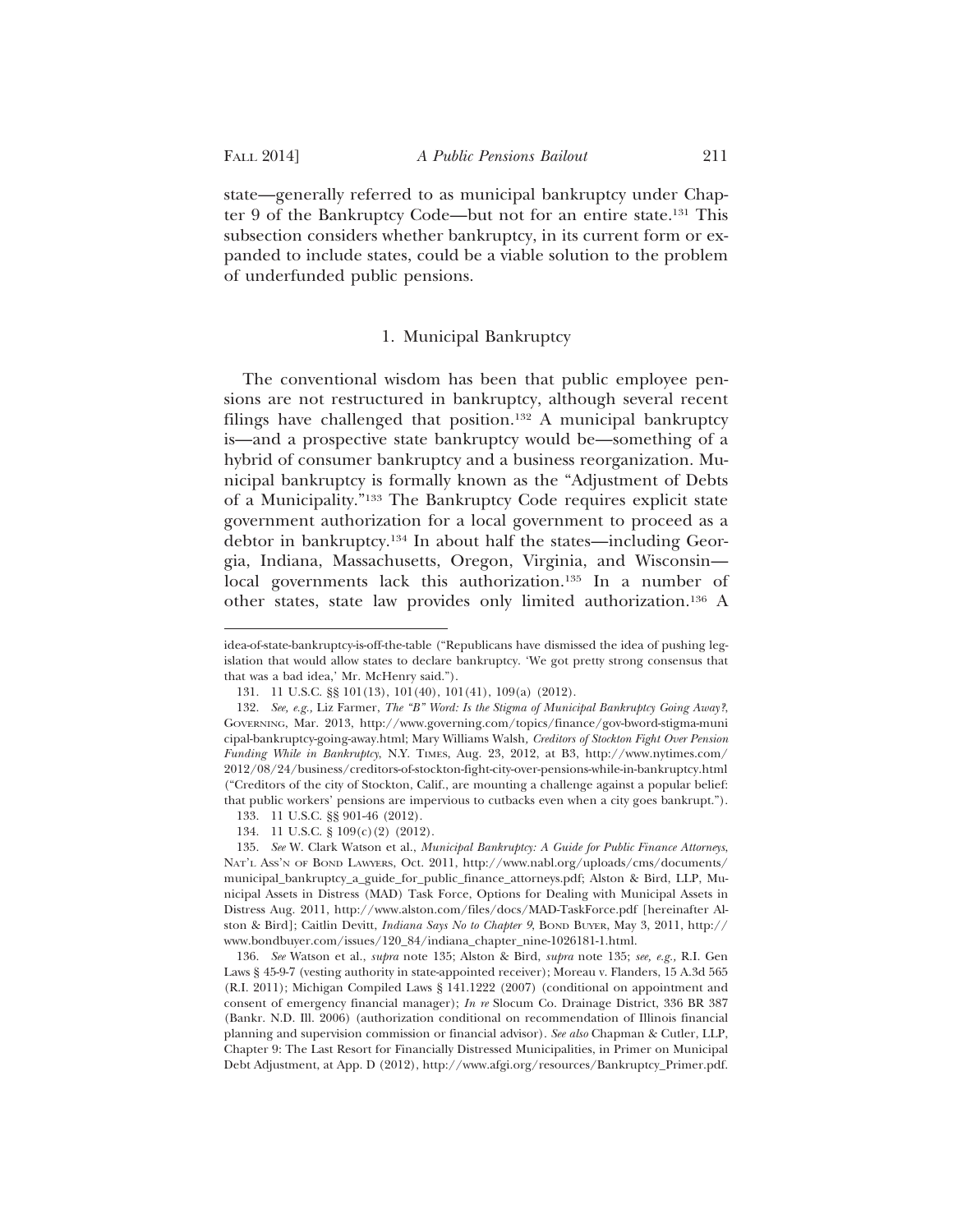municipality must be insolvent to be eligible for bankruptcy;<sup>137</sup> the definition of insolvency for municipal bankruptcy purposes is that the government is "(i) generally not paying its debts as they become due unless such debts are the subject of a bona fide dispute; or (ii) unable to pay its debts once they become due."138

A garden variety municipal bankruptcy involves a toll road authority, a water district, or a similar special-purpose district that may have borrowed substantial sums for a capital project, intending to service the debt through user fees or assessments that failed to raise as much money as expected.139 In these cases, the principal creditors are usually bondholders who agree to a haircut, $140$  presumably in consideration for placing the debtor in a position to focus on generating a reliable revenue stream to at least partially satisfy its creditors. This is similar to a reorganization pursuant to Chapter 11 of the Bankruptcy Code, since the local government's assets cannot be liquidated. Keeping a business operating is often a goal of a reorganization, although that is not guaranteed. (Unlike in Chapter 9, a business reorganization can be converted to a liquidation.) Therefore, the debtor in Chapter 9 or Chapter 11 typically seeks to reduce its debts to a manageable level going forward, eliminating most or all other claims through the power of the bankruptcy court to discharge debts.141 The debtor proposes a plan specifying the extent to which it will honor, impair, or modify particular obligations.

Under Chapter 9 or Chapter 11, a successful plan does not have to obtain unanimous consent from creditors.<sup>142</sup> In the typical case, however, obtaining the approval of a bankruptcy court will require support from most creditors. Most creditors might support a plan, even though it reduces the nominal value of their claims, if they would not expect to do better otherwise. A plan of reorganization under Chapter 11, or a plan of adjustment under Chapter 9, will specify classes of creditor claims, and generally each class must then vote to approve the plan.143 Although a successful plan does not

<sup>137. 11</sup> U.S.C. § 109(c) (2012).

<sup>138. 11</sup> U.S.C. § 101(32)(C) (2012).

<sup>139.</sup> *E.g., In re* Connector 2000 Ass'n, Inc., 447 BR 752 (Bankr. D. S.C. 2011); *In re* City of Colorado Springs Spring Creek Gen. Imp. Dist., 187 B.R. 683 (Bankr. D. Colo. 1995); In re Lake Grady Rd. & Bridge Dist., 119 B.R. 844 (Bankr. M.D. Fla. 1990) (special tax district).

<sup>140.</sup> *E.g., In re* Connector 2000 Ass'n, Inc., First Amended Plan for Adjustment of Debts (Bankr. D. S.C. 2011), *available at* http://www.southernconnector.com/Zbankruptcy.htm. *See* Omer Kimhi, *Chapter 9 of the Bankruptcy Code: A Solution in Search of a Problem*, 27 YALE J. ON REG. 359, 359 n.44 (2010).

<sup>141.</sup> *See* 11 U.S.C. §§ 1141(c)-(d), 944(b)(2) (2012).

<sup>142. 11</sup> U.S.C. §§ 901(a), 1129(a)(3)-(4), 901(7)-(10) (2012).

<sup>143.</sup> *See* 11 U.S.C. § 1129(a)(8) (2012). The approval of a class whose claims are not discounted by the plan is not required. 11 U.S.C.  $\S$  1129(a)(8)(B).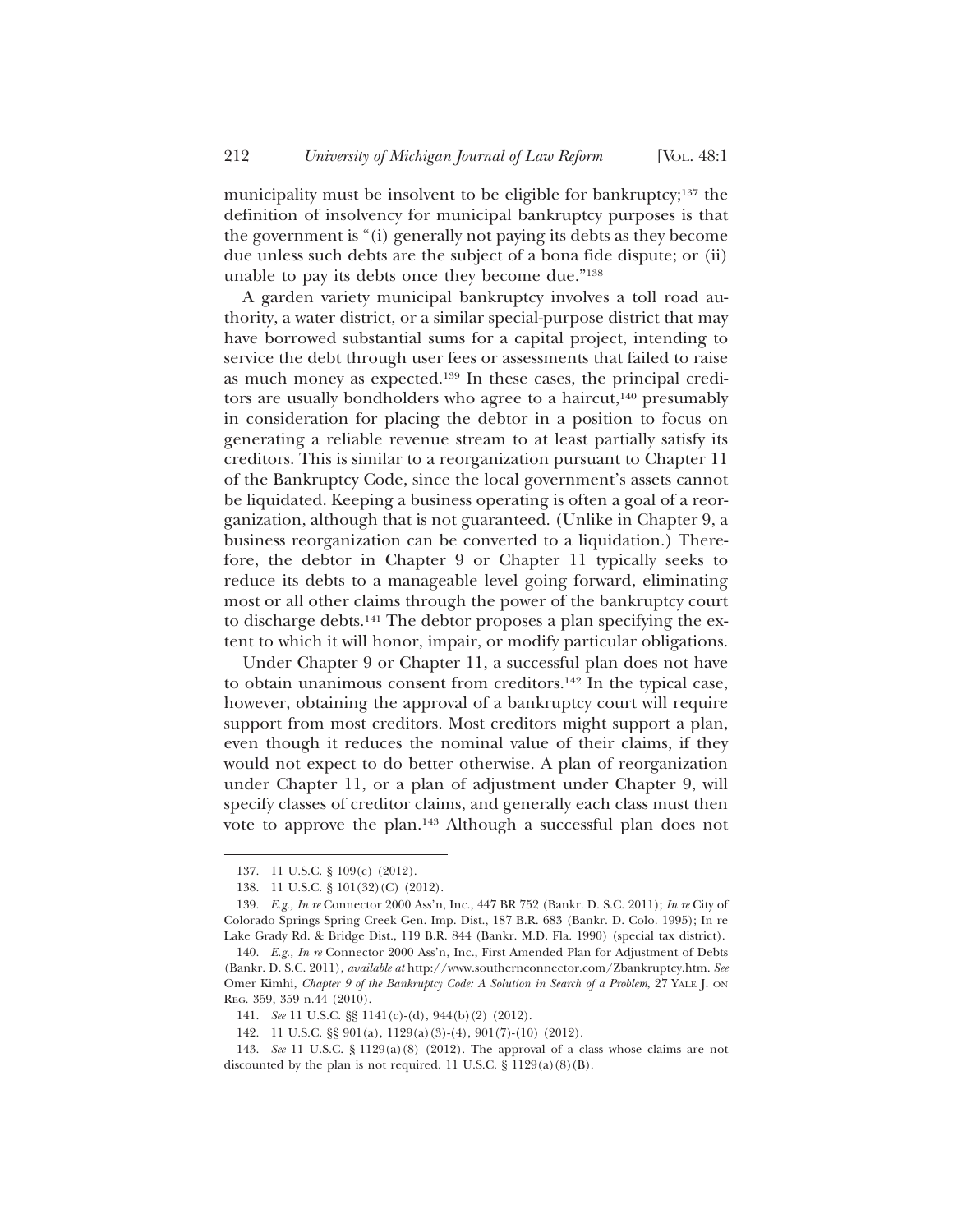require the approval of each class, the requirements for obtaining a bankruptcy court's approval of a plan favor obtaining assent from its major creditors.144 So unless pension plan beneficiaries are on board, a local government will have difficulty adjusting its pension obligations through bankruptcy.

Severe levels of municipal financial distress have increased the pressure to obtain concessions from government pension plans through bankruptcy. To date, however, municipal bankruptcy has not yet proved a reliable means of obtaining relief from employee pension obligations. There seems to be only one instance of a municipality reducing pension obligation through bankruptcy. Recently, a bankruptcy court approved a plan that contained significant reductions to the benefits of retired employees of Central Falls, Rhode Island.145 In that case, retirees apparently acquiesced to the plan in light of state legislation that might have reduced their priority in bankruptcy and Rhode Island's agreement to supplement the funds available to pay their benefits.146 In other states, municipal pension beneficiaries would have less incentive to accept reductions in their benefits in bankruptcy.147 For example, the California Public Employees Retirement System (CalPERS) maintains that under California law, obligations to retirees have priority over most other debts in municipal bankruptcy.148 Whether or not the CalPERS' position is vindicated, it makes it unlikely consent will be

<sup>144.</sup> *See, e.g.,* Lynn M. LoPucki & William C. Whitford, *Bargaining over Equity's Share in the Bankruptcy Reorganization of Large Publicly Held Companies*, 139 U. PENN. L. REV. 125, 130 (1990); DOUGLAS G. BAIRD, ELEMENTS OF BANKRUPTCY 231 (5th ed. 2010); Richard F. Broude, *Cramdown and Chapter 11 of the Bankruptcy Code: The Settlement Imperative*, 29 BUS. L. 441, 441, 453–54 (1984). The possibility of a plan without general creditor approval can serve as a significant motivation to gaining creditors' acceptance. Daniel J. Bussel & Kenneth N. Klee, *Recalibrating Consent in Bankruptcy*, 88 AM. BANKR. L.J. 663 (2009); Schwarcz, *supra* note 130, at 335 n.74 ("There does not appear to be any precedent in which municipalities resorted to cramdown under Chapter 9, nor are commentators in agreement on how such a cramdown would be applied.").

<sup>145.</sup> *See* Jess Bidgood, *Plan to End Bankruptcy in Rhode Island City Gains Approval*, N.Y. TIMES, Sept. 7, 2012, at A21, http://www.nytimes.com/2012/09/07/us/central-falls-ri-toemerge-from-bankruptcy.html; Farmer, *supra* note 132; Nancy Kaffer & Stephen Henderson, *Police, Fire Pension Costs Could Crush Detroit, Study Shows*, DETROIT FREE PRESS, Feb. 26, 2013, at 1, http://www.freep.com/article/20130226/OPINION02/302260136/How-pension-costscould-crush-Detroit.

<sup>146.</sup> See Bankruptcy in Rhode Island: Improvident: Desperate Measures for Desperate Times, ECON-OMIST, May 5, 2012, http://www.economist.com/node/21554232.

<sup>147.</sup> *See, e.g.,* Kaffer & Henderson, *supra* note 145, at 1 (contrasting status of pension obligations in bankruptcy in Michigan and Rhode Island).

<sup>148.</sup> *See, e.g*., Mary Williams Walsh, *Cuts for the Already Retired*, N.Y. TIMES, Dec. 19, 2011, at B1, http://www.nytimes.com/2011/12/20/business/pension-deal-in-rhode-isl+E95andcould-set-a-trend.html?pagewanted=all; Steven Church & James Nash, *Calpers Bankruptcy Strategy Pits Retirees vs. All Others*, BLOOMBERG, Dec. 12, 2012, http://www.bloomberg.com/news/ 2012-12-12/calpers-bankruptcy-strategy-pits-retirees-vs-all-others.html.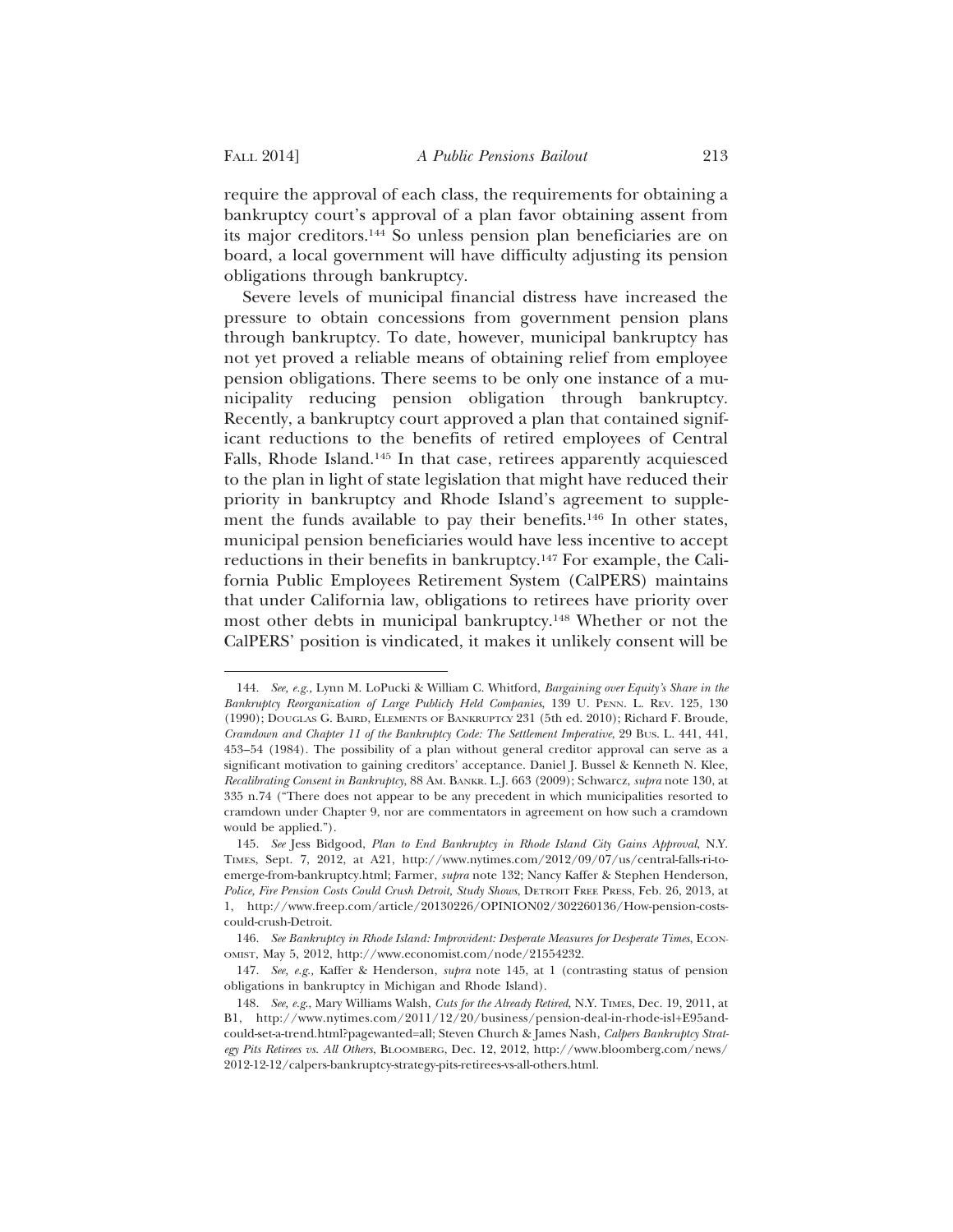given anytime soon to a plan that reduces a California municipality's pension obligations.

When Stockton, California sought bankruptcy protection, the city did not propose to restructure its pension obligations. The city's other creditors, however, have objected to the city's position, and the outcome remains unsettled.149 In contrast, the emergency manager of Detroit, Michigan has indicated that the city will seek to reduce its pension obligations through bankruptcy.150 Here too, the outcome remains in doubt. Soon after Detroit filed its bankruptcy petition, several retired city workers and two of the city's retirement systems challenged the legality of the filing in state court under the Michigan Constitution.151 That particular challenge, which has been transferred to the federal bankruptcy court,<sup>152</sup> is only the first of several lines of resistance by the retirement systems and their beneficiaries that Detroit must overcome. The city's success in addressing pension deficits through bankruptcy is neither inevitable nor predictable at this point.153

If either Detroit or Stockton eventually manages to lighten its pension burden via municipal bankruptcy, other municipalities but only those in states that permit municipal bankruptcy—are likely to attempt to do the same. There is no guarantee of that the imitators will be successful. As discussed in Part II.B.2, below, outcomes in bankruptcy are inherently difficult to forecast. Further, a municipality's success would be at the expense of public employees, including retired workers on modest fixed incomes. Even if some bankruptcy courts can be persuaded that giving retirees a haircut is an appropriate result, such a solution may not become accepted as

<sup>149.</sup> *In re* City of Stockton, Cal., Opinion Regarding Chapter Nine Order of Relief (Bankr. E.D. Cal. 2013), at 14, 22, *available at* http://www.stocktongov.com/files/ 6\_12\_2013\_Chapter9\_OpinionJudgeChristopherKleinOpionChapter9Relief.pdf; *see also* Dale Kasler, *Stockton Bankruptcy Trial Yields No Hint on Cutting CalPERS Payments*, SACRAMENTO BEE, June 4, 2014, http://www.sacbee.com/2014/06/04/6458016/lawyer-defends-stocktons-decision.html ("Arguments in the Stockton bankruptcy trial wrapped up Wednesday without an inkling from a judge on whether the city's flow of pension money to CalPERS can be curtailed to satisfy the demands of another creditor."; *cf.* Chris Megerian et al., *Stockton Bankruptcy Ruling Could Deal Blow to CalPERS, Public Pensions*, L.A. TIMES, Oct. 2, 2014, http:// www.latimes.com/business/la-fi-stockton-bankruptcy-ruling-20141001-story.html.

<sup>150.</sup> *See* CITY OF DETROIT, PROPOSAL FOR CREDITORS 56 (June 14, 2013), *available at* http:/ /www.freep.com/assets/freep/pdf/C4206913614.pdf.

<sup>151.</sup> *E.g.*, Webster v. Michigan, No. 13-734-CZ (Cir. Ct., Ingham Co., July 19, 2013), *available at* http://www.freep.com/assets/freep/pdf/C4208749719.pdf.

<sup>152.</sup> *See* Bill Vlasic, *Federal Judge Halts Legal Challenges in Detroit Bankruptcy Case,* N.Y. TIMES (July 25, 2013), at A14, http://www.nytimes.com/2013/07/25/us/judge-clears-path-for-detroit-bankruptcy-case.html.

<sup>153.</sup> *Cf.* Mary Williams Walsh, *Detroit Rolls Out New Model: A Hybrid Pension Plan*, N.Y. TIMES, June 19, 2014, at A1, http://dealbook.nytimes.com/2014/06/18/detroit-rolls-outnew-model-a-hybrid-pension-plan/?smid=pl-share.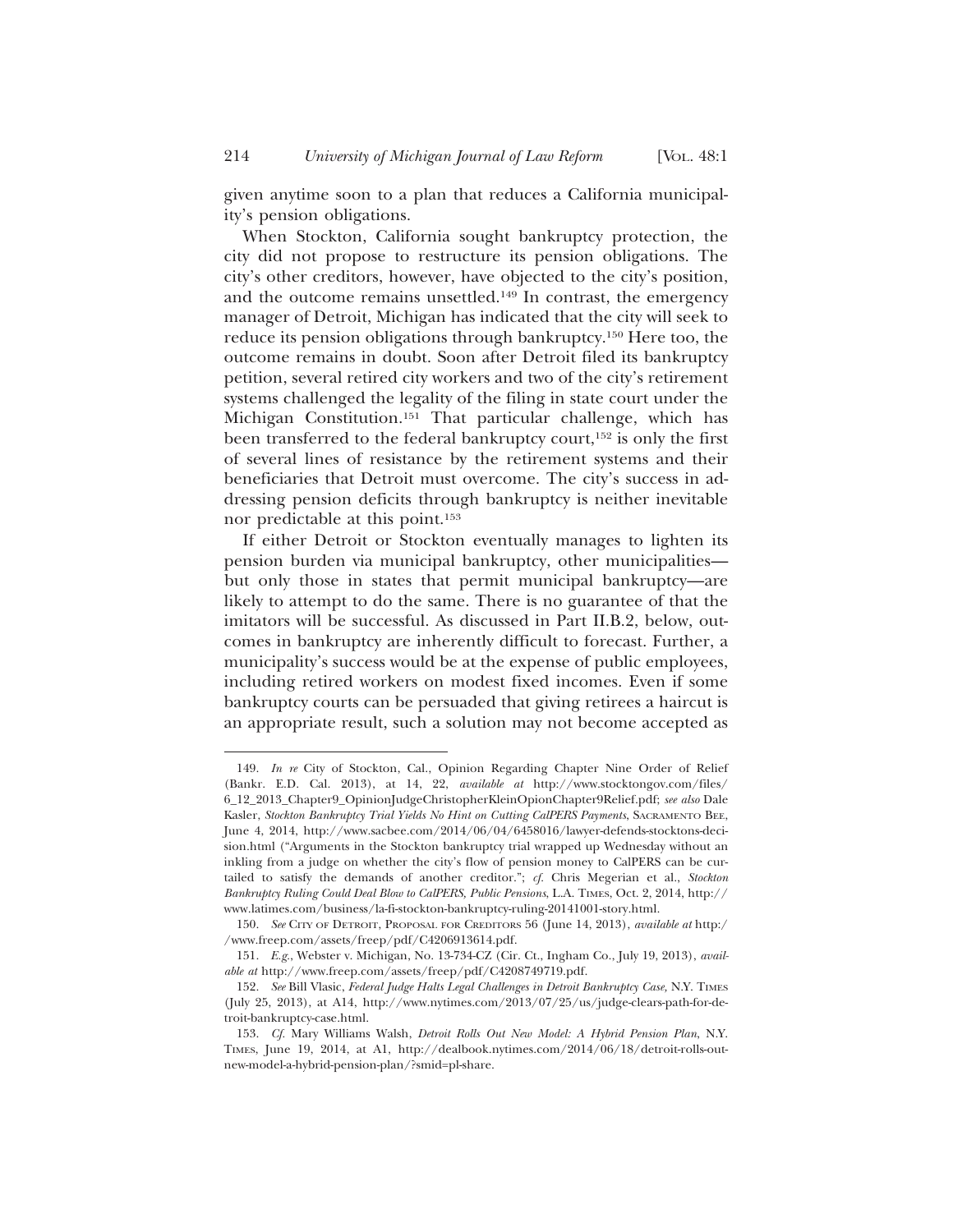an attractive public policy as the consequences to beneficiaries become evident.

# 2. State Bankruptcy

In view of the considerable number of states facing financial stress, David Skeel proposes that eligibility for bankruptcy be extended to state governments. Skeel claims that through bankruptcy a "governor and his state could immediately chop the fat out of its contracts with unionized public employees."154 In addition, the bankruptcy process would allow a state to "reduce its bond debt, which is nearly impossible to restructure outside of bankruptcy."<sup>155</sup> Skeel also asserts that state bankruptcy "could even permit a restructuring of the Cadillac pension benefits that states have promised to public employees."156

Skeel maintains that "[t]he ability to restructure [public employee] contracts is an essential component of an effective state bankruptcy framework." According to Skeel,

In the current crisis . . . unsustainably generous public employee contracts have been a major component of most troubled states' woes. Lawmakers have considerable incentives to award generous contracts to state employees, both because state employees are an important voting block and because lawmakers themselves may be direct or indirect beneficiaries of the contracts.157

Skeel contends that state bankruptcy is preferable to direct federal financial support of struggling states. He recognizes that the federal government is the most likely source of funds for states declaring bankruptcy, but maintains that "the prospect of a bankruptcy restructuring would significantly reduce amount of funding needed as compared to a pure bailout."158

Under Skeel's scheme, a state's bankruptcy filing would initiate negotiations between the government and its creditors—bondholders, vendors, retired public employees entitled to benefits, etc.—to

<sup>154.</sup> David Skeel, *A Bankruptcy Law—Not Bailouts—for the States*, WALL ST. J., Jan. 18, 2011, at A17.

<sup>155.</sup> *Id.*

<sup>156.</sup> *Id.*

<sup>157.</sup> David A. Skeel, Jr., *State Bankruptcy from the Ground Up*, *in* WHEN STATES GO BROKE: THE ORIGINS, CONTEXT, AND SOLUTIONS FOR THE AMERICAN STATES IN FISCAL CRISIS 198 (Peter Conti-Brown & David A. Skeel, Jr. eds., 2012).

<sup>158.</sup> *Id.* at 211.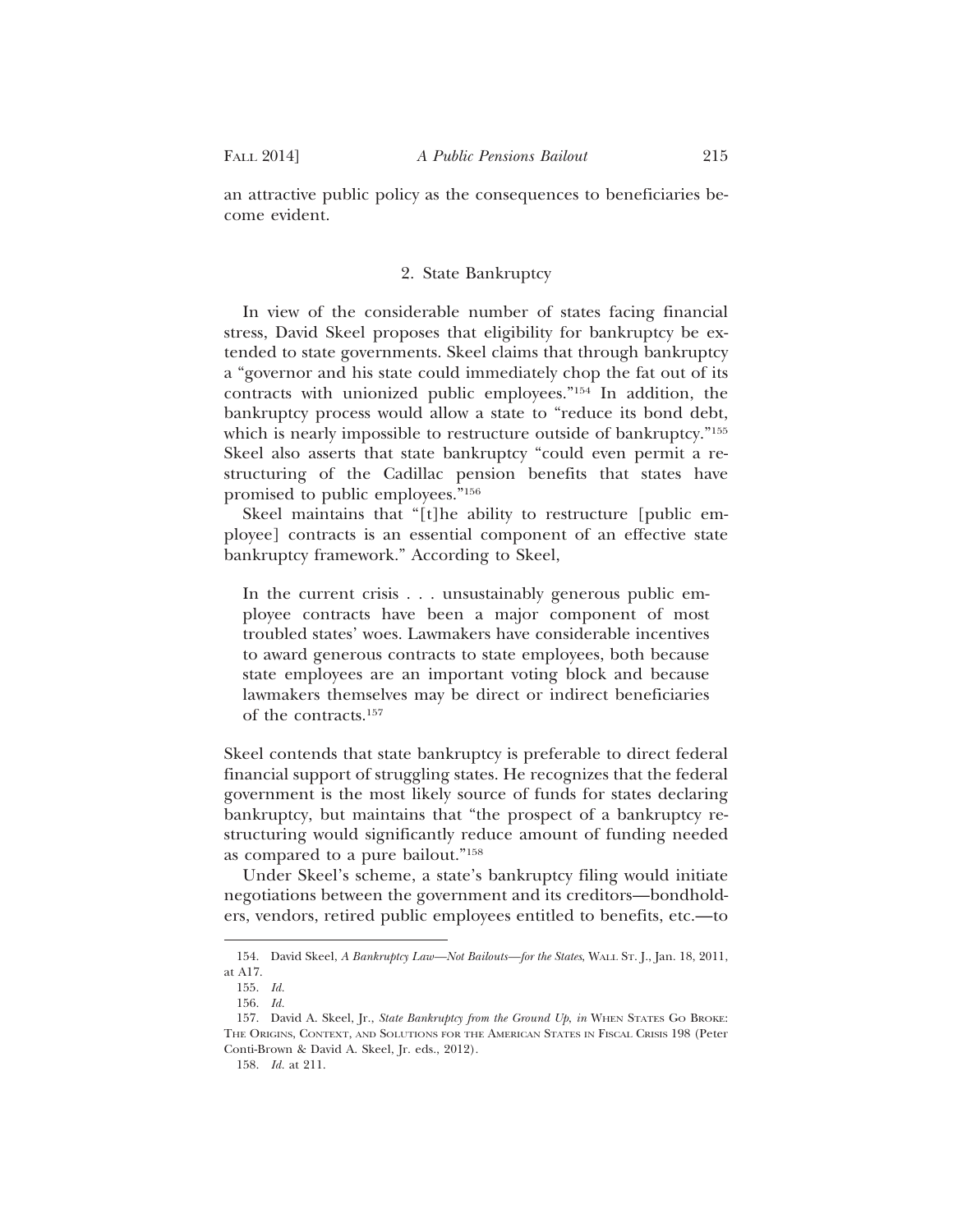establish an agreement on restructuring the state's obligations. He expects that an agreement, in addition to imposing losses on bondholders, would include significant wage and benefits reductions,<sup>159</sup> apparently a rare occurrence in a municipal bankruptcy.

Although some immediate manifestations of a public pension crisis have appeared on the local level, municipal bankruptcy could play at most a supporting role in addressing the problem of underfunded public plans. Many local governments are not authorized under state law to file under Chapter 9, and the greater share of unfunded public pension liabilities belongs to state plans. If the concept of state bankruptcy can overcome some formidable political resistance,160 it could conceivably play a major role in confronting the problem across the country. As a solution to potential public pension plan defaults over the next decade, however, state bankruptcy would have several potential drawbacks:

- It may not be possible to determine a satisfactory plan.
- Outcomes would be unpredictable and could be inconsistent across jurisdictions.
- Bankruptcy courts lack the expertise to assess the sustainability of restructured pension plans.
- Public employees could be left with inadequate resources for retirement.

Most of the benefits that Skeel identifies from allowing states to restructure their debts in bankruptcy would come from altering states' behavior outside of bankruptcy: giving financially troubled states more leverage in negotiations with public employee unions and bondholders; and making it more difficult for states to defer funding employee pensions, to borrow irresponsibly, or to commit to unsustainable employee benefits. While these may be worthwhile objectives, the asserted benefits will do little to address the problem of already severely underfunded public pension plans. Given the precarious financial condition of a number of public pension plans, state bankruptcy cannot be counted on to simply discourage public pension plan defaults; it must be able to administer them reliably if a bankruptcy occurs.

<sup>159.</sup> *Id.* at 209.

<sup>160.</sup> *See e.g.,* Nat'l Governors Ass'n, NGA Statement Regarding Bankruptcy Proposals for States (Jan. 25, 2011), http://www.nga.org/cms/home/news-room/news-releases/ page\_2011/col2-content/main-content-list/nga-statement-regarding-bankrupt.html ("The mere existence of a law allowing states to declare bankruptcy only serves to increase interest rates, raise the costs of state government and create more volatility in financial markets.").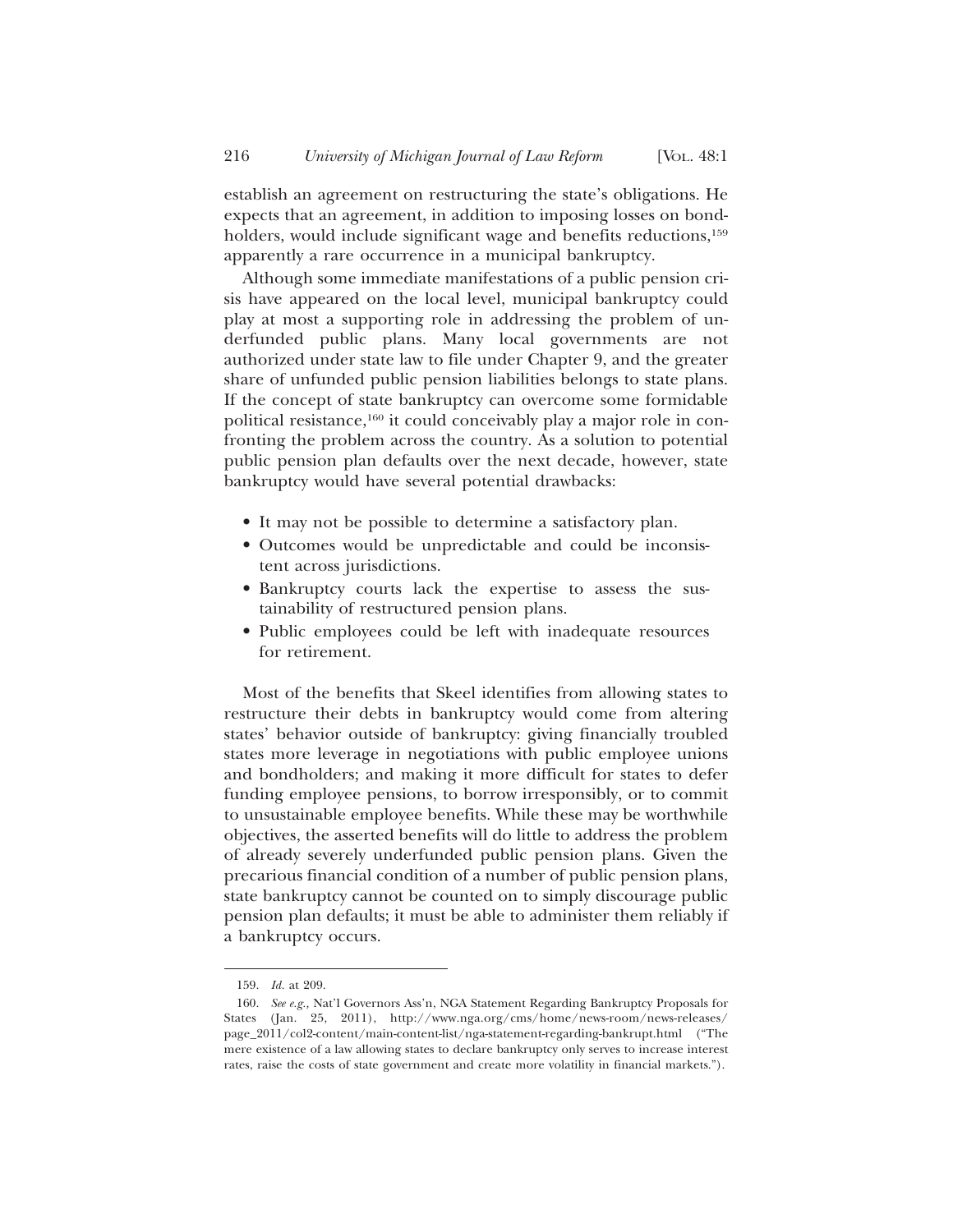In an actual state bankruptcy, liquidation of the state would be off the table. In a business bankruptcy, creditors are motivated to devise a plan that dominates their returns from liquidating the debtor. Without a liquidation option, the prospects for creditor consensus on a plan to adjust the government's debts are uncertain.

Furthermore, it is important to recognize that, by the nature of bankruptcy, it is impossible to say with any confidence what implications state bankruptcy might have for a public pension plan crisis. Bankruptcy law is indeterminate and unpredictable in practice.<sup>161</sup> Therefore, significant inconsistencies in the treatment of pension plan beneficiaries are probably inevitable in different bankruptcy proceedings. If such inconsistencies do arise, they may not be recognized as having any appealing substantive policy rationales. They may also be politically awkward, creating pressure for a federal financial remedy outside of bankruptcy.

It is possible that, had state bankruptcy been an option over the past fifty years, public pensions would not be at risk today. Yet it is difficult to see how state bankruptcy would prevent the prospect of punishing losses to existing and retired public employees with respect to their retirement benefits. Given the inherent actuarial complexities of public pension plans, it also seems questionable that a bankruptcy court would be the appropriate forum for ensuring that a pension plan would remain on sound financial footing in the decades after its sponsor government emerged from bankruptcy.

Conceivably, over the long haul, the incentives from allowing state bankruptcy would encourage state governments to operate more efficiently. In the short run, however, state bankruptcy would not reduce the costs associated with public pension plan deficits. As opposed to a federal bailout, state bankruptcy would presumably lead to a different allocation of losses, but owing to the unpredictability of the bankruptcy process, it very unclear what that allocation would be.

<sup>161.</sup> *See, e.g.*, Special Report of the Tribar Opinion Committee, *Opinions in the Bankruptcy Context: Rating Agency, Structured Financing, and Chapter 11 Transactions*, 46 BUS. L. 717, App. 8- 26 (1991) ("[O]pinions to nonclient third parties on bankruptcy law matters unavoidably have inherent limitations . . . . [that] exist primarily because of: the pervasive equity powers of bankruptcy courts; the overriding goal of reorganization to which other legal rights and policies may be subordinated; the potential relevance to the exercise of judicial discretion of future arising facts and circumstances; and the nature of the bankruptcy process.").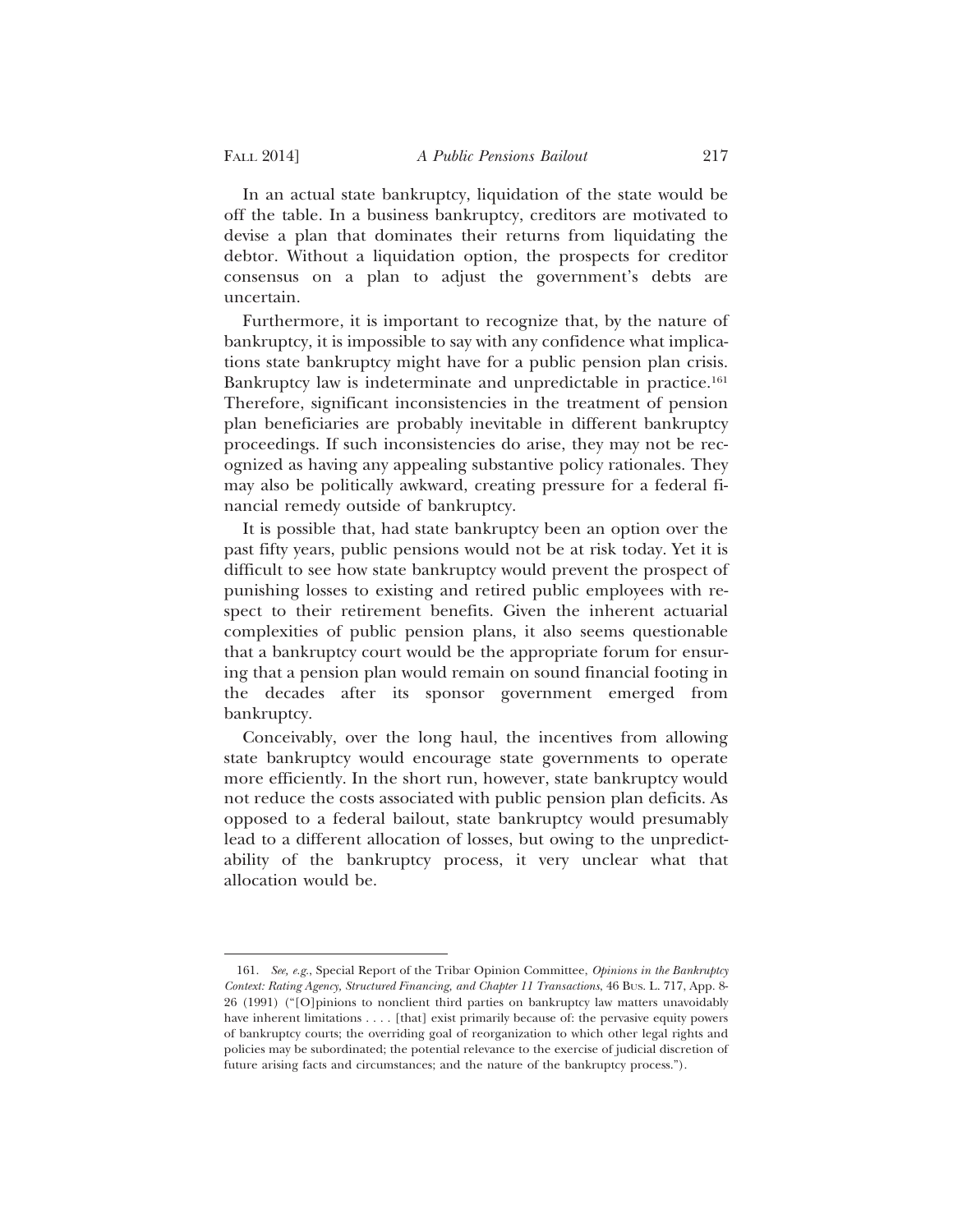# *C. Subsidizing Borrowing*

Joshua Rauh and Robert Novy-Marx suggest that the federal government address the problem of severely underfunded public pension plans by offering to subsidize state and local government debt that is dedicated to funding public pensions. In return for the subsidy, the government sponsor would have to stop offering defined benefit pension plans to new public employees.162 Rauh and Novy-Marx, however, do not propose that the federal government guarantee such debt, nor do they consider whether jurisdictions with the most severely underfunded plans have the capacity to obtain and service enough debt to keep their pension plans afloat without federal guarantees. There is no reason to think that Rauh and Novy-Marx's proposal would require smaller contributions from the federal government if it were to provide the same level of security to beneficiaries of public plans.

In addition, Rauh and Novy-Marx's proposal would not adequately address the underfunded status of existing public pensions. Besides requiring the phaseout of defined benefit plans, they would mandate that states move toward full funding of their existing public plans: "The state must annually make exactly its actuarially required contribution (ARC) left over from the existing underfunded plans."163 The ARC (Actuarially Required Contribution or Annual Required Contribution of a public pension plan) is a GASB concept consisting of two components: normal cost and an amortization contribution.164 *Normal cost* represents the expense of benefits attributable to the service of employees during the current year, determined under the funding method used by the plan.165 The *amortization contribution* is a partial payment against any unfunded liabilities attributable to employee services in past years, where the extent to which the plan is considered underfunded is determined according to the funding method chosen by the plan and the amortization of unfunded liabilities could generally extend over not more than thirty years.

<sup>162. &</sup>quot;The state must close its defined benefit plans to new employees under a 'soft freeze' and agree not to start any new defined benefit plans for at least 30 years." Joshua Rauh & Robert Novy-Marx, *Pension Security Bonds: A New Plan to Address the State Pension Crisis*, (2010), *available at* http://kelloggfinance.files.wordpress.com/2010/05/plan-20100517-final-5pm1 .pdf.

<sup>163.</sup> *Id.*

<sup>164.</sup> Governmental Accounting Standards Board, Statement 27: Accounting for Pensions by State and Local Government Employers (1994).

<sup>165.</sup> Charles L. Trowbridge, *Fundamentals of Pension Funding*, 4 TRANSACTIONS OF THE SOC'Y OF ACTUARIES 17, 21 (1952), http://www.soa.org/library/research/transactions-of-soci ety-of-actuaries/1949-59/1952/january/tsa52v4n83.aspx.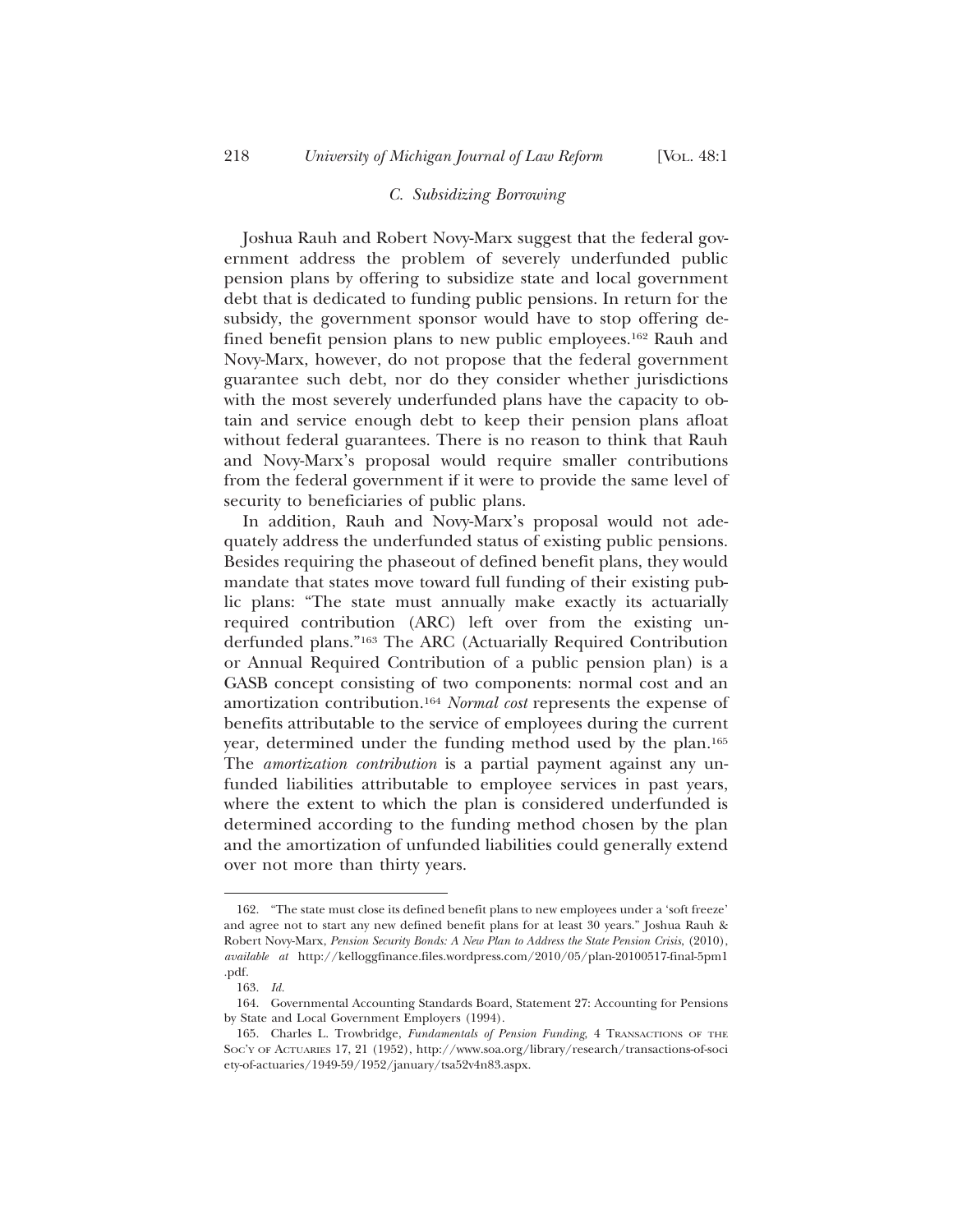A public pension plan's choice of a funding method has been constrained by GASB standards.166 As noted in Part II.B.1, however, GASB voluntary funding standards are significantly less demanding than the ERISA standards for private plans. So, in effect, Rauh and Novy-Marx's proposal would rely on GASB's less rigorous standards for determining whether a plan complies with their proposed funding mandate. In any event, effective June 15, 2014, GASB standards no longer include the ARC, which Rauh and Novy-Marx propose the federal government rely on to assess the adequacy of public plan's annual contributions.167 GASB has actually retreated from its role in requiring plans to report the adequacy of their annual funding,168 highlighting the need for significantly greater federal involvement than Rauh and Novy-Marx contemplate. In sum, Rauh and Novy-Marx do not consider whether their proposal is likely to be sufficient to address the underfunding of public pension funds or to cost less than any other approach, and their proposal would assess public plans' progress in moving toward full funding based on an unsatisfactory and now obsolete GASB standard.

Moreover, there are both political and constitutional difficulties with Rauh and Novy-Marx's proposed requirement that public plans cease offering defined benefit plans to new employees. A political drawback is that the federal government continues to allow private sector plans to offer defined benefits pensions and to guarantee the benefits of their beneficiaries. Rauh and Novy-Marx do not explain why defined benefit plans are acceptable in the private sector but not in the public sector.<sup>169</sup> Additionally, as discussed in Part III.C, the Supreme Court has been suspicious of federal regulation of States' affairs that is more restrictive than federal regulation of private sector affairs.

<sup>166.</sup> *Pension Funding: A Guide for Elected Officials*, National Governors Association et al. 3 (2013), http://www.nasra.org/files/JointPublications/PensionFundingGuide.pdf.

<sup>167.</sup> Rauh & Novy-Marx, *Pension Security Bonds*, *supra* note 162, at 2.

<sup>168.</sup> Munnell et al., *supra* note 74, at 6, http://crr.bc.edu/wp-content/uploads/2013/ 07/slp\_32.pdf; GOVERNMENTAL ACCOUNTING STANDARDS BOARD, PENSION ACCOUNTING AND FI-NANCIAL REPORTING FOR PENSIONS: AN AMENDMENT OF GASB STATEMENT NO. 27 98 (2012) ("[GASB] does not believe that it would be appropriate to require disclosures about a standardized measure of the amount an employer would need to contribute to a pension plan each year . . . in order to reach projected objectives.").

<sup>169.</sup> ERISA has been cited as a factor in the decline in defined benefit pensions in the private sector. *See, e.g.*, Zelinsky, *supra* note 23, at 469–82, 504–06. Imposing funding rules and insurance premiums on defined benefit public plans may move the public sector in the same direction.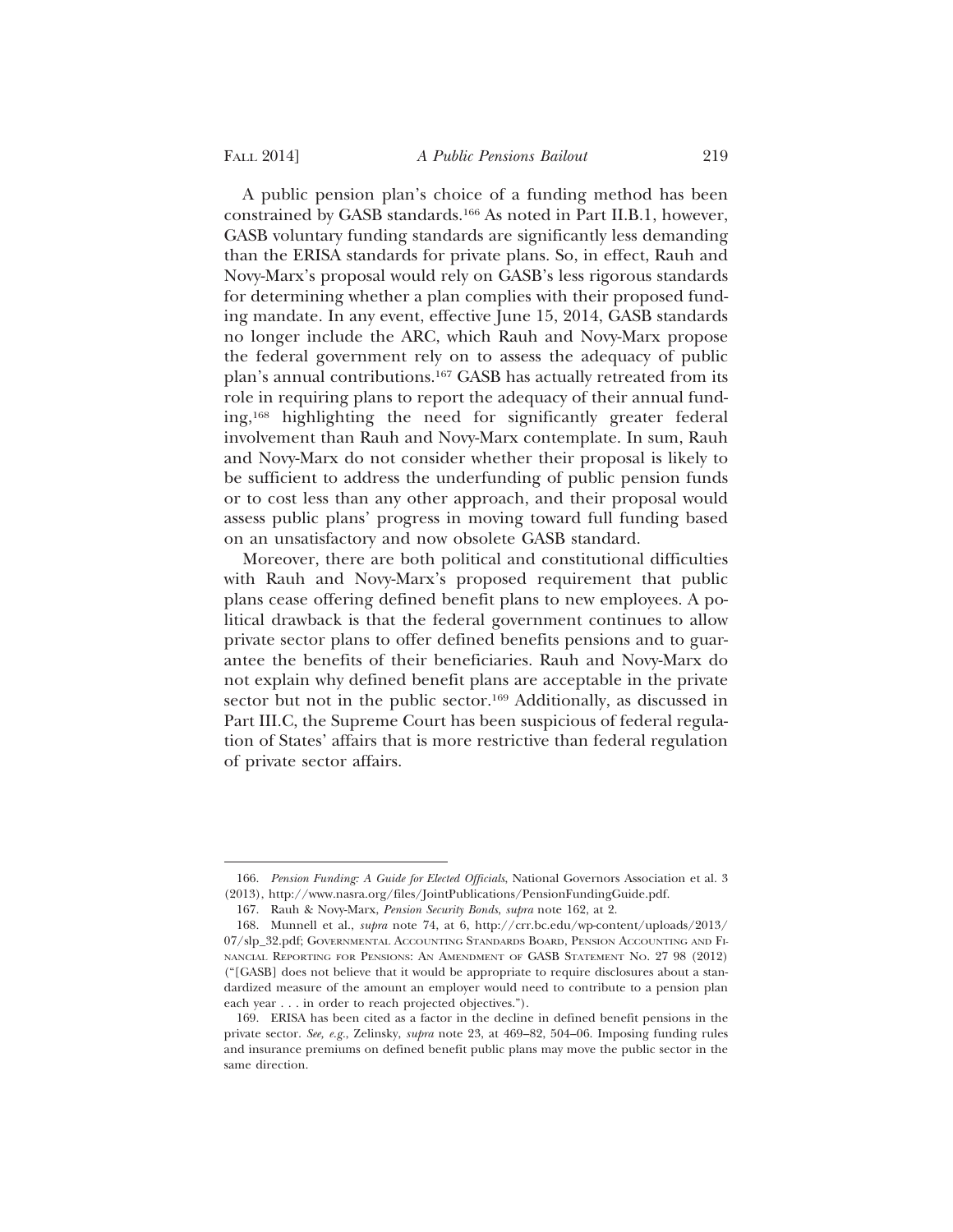*A. Reform: A Voluntary Federal Program Modeled On ERISA*

#### 1. General Principles

It is not certain that the federal government will step in to aid the retired teachers, police officers, and firefighters who are beneficiaries of failing public pension plans. Nevertheless, it is sensible to prepare for that possibility. Timely action would allow the federal government to control the crisis and limit its ultimate financial exposure. As an intermediate step, the federal government should establish a mechanism to identify public pension plans at risk of insolvency and regularly monitor the state of their finances using ERISA's more rigorous actuarial standards.

No magic bullet exists that will eliminate the existing deficits of distressed public pension plans. A properly structured federal program, however, could both motivate and empower public pension plan sponsors to prevent further erosion in the financial condition of their plans. Failure to act promptly risks a much larger crisis down the road, and a larger, more widespread crisis will only intensify the pressure for federal action, at a greater cost. Assuming that the federal government will recognize that intervention is at least the lesser of evils, this Section describes a federal program that conditions federal financial support on acceptance of federal supervision.

A federal bailout of public pension plans might discourage state and local governments from adequately funding their plans, induce them to offer more generous benefits, and generally move the condition of public pension plan finances from bad to worse. So an essential prerequisite for federal financial support of a distressed public pension plan is the acceptance of federal oversight. Further, federal oversight must discourage actions that might lead to deterioration in a plan's financial condition. Accordingly, in order for any public pension plan in a state to receive federal support, the state should be required to affirmatively accept federal supervision of all of the state's government retirement plans, at both the state and local levels. States could opt out of federal regulation, but then no public pension plan in the state would be eligible for federal financial support. The federal oversight of public pension plans should be at least as rigorous as federal regulation of private sector retirement plans under ERISA. In particular: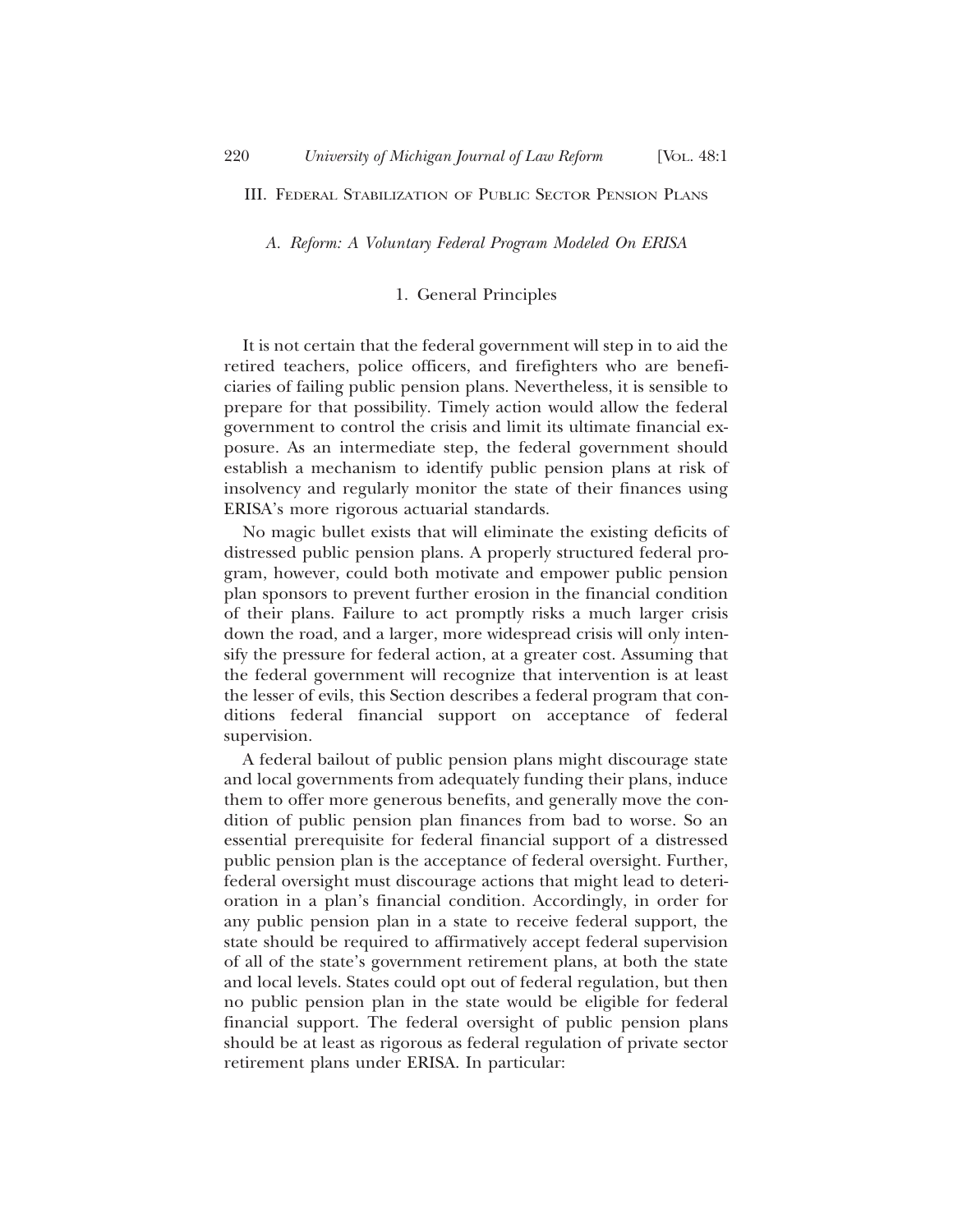- Plans must fully fund benefits accruing from the start of the federal program and move toward full funding for their legacy liabilities.170
- Plans must use actuarial standards comparable to the ones mandated for private plans, employing risk-free or low-risk discount rates in determining plan liabilities.<sup>171</sup>
- Plans would be charged insurance premiums<sup>172</sup> based on the riskiness of a plan's investment portfolio.
- Plans would be required to provide regular reports on their financial status.173

As discussed more fully in Part III.B, mandatory full funding is the key component of federal financial support for public pensions. In itself, however, a funding requirement will not protect the federal treasury unless the determination of a plan's financial status is regulated and takes into account the riskiness of plan assets.

The determination of the financial condition of a defined benefit pension plan depends on complex actuarial analysis. The results can vary substantially according to the method of projecting plan investment returns and the discount rate applied to plan liabilities. In order to prevent pension plan sponsors from choosing actuarial methods and parameters opportunistically to disguise financial difficulties, ERISA specifies the actuarial methods, mortality tables, and discount rates used to determine a private pension plan's financial condition.174 In contrast, GASB accounting guidelines for public plans provide much more flexibility in the selection of actuarial assumptions.175

In the calculation of a private sector plan's liabilities, the Treasury chooses the discount rate according to current interest rates on investment grade corporate bonds.176 Guidelines applicable to public pension plans sanction the use of "the long-term expected rate of return on pension plan investments."177 As noted in Part

<sup>170.</sup> *Cf.* 26 U.S.C. § 430 (2006); 29 U.S.C. § 1083 (2012).

<sup>171.</sup> *Cf.* 26 U.S.C. § 430 (2006); 29 U.S.C. § 1083(h) (2012).

<sup>172.</sup> *Cf.* 29 U.S.C. §§ 1306-07 (2012); 29 U.S.C. § 1083(h) (2012).

<sup>173.</sup> *Cf.* 29 U.S.C. §§ 1021-25 (2012). *See* U.S. DEP'T OF LABOR, FORM 5500 ANNUAL RE-TURN/REPORT OF EMPLOYEE BENEFIT PLAN, http://www.dol.gov/ebsa/5500main.html.

<sup>174.</sup> U.S. DEP'T OF THE TREASURY, GENERAL EXPLANATIONS OF THE ADMINISTRATION'S FIS-CAL YEAR 2007 REVENUE PROPOSALS 76–80 (2006) http://www.treasury.gov/resource-center/ tax-policy/Documents/General-Explanations-FY2007.pdf; 26 U.S.C. § 430 (2006).

<sup>175.</sup> U.S. GOVERNMENTAL ACCOUNTABILITY OFFICE, *supra* note 48; MOODY'S INVESTOR SER-VICE, *supra* note 75.

<sup>176. 26</sup> U.S.C. § 430(h)(2) (2006).

<sup>177.</sup> *See* Brown & Wilcox, *supra* note 83, at 539; Governmental Accounting Standards Board, *supra* note 164.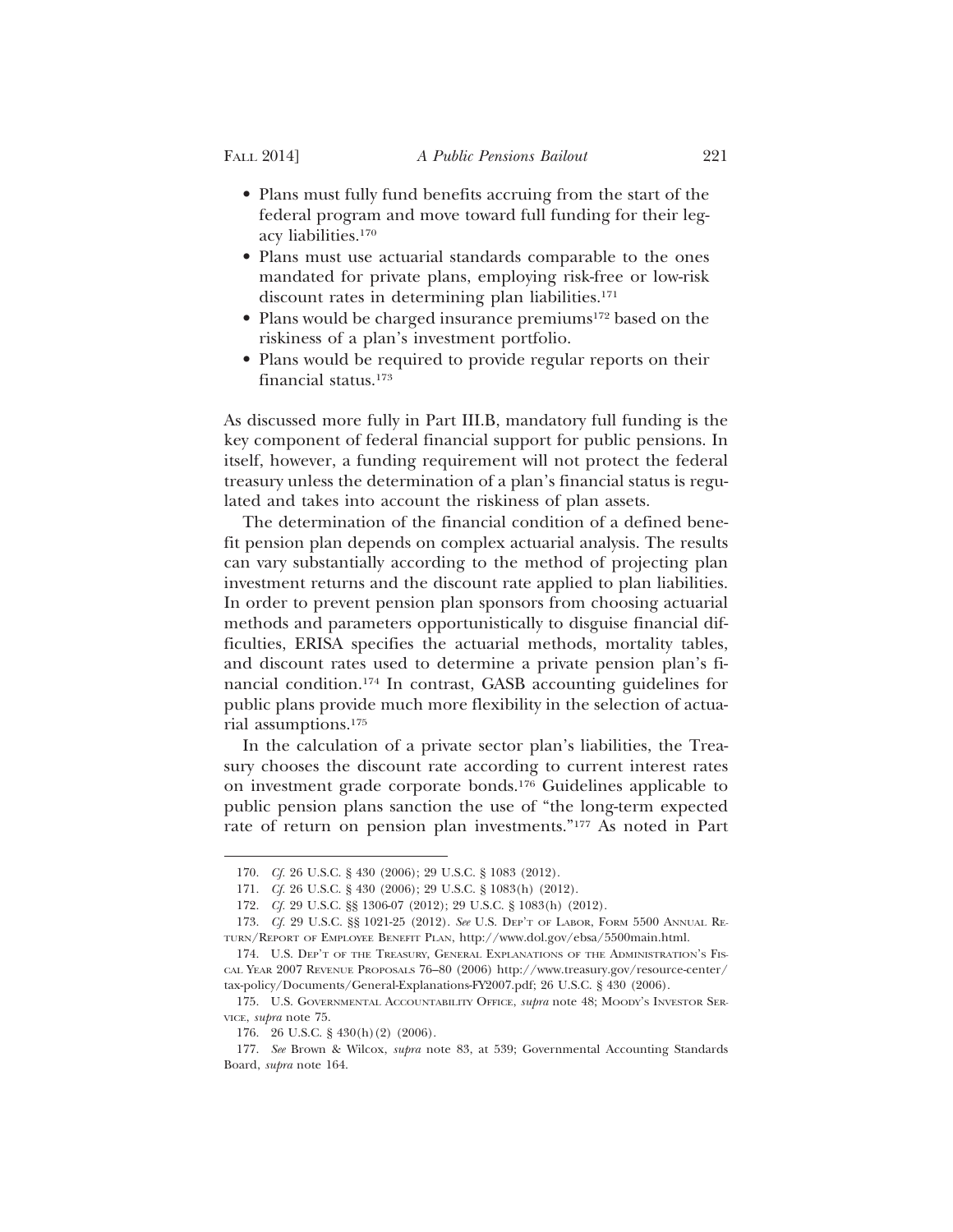I.B.3, this typically results in public plans using a rate in the neighborhood of eight percent.178 The discount rate mandated for private plans depends on the duration of the plan's obligations and the prevailing yield curve, recently ranging from two percent, short term, to  $6.5\%$ , long term (that is, beyond twenty years).<sup>179</sup> A private pension plan with benefit commitments of \$100 million concentrated twenty years out would have liabilities of about \$35 million under ERISA standards while a public plan with similar obligations would likely report liabilities of only around \$21 million. While recent revisions to GASB standards may represent a slight improvement in reporting standards for public plans, federal regulation of public plans should require them to apply actuarial assumptions at least as strict as those stipulated for private plans.

Significantly, underfunded public pension plans cannot be expected to move toward full funding over the next few years. If they could be fully funded in short order, then either they would have no need for federal support or they would have little incentive to accept federal regulation in exchange for federal aid. Initially, ER-ISA allowed sponsors of private sector defined benefit plans up to forty years to eliminate their deficits.180 Under current law, underfunded private plans are generally allowed only seven years to do so.181 Therefore, while government sponsors should be required to fully fund obligations arising from the period following the establishment of the federal program, they should be allowed to eliminate their unfunded liabilities over a span of several years.

<sup>178.</sup> CONG. BUDGET OFFICE, *supra* note 29, at 3–4.

<sup>179.</sup> INTERNAL REVENUE SERV., PART III—ADMINISTRATIVE, MISCELLANEOUS, AND PROCEDU-RAL: UPDATE FOR THE WEIGHTED AVERAGE INTEREST RATES, YIELD CURVES, AND SEGMENT RATES, Notice 2011-49, http://www.irs.gov/pub/irs-drop/n-11-49.pdf, The Moving Ahead for Progress in the 21st Century Act (MAP-21), Pub. L. No. 112-141, enacted July 6, 2012, 126 Stat. 405, § 40211, temporarily raised discount rates used to determine plan funding status, based on a twenty-five-year moving average of corporate bond rates, rather than current bond rates. *See* INTERNAL REVENUE SERV., PART III—ADMINISTRATIVE, MISCELLANEOUS, AND PROCEDURAL: UPDATE FOR THE WEIGHTED AVERAGE INTEREST RATES, YIELD CURVES, AND SEGMENT RATES, Notice 2013-46, http://www.irs.gov/pub/irs-drop/n-13-46.pdf/n-13-46.pdf. The effect of MAP-21 was to temporarily permit private plans to reduce their contributions to their pension plans, and, because contributions are deductible, the likelihood of reduced contributions and higher reported income permitted the legislation to be scored as raising federal revenue. The underlying policy of MAP-21 has been strongly criticized by the Pension Task Force of the American Academy of Actuaries and the Society of Actuaries as "materially distort[ing] pension plan measurement" and undermining the financial soundness of the PBGC. Gordon J. Latter, Chairperson of the Pension Finance Task Force, Re: Pension Funding Provisions of Recent Legislative Proposals (Apr. 17, 2014), http://www.actuary.org/files/PFTF\_Ltr\_MAP-21-Extension\_April-17-2014.pdf. The procedure for determining private plan discount rates prior to MAP-21 is the appropriate model for public pension regulation.

<sup>180.</sup> Employment Retirement Income Security Act of 1974, Pub. L. No. 93-406, § 302, 88 Stat. 869–70 (current version at 29 U.S.C. § 1082(a) (2012)).

<sup>181. 29</sup> U.S.C. § 1083(c) (2012).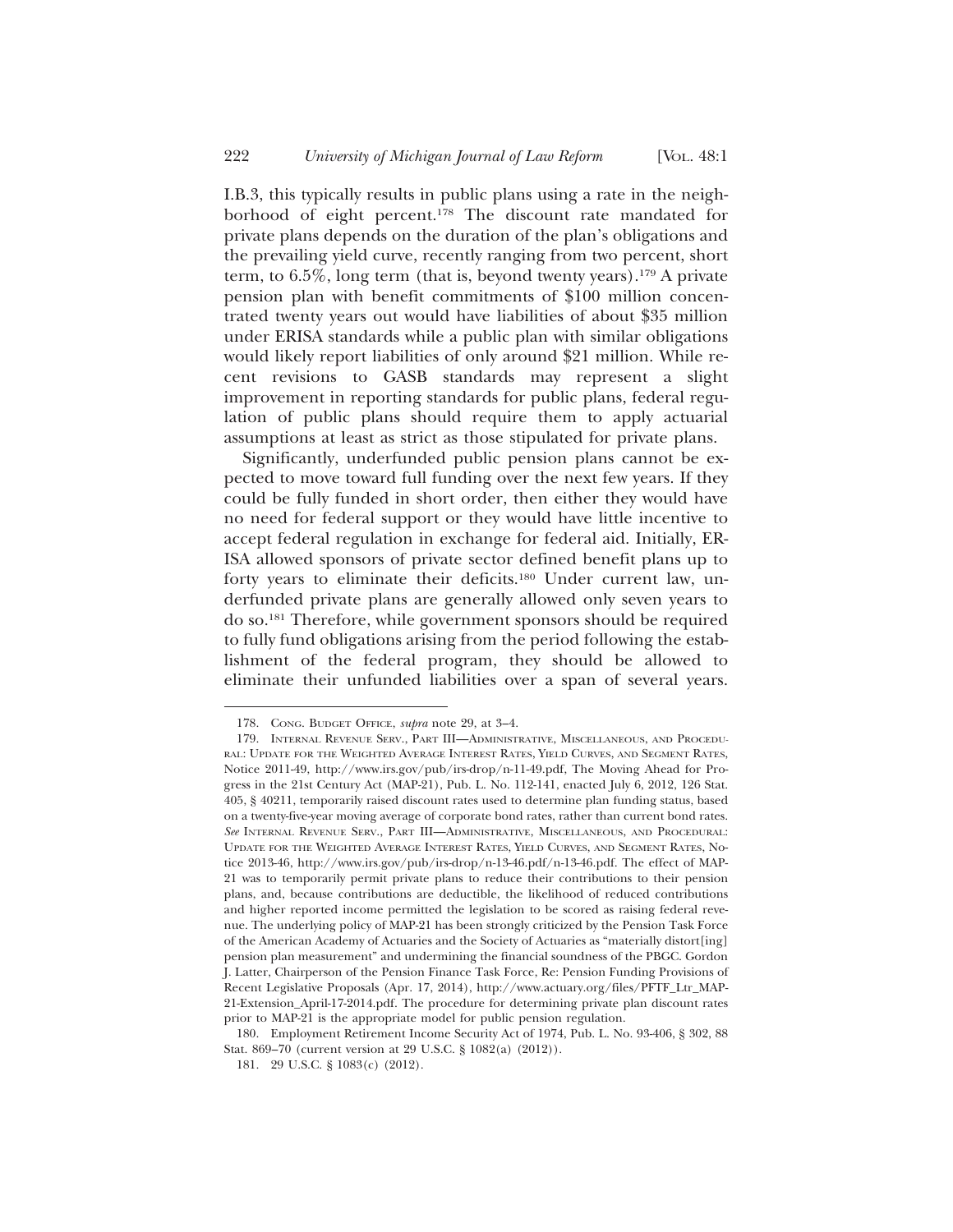Some severely underfunded public pensions may never be able to catch up, of course, and a portion of these will become insolvent, just as in the private sector.<sup>182</sup>

The reference date for full funding must be no later than the date on which this Article's proposed federal stabilization program is established, rather than, for example, the date a public pension plan applies for federal assistance. Otherwise, a government sponsor would lack an incentive to begin addressing a plan's underfunding until it was forced to seek financial assistance. In fact, the reference date for full funding might be set somewhat before the date that legislation is enacted: perhaps the date on which enabling legislation is introduced.

#### 2. A Government Pension Benefit Guaranty Agency

If the federal government does step in to address the problem of distressed public pension plans, an operation resembling the PBGC will be necessary when an underfunded public pension plan does run out of money. The proposed entity might be called the Government Pension Benefit Guaranty Agency (GPBGA). While the PBGC so far has been able to operate without drawing on the general funds of the federal government by charging insurance premiums to private plans, the GPBGA would likely require substantial infusions of federal money immediately. In light of the financial difficulties PBGC has experienced, it seems advisable to establish a new entity to support and supervise public plans. If the federal government guarantees public pension plan obligations, it is essential that the insurance premiums take into account the riskiness of a plan's investment portfolio, something that the existing private sector pension guarantee program fails to do.<sup>183</sup>

<sup>182.</sup> *See, e.g.,* Pension Benefit Guar. Corp., *PBGC to Assume Responsibility for Pension Benefits at Butzel Long*, July 3, 2013. According to the U.S. Department of Labor, during fiscal year 2014, the PBCG will administer over 4500 plans that it has taken over from sponsors, paying almost 900,000 retires about \$6 billion in benefits in aggregate. U.S. DEP'T OF LABOR, FISCAL YEAR 2014 CONGRESSIONAL BUDGET JUSTIFICATION: PENSION BENEFIT GUARANTEE CORPORATION 13 (2013), http://www.dol.gov/dol/budget/2014/PDF/CBJ-2014-V2-02.pdf.

<sup>183.</sup> *See* Jeffrey R. Brown, *Guaranteed Trouble: The Economic Effects of the Pension Benefit Guaranty Corporation*, 22 J. ECON. PERSPECTIVES 177, 179, 179 n.3 (2008) http://pubs.aeaweb.org/ doi/pdfplus/10.1257/jep.22.1.177; OFFICE OF MANAGEMENT AND BUDGET, FISCAL YEAR 2013 BUDGET OF THE U.S. GOVERNMENT 31 (Feb. 2012) http://www.whitehouse.gov/sites/default/ files/omb/budget/fy2013/assets/budget.pdf.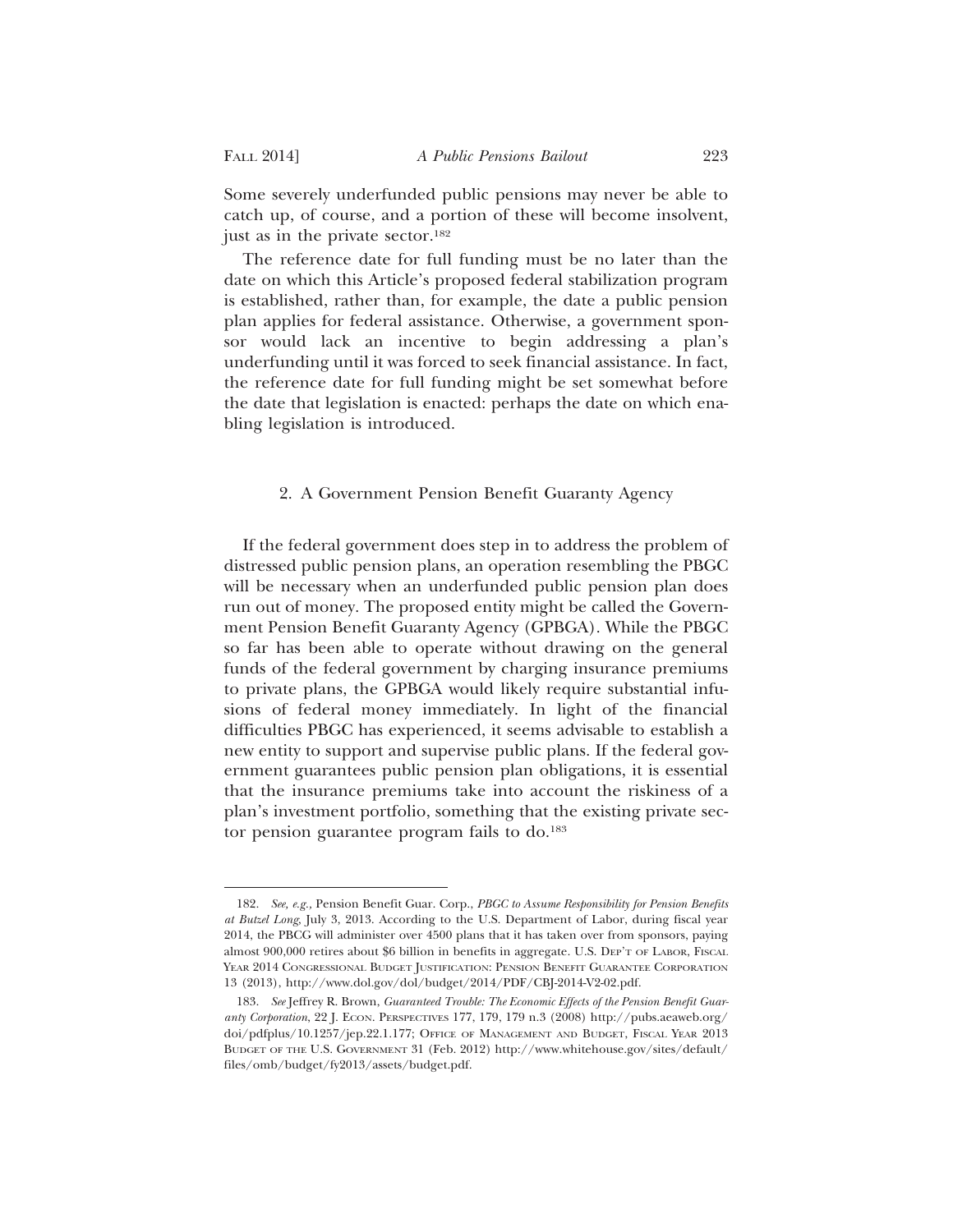Under ERISA, the PBGC is authorized to terminate a private pension plan at the request of the plan administrator if, for example, the sponsor is bankrupt or insolvent.184 The PBGC may initiate a plan termination if the plan cannot pay current benefits, if the agency determines that failure to terminate the plan threatens to "unreasonably" expose the PBGC trust fund to greater losses, or if the plan has not met the minimum ERISA funding standards.185 When a plan is terminated, the PBGC obtains the plan's assets,<sup>186</sup> assumes responsibility for paying benefits to the terminated plan's beneficiaries,187 and attempts to recover the plan's shortfall from the employer that sponsored the plan.188

Like the PBGC, the GPBGA should be given the authority to terminate distressed public pension plans under its jurisdiction. In most cases, neither bankruptcy nor insolvency of the employer would provoke termination, although for a few local jurisdictions municipal bankruptcy is conceivable.189 Termination would be an option when a public plan has, or is close to having, insufficient funds to pay current benefits. Upon termination, the GPBGA would assume responsibility for paying the plan's beneficiaries and could obtain a claim on the government sponsor for the plan's unfunded liabilities. At the outset, at least, the federal government seems unlikely to foreclose the possibility of having state and local governments repay these funds. It is reasonable to suppose that the duration of any such debts would be measured in decades, whether or not a framework similar to that proposed in this Article is adopted.

The impetus for ERISA, which imposes extensive regulation on private pension plans and guarantees their benefits, came from a record of significant private pension plan defaults.190 That sort of

190. *See* JAMES A. WOOTEN, THE EMPLOYEE RETIREMENT INCOME SECURITY ACT OF 1974: A POLITICAL HISTORY 79 (2004).

<sup>184. 29</sup> U.S.C. § 1342 (2012).

<sup>185. 29</sup> U.S.C. § 1342(a) (2012).

<sup>186. 29</sup> U.S.C. § 1342(d) (2012).

<sup>187. 29</sup> U.S.C. § 1322 (2012).

<sup>188.</sup> *See, e.g.,* Pension Benefits Guar. Corp. v. Beverley, 404 F.3d 243 (4th Cir. 2005).

<sup>189.</sup> Under current law, bankruptcy is unlikely to play a significant role in resolving the problems of underfunded public pensions. States are not eligible for bankruptcy; recent proposals to change this, e.g., David A. Skeel, Jr., *supra* note 14, at 680, 735, seem to have lost momentum. *See* Sara Murray, *supra* note 130. In about half the states, including, for example, Georgia, Indiana, Massachusetts, Oregon, Virginia and Wisconsin, local governments are not authorized to file for municipal bankruptcy. In a number of other states, state law provides only limited authorization. *See* W. Clark Watson et al., *supra* note 135. The conventional wisdom has been that public employee pensions are not restructured in bankruptcy, although that position has been challenged recently. *See, e.g.,* Mary Williams Walsh, *supra* note 132. *See also* § II.B.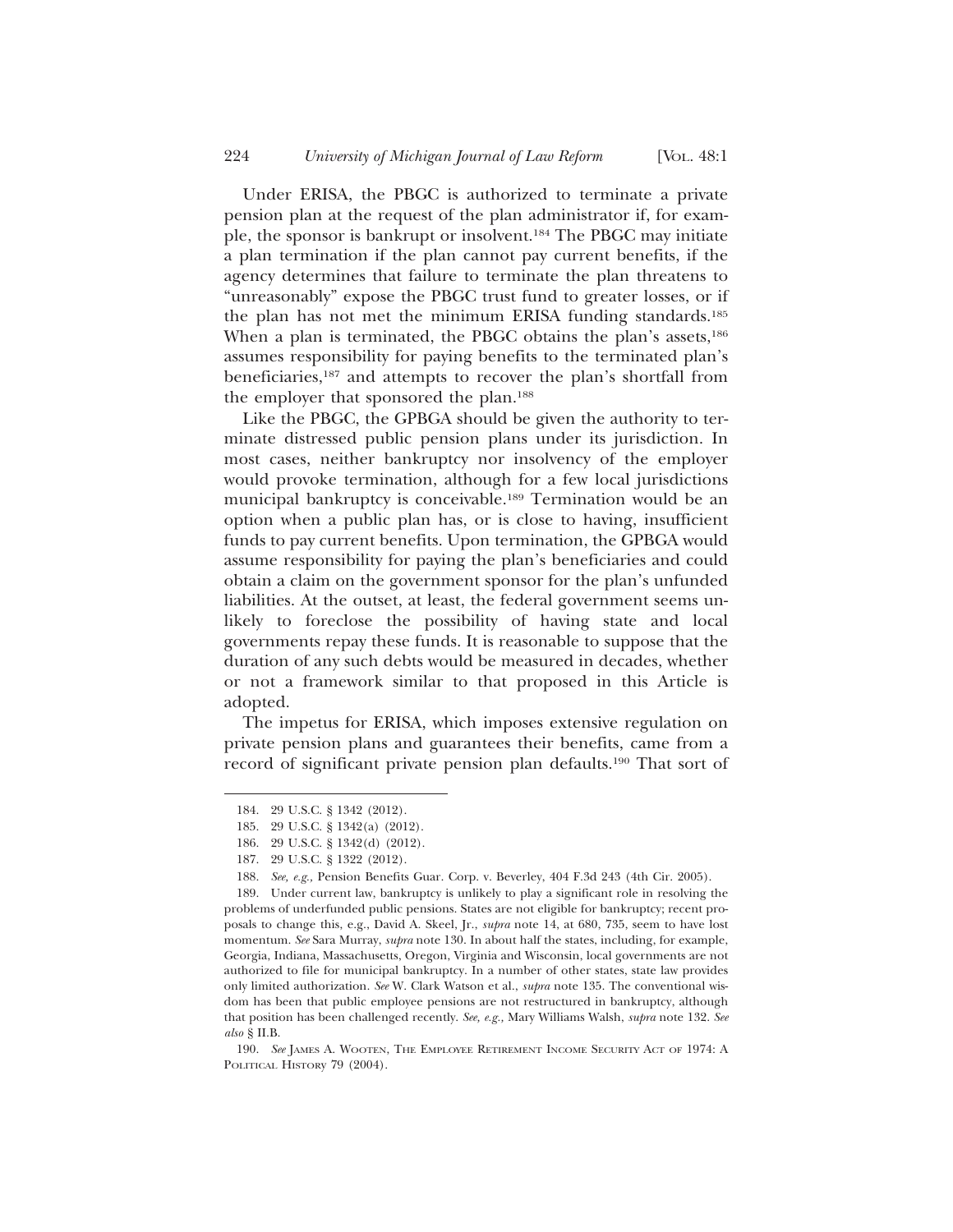precedent is absent in the case of public pensions. The evidence described in Part I.B.3, however, suggests that it is time to prepare for a greater federal role with respect to state and local government employee pension plans. Presumably, the underfunding of numerous state and local pension plans will become an unavoidable item on the public policy agenda around the time that at least one sizeable plan no longer has sufficient assets to pay even the current benefits to retired beneficiaries and their survivors. The first time that occurs—if it does happen—it is possible that, through a combination of tax increases and expenditure cuts, the sponsoring jurisdiction will be able to raise sufficient funds to forestall a default. Yet the affected jurisdiction may face the same challenge each year, indefinitely, and conceivably it will not be politically feasible to meet that challenge indefinitely. Since many jurisdictions may be on the brink of similar adversity, it seems foreseeable that, at some point, sizeable defaults will occur absent federal intervention. While this hypothetical scenario suggests a possible role for the federal government in guaranteeing state and local employee pensions, it does not suggest that the most favorable form of intervention is to wait until such a crisis is at hand.

#### 3. Treatment of Current Public Employees

A striking difference between private and public pension plans is that only in the case of many public plans are the terms of an employee's pension largely locked in from the date of hire. This makes it more difficult to align a public pension plan's benefit commitments with fiscal realities. In many states, public plans facing imminent financial distress are only able to adjust the benefits of new hires, although these employees will not make demands on the plan's cash flow for decades to come. In some cases, state courts have noted that rules barring impairments of the terms of existing employees' pensions might be qualified in the case of fiscal emergencies,191 but this may require a state to wait until it is on the brink of a crisis before it can consider essential reforms to its public employee retirement plans.

Under its Spending Clause authority, Congress could permit public plans in participating states to revise the benefits of existing employees to the same extent that private plans may do so under ERISA. Such a revision would have no direct effect on the benefits

<sup>191.</sup> *See, e.g.*, Hammond v. Hoffbeck, 627 P.2d 1052, 1058 n.11 (Alaska 1981); Opinion of the Justices to the House of Representatives, 303 N.E.2d 320, 329 (Mass. 1973).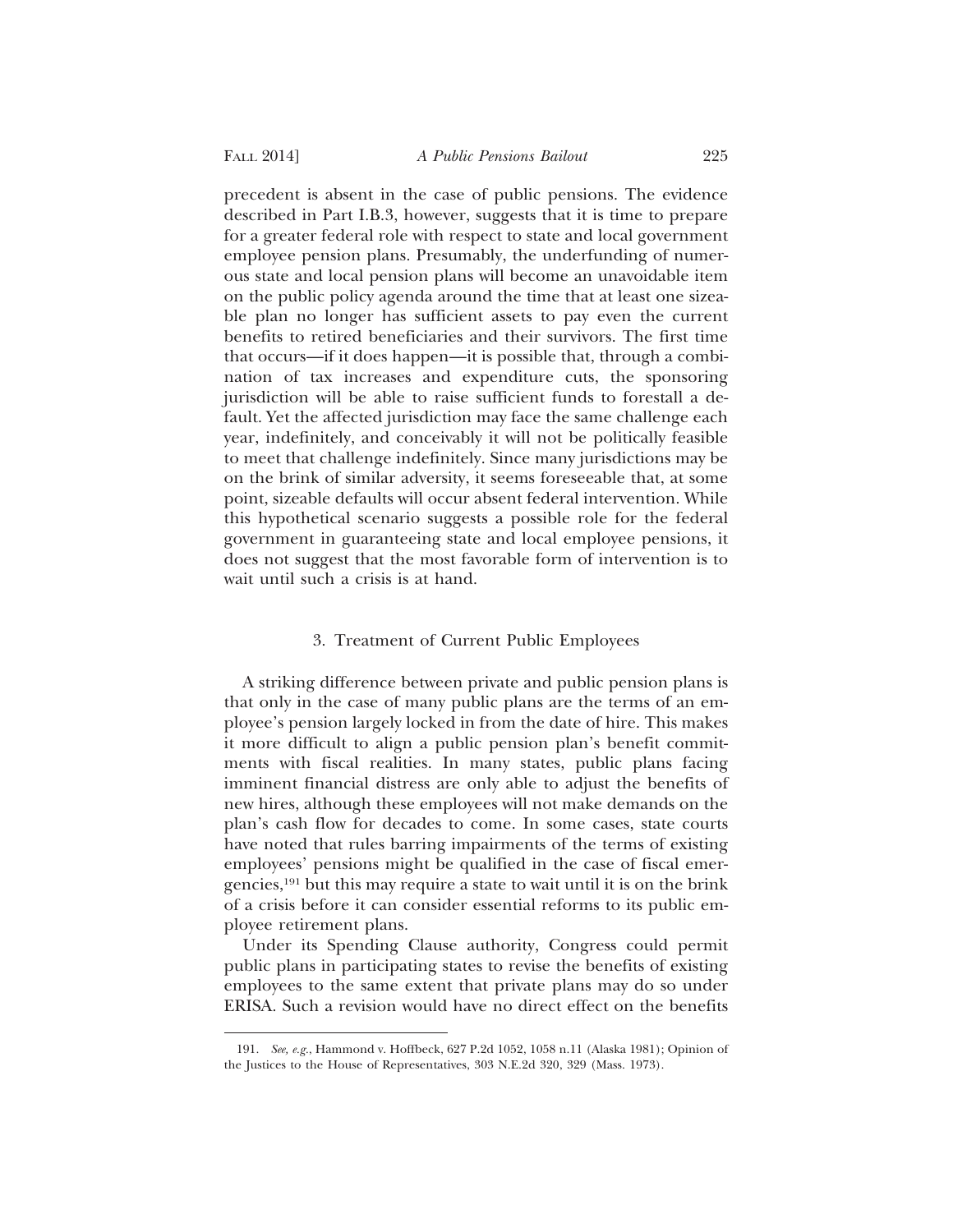of already retired public employees or on the accrued benefits of existing workers. But it would allow, for example, a state or local government to substitute defined contribution plans for defined benefit plans for all its employees with respect to future services. This option would permit the federal government to reduce its level of oversight over the state or local government's retirement programs. Private employers have always had the option to make these kinds of changes to employee pensions, and there do not appear to be compelling economic or public policy arguments against allowing public employers to do so. As Amy Monahan observed, "How can individuals have a reasonable expectation of future benefit accruals if they cannot have a reasonable expectation regarding the factors that determine the amount of that benefit, such as salary level and length of employment?"192 In other words, it does not seem credible to maintain that, at the time an employee is first hired, the employee could have relied on receiving a particular level of pension accruals for, say, the employee's tenth year of employment. A government employee generally has no basis to assume, at the time of hiring, that he will continue to be employed by the government in ten years or that he will receive a particular salary.

It is a somewhat different question whether federal law should (1) permit public plans in participating states to alter the future benefit accruals of public employees of long tenure or (2) simply permit (or perhaps require) the plans to, in the future, cease treating the benefit plans of their new hires as locked in for the remainder of the those employees' careers in public service. While the second option might seem more palatable in the abstract, it would probably prove to be a much less effective means of moving severely underfunded plans towards solvency. As a result, under the second alternative, some retired public employees might not receive their full benefits. In that case, the first option, while not ideal, may appear more attractive.

The first option may cause some current employees to receive less generous pensions than expected because their future service yields less generous retirement benefits, although conceivably higher future pay could compensate for reduced pension benefit accruals. The second option, however, may result in more plans becoming insolvent. That is likely to result in reduced benefits for some retired workers, and perhaps current workers, even if their

<sup>192.</sup> Monahan, *supra* note 53, at 641; *see also* Amy B. Monahan, *Statutes as Contracts?: The "California Rule" and Its Impact on Public Pension Reform*, 97 IOWA L. REV. 1029, 1078–79 (2012).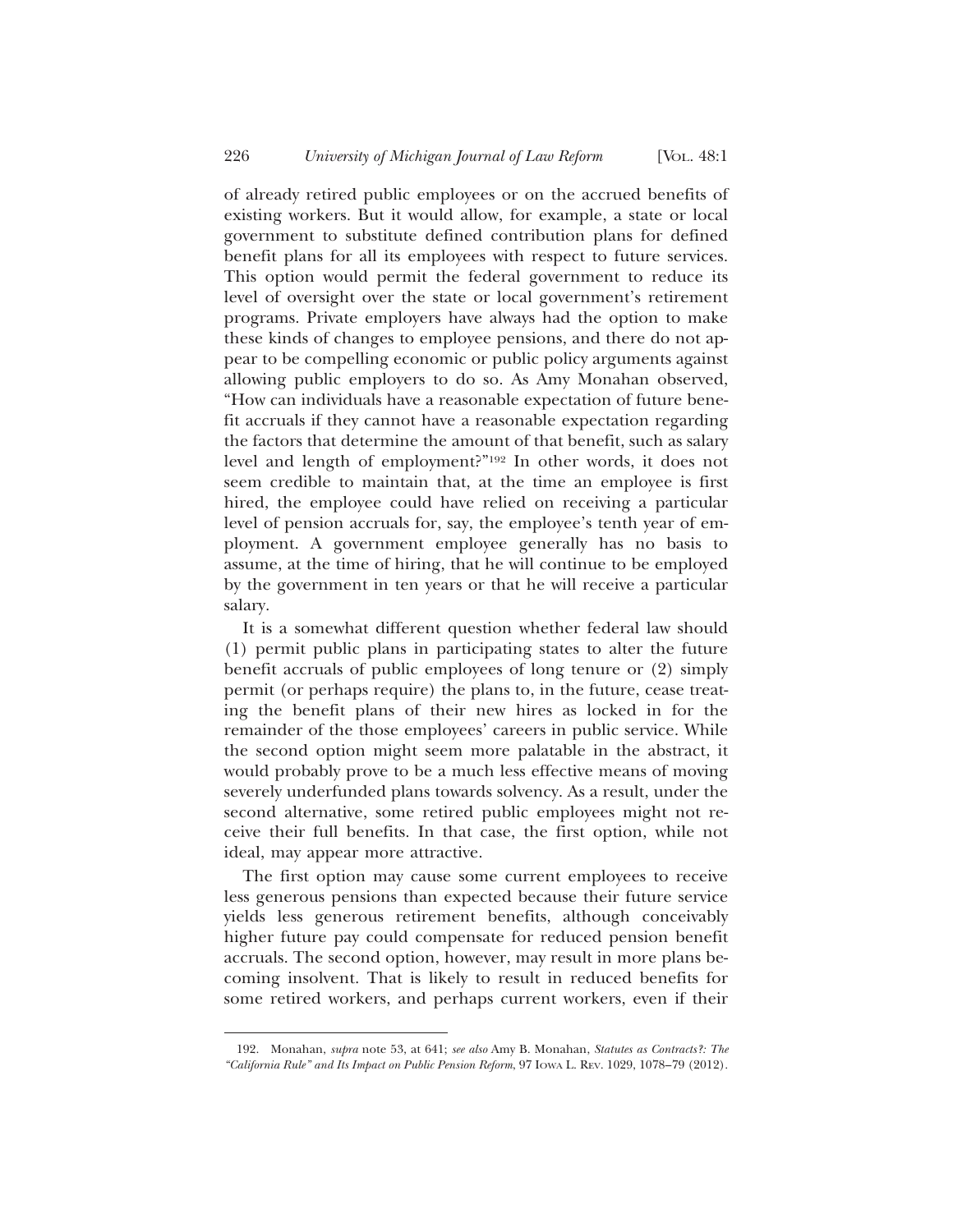benefits are federally guaranteed, if the program follows the ERISA model of insuring benefits only up to a fixed amount.193

### 4. Additional Considerations

A formal commitment of federal support in advance of actual public pension plan defaults might discourage public pension plans from putting their houses in order to the extent that they are able. By acting before defaults occur, however, the federal government can impose fiscal discipline and bring transparency to the financial status of public plans, thus obliging the plans' government sponsors to prevent any further deterioration in their plans' financial conditions. A properly structured recovery program for public pension plans would impose funding requirements from the moment a formal federal commitment is established, e.g., beginning on the date that the enabling legislation is introduced. These requirements would not only mandate that newly accruing pension obligations be fully funded, as measured by federal accounting and actuarial standards, they would also require that plans take steps to reduce any deficits at the time of the federal commitment.

Perhaps the most likely manner of federal support would be guarantees comparable to those provided to beneficiaries of private sector pension plans. Politically, it may be difficult to justify federal guarantees for private plans but not for public ones. Technically, as the director of the Congressional Budget Office has pointed out, the "PBGC is not backed by the full faith and credit of the U.S. government and has no authority to . . . call on general revenues to pay benefits."194 But the PBGC is federal agency, and it is widely assumed that the federal government stands behind its commitments.195

<sup>193.</sup> *See* Part III.A.4 below; *see also Pension Benefits Guar. Corp., PBGC Maximum Insurance Benefit Increases for 2014* (Nov. 6, 2013), http://www.pbgc.gov/news/press/releases/pr13-13 .html (noting that maximum guaranteed benefit for sixty-five year old retiree is \$59,318.16 and that a 2006 study found that fifteen percent of retirees compensated by PBCG do not have full amount of their benefits replaced).

<sup>194.</sup> *The Pension Benefit Guaranty Corporation: Financial Condition, Potential Risks and Policy Options: Hearing Before the S. Comm. on the Budget* 2 (2005) (statement of Douglas Holtz-Eakin, Director, Pension Benefit Guaranty Corporation) [hereinafter Holtz-Eakin Statement]; DOUGLAS J. ELLIOTT, A GUIDE TO THE PENSION BENEFIT GUARANTY CORPORATION 6 (May 20, 2009), http://www.brookings.edu/~/media/research/files/papers/2009/5/20%20pensions %20elliott/0520\_pensions\_elliott.pdf.

<sup>195.</sup> *See*, *e.g.*, Holtz-Eakin Statement, *supra* note 194; *cf. Examining the Challenges Facing PBGC and Defined Benefit Pension Plans, Before the Subcomm. on Health, Emp't, Labor and Pensions of the H. Comm. on Educ. and the Workforce* 5 (Feb. 2, 2012) (statement of Joshua Gotbaum, Director, Pension Benefit Guaranty Corporation), http://www.pbgc.gov/news/testimony/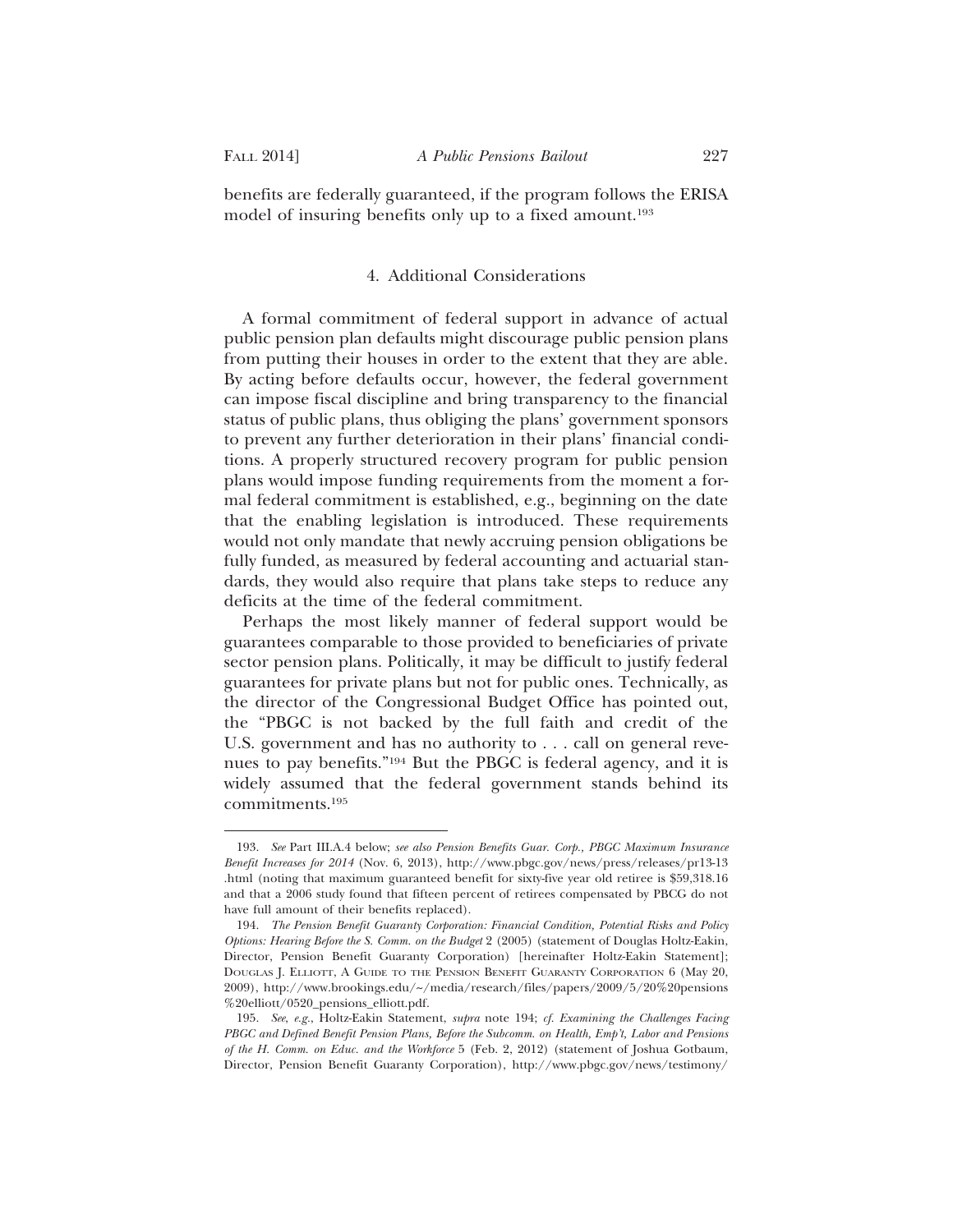Any bailout scheme requires a mechanism to distribute federal money. The PBGC has significant experience in administering a pension guarantee arrangement, but it has its own problems196 and its own constituency. A new agency dedicated to supervising public plans could, in principle, avoid some of the structural problems embedded in the PBCG. When a public pension plan approaches insolvency, the Government Pension Benefit Guaranty Agency could terminate it, assume responsibility for paying the benefits accrued to that point and obtain financial claims against the government employer—whether a state (typically) or a local government. In that case, beneficiaries who have not yet retired would become members of a successor plan that would have to be fully funded going forward.

Without additional reforms on the federal level, it is likely that, for reasons described in Part I.B.2, under the laws of many states, current employees whose plans were terminated would accrue benefits under the successor plan on essentially the same terms as they enjoyed under the terminated plan. When these employees retired, the GPBCA would pay some of their benefits and the successor plan would pay some. A ceiling on the level of benefits guaranteed to a beneficiary would limit federal financial exposure and place beneficiaries of public plans on the same footing as those of private plans. (The PBGC generally guarantees only up to about \$59,320 of annual benefits.)197 To the extent that a portion of benefits under the terminated plan exceeds a ceiling on federal insurance, a beneficiary may be able to obtain additional funds through a state law claim against the sponsoring government employer of the terminated plans. In contrast to the mechanism used in the private pension scheme,198 the GPBCA's claims against the state might only extend to guaranteed benefits; it would not necessarily pursue claims for amounts above a federal guarantee.

As an alternative to an agency modeled on the PBGC, money might be sent directly to jurisdictions themselves in the form of loans or grants, or a federal guarantee of pension bonds issued by

page/tm020212.html [hereinafter Gotbaum Statement] ("Without the tools to set its financial house in order and to encourage responsible companies to keep their plans, PBGC[ ] may face, for the first time, the need for taxpayer funds.").

<sup>196.</sup> Gotbaum Statement, *supra* note 195 ("If PBGC's finances aren't reformed, the agency will eventually run out of money to pay benefits.").

<sup>197.</sup> *Public Benefits Guar. Corp*., *supra* note 193; 29 U.S.C. § 1322(b)(3)(B) (2012). The ceiling is indexed for inflation.

<sup>198. 29</sup> U.S.C. § 1362(b) (2012) (providing that "the liability to the corporation . . . shall be the total amount of the unfunded benefit liabilities . . . together with interest . . .").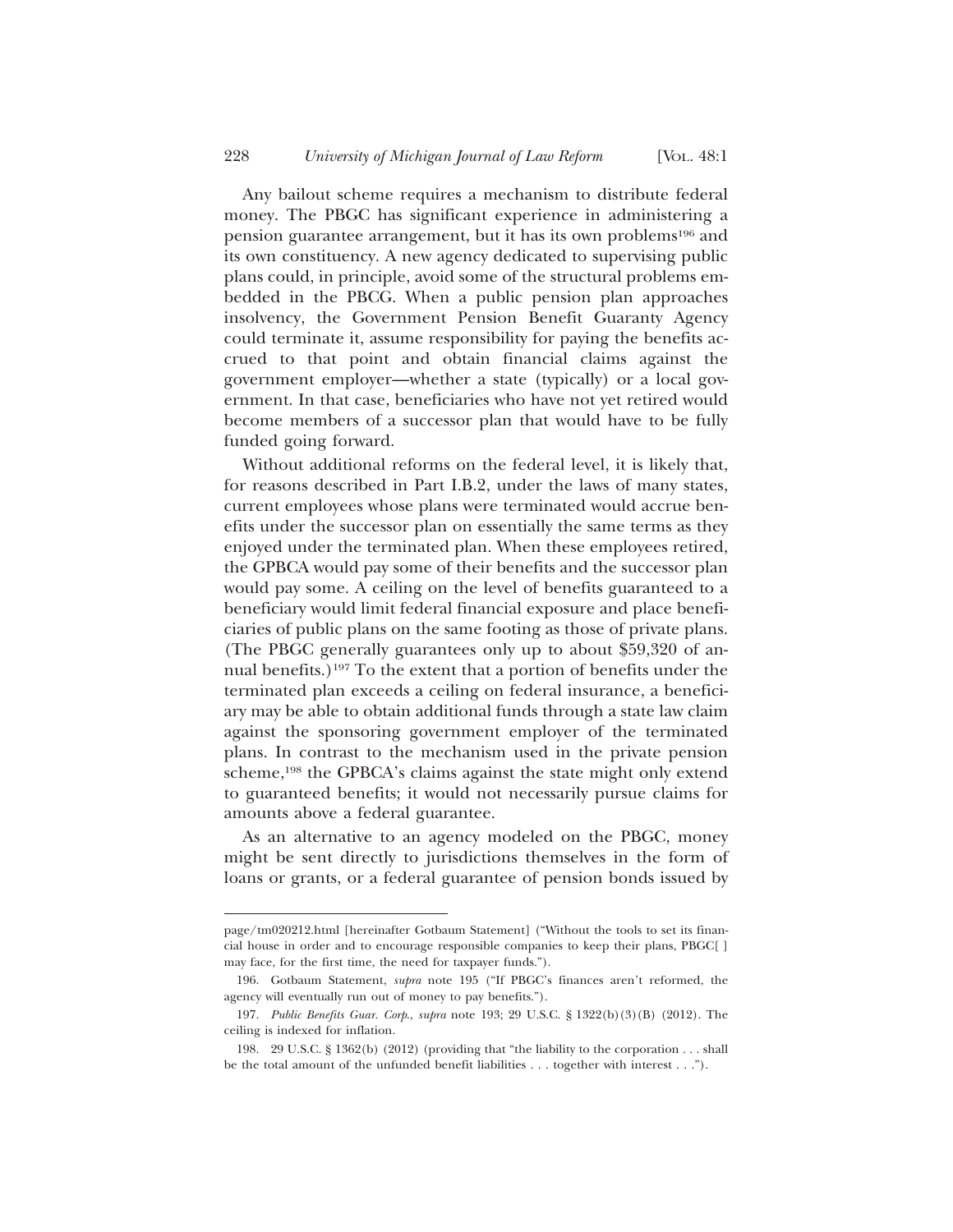government sponsors of troubled pension plans.199 Under these approaches, possibly fewer public pension plans would be terminated. While terminating troubled government plans would be disruptive, it does provide a straightforward means of capping the annual amount of a beneficiary's guaranteed benefit, thus conserving federal funds for higher priorities. Terminating failing plans also sets a baseline to facilitate enforcing a full funding requirement for a jurisdiction's employee pensions. As is currently the case for private plans under ERISA, however, the GPBGA should have the discretion whether to terminate distressed public plans.

#### *B. Economics of Federal Regulation of Public Pension Plans*

At a high level of abstraction, no economic principle dictates that government liabilities should be fully funded.200 It has been suggested that the primary rationale for requiring full funding of private pension plans under ERISA was the threat of inadequate resources when an insolvent business terminated a pension plan. In those circumstances, employee beneficiaries' claims would effectively be limited to the plans' assets at the time of termination.201 Opponents of parallel funding mandates for government pension plans maintain that these concerns are absent in the case of public plans. For example, according to a report of a Pennsylvania legislative commission, "Full funding may be a necessary standard for a

<sup>199.</sup> *E.g.*, Rauh & Novy-Marx, *supra* 162. Rauh and Novy-Marx would close public defined benefit plans to new employees.

<sup>200.</sup> *See* Stephen P. D'Arcy, James H. Dulebohn, Pyunsuk Oh, *Optimal Funding of State Employee Pension Systems*, 66 J. RISK & INS. 345, 347–49 (1999), http://business.illinois.edu/~sdarcy/papers/darcy.pdf; Henning Bohn, *Should Public Retirement Plans be Fully Funded?*, J. PEN-SION ECON. & FIN. 195, 195-219 (2011) http://journals.cambridge.org/action/displayAbs tract?fromPage=online&aid=8255503; Dennis Epple & Katherine Shipper*, Municipal Pension Funding: A Theory and Some Evidence*, 37 PUB. CHOICE 179, 179–87 (1981); Michael Peskin, *Asset/Liability Management in the Public Sector*, *in* PENSIONS IN THE PUBLIC SECTOR 195–217 (Olivia S. Mitchell & Edwin C. Hustead eds., Univ. of Penn. Press 2001); Richard W. Johnson, *Pension Underfunding and Liberal Retirement Benefits Among State and Local Government Workers*, 50 NAT'L TAX J. 113, 113–42 (1997); Robert P. Inman, *Paying for Public Pensions: Now or Later?,* FED. RESERVE BANK PHILADELPHIA BUS. REV. 3, 3–12 (Nov. 1980), http://www.phil.frb.org/ research-and-data/publications/business-review/1980/br80ndri.pdf; Edward E. Burrows, Fixing the Pension Plan Funding Rules, SOCIETY OF ACTUARIES (2003). Edward E. Burrows, Fixing the Pension Plan Funding Rules, SOCIETY OF ACTUARIES 2 (2003). ("[T]he *principal* objective of ERISA funding rules was the protection of workers in event of business failure. Many observers felt this was the only legitimate objective.").

<sup>201.</sup> JAMES A. WOOTEN, *supra* note 190, at 95–96, 126.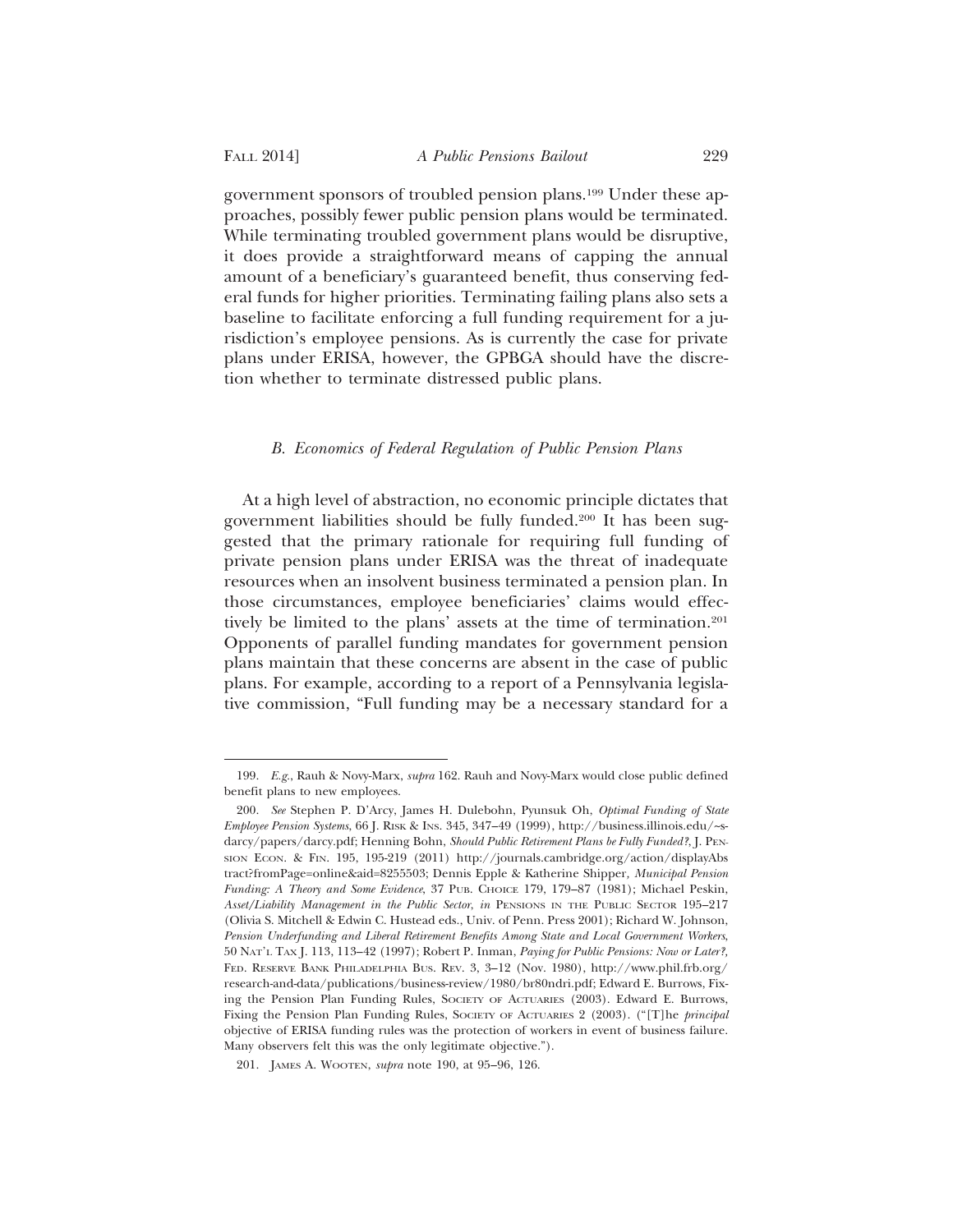private plan, but it is not necessary for a public plan because a public entity can assume perpetual life."202

As a matter of economics, both public and private institutions could reasonably finance their pension obligations through debt, assuming that lenders were convinced that the borrower would be able to service it. Both public and private organizations fund capital expenditures via debt, and many start-up ventures even fund salaries and utility costs through capital markets. In the case of technology startups, costs such as salaries can be viewed as supporting the production of intangible assets that are projected to eventually support servicing the capital investments. If it is reasonable for a business to borrow to purchase assets, it should also be reasonable to borrow to produce them in-house.

For private enterprise, lenders may hesitate to support a pattern of borrowing for true operating costs. True operating costs, by definition, generate no security for investors. Most pension obligations are essentially operating expenses: they represent compensation for work already performed, although they also may increase the likelihood that an organization's investments in human capital are realized by encouraging longer tenure by employees.<sup>203</sup> Therefore, in general, investors would not have an incentive to fund a private firm's accrued pension obligations.

A government's taxing power, however, can provide investors with security even for funding operating expenses. At all levels of government, a degree of deficit spending might be beneficial if it is employed to smooth the level of taxation over time.<sup>204</sup> On the other hand, allowing pension plan deficits to rise until they reach unsustainable levels because of legislators' reluctance to raise present taxes is bad economics at any level of government. The extraordinary levels of taxation required when the option for additional deficit financing is exhausted is the opposite of tax smoothing. In other words, deficit spending can facilitate either more stable or more erratic taxation. Furthermore, as a matter of political economy, reliance on deficit spending may lead to more liberal

<sup>202.</sup> JOINT STATE GOV'T COMM'N OF THE GENERAL ASSEMBLY OF THE COMMONWEALTH OF PENNSYLVANIA, THE FUNDING AND BENEFIT STRUCTURE OF THE PENNSYLVANIA STATEWIDE RETIRE-MENT SYSTEMS: A REPORT WITH RECOMMENDATIONS 20 (2004), http://jsg.legis.state.pa.us/ resources/documents/ftp/publications/2004-48-PENSIONS.pdf.

<sup>203.</sup> *See, e.g.,* Richard W. Johnson, *The Impact of Human Capital Investments on Pension Benefits*, 14 J. LABOR ECON. 520, 552–54 (1996); Edward P. Lazear, *Why Is There Mandatory Retirement?,* 87 J. POL. ECON. 1261, 1261–84 (1979); Alan L. Gustman et al., *The Role of Pensions in the Labor Market: A Survey of the Literature* 47 IND. LAB. REL. REV. 417 (1994); Brown, *supra* note 183, at 182.

<sup>204.</sup> D'Arcy, Dulebohn & Oh, *supra* note 200, at 353, 363; Inman, *supra* note 200, at 4; DAVID ROMER, ADVANCED MACROECONOMICS 541–45 (2d ed. 2001).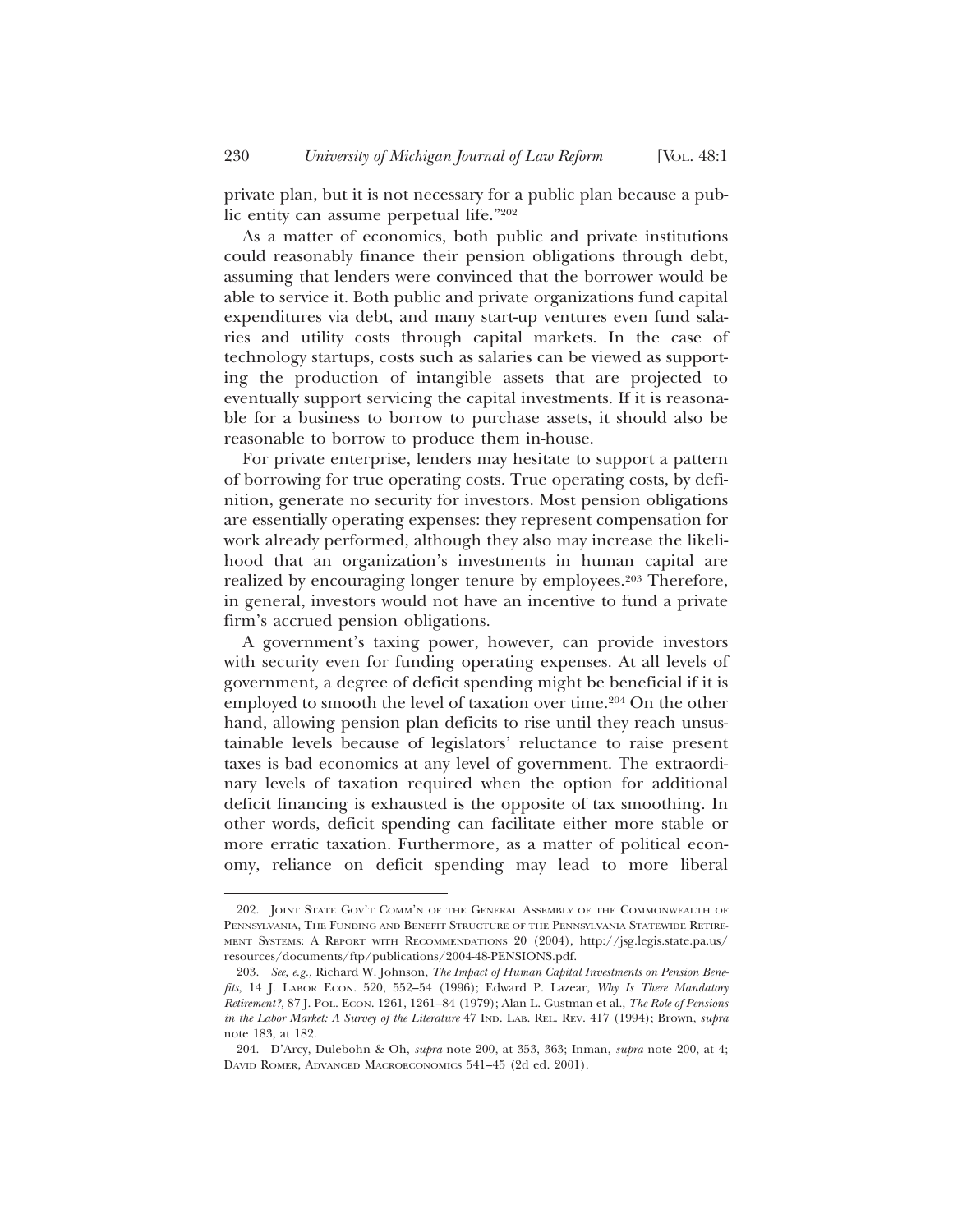government spending by permitting the transfer of the costs from present to future taxpayers.205

States and local governments are not on quite the same footing as the national government with respect to unfunded liabilities because it is easier for residents to leave a local government than the national one in order to escape the consequences of the government's debts.206 Still, while the considerations are not identical for different levels of government, there is no consensus in the economics literature that government pension plans should be fully funded at all times. In addition, it is often observed that, at the state and local level, it is not prudent to approach one hundred percent funding because it becomes more difficult politically to resist subsequent benefit increases, which would "in turn lead[ ] to increased costs and long run underfunding."207

The case for fully funding state and local plans becomes straightforward, however, to the extent that the federal government provides explicit or implicit guarantees for retiree benefits. The existence of a guarantee attenuates the motivation of the pension plan and its sponsor to prevent insolvency—the moral hazard problem endemic to insurance. When government obligations are guaranteed, there is a presumption in favor of full funding or an equivalent means of protecting the guarantor's interest.<sup>208</sup>

Under this Article's proposed regulatory framework, the assets of a public pension plan would provide the collateral for the federal government. So it is reasonable for the federal government to insist that participating plans both move toward full funding and immediately fund completely new benefit obligations from the time that the plans enter the program. In this context, the full funding requirement would also relieve state and local governments from the dilemma in which approaching one hundred percent funding triggers political pressure to grant more costly benefits, and tempts legislatures to devote the assets to other purposes or to suspend

<sup>205.</sup> *See* Inman, *supra* note 200, at 6–7; Alan J. Auerbach, Jagadeesh Gokhale, Laurence J. Kotlikoff, *Generational Accounting: A Meaningful Way to Evaluate Fiscal Policy*, 8 J. ECON. PERSPEC-TIVES 73 (1994), http://pubs.aeaweb.org/doi/pdfplus/10.1257/jep.8.1.73; James M. Buchanan, *The Balanced Budget Amendment: Clarifying the Arguments*, 90 PUB. CHOICE 117, 117–38 (1997).

<sup>206.</sup> *See* Inman, *supra* note 200, at 6.

<sup>207.</sup> Peskin, *supra* note 200; *see also* U.S. GOVERNMENTAL ACCOUNTABILITY OFFICE, STATE AND LOCAL GOVERNMENT RETIREE BENEFITS: CURRENT FUNDED STATUS OF PENSION AND HEALTH BENEFITS, GAO-08-223 15–23 (2008), http://www.gao.gov/new.items/d08223.pdf.

<sup>208.</sup> *See generally* Zvi Bodie & Robert C. Merton, *Pension Benefit Guarantees in the United States: A Functional Analysis*, *in* THE FUTURE OF PENSIONS IN THE UNITED STATES (Ray Schmitt ed., 1993); Robert C. Merton & Zvi Bodie, *On the Management of Financial Guarantees*, 21 FIN. MGMT., 87, 87–109 (1992). *Cf.* George L. Priest, *The Government, The Market, and the Problem of Catastrophic Loss*, 12 J. RISK & UNCERTAINTY 219, 219–37 (1996).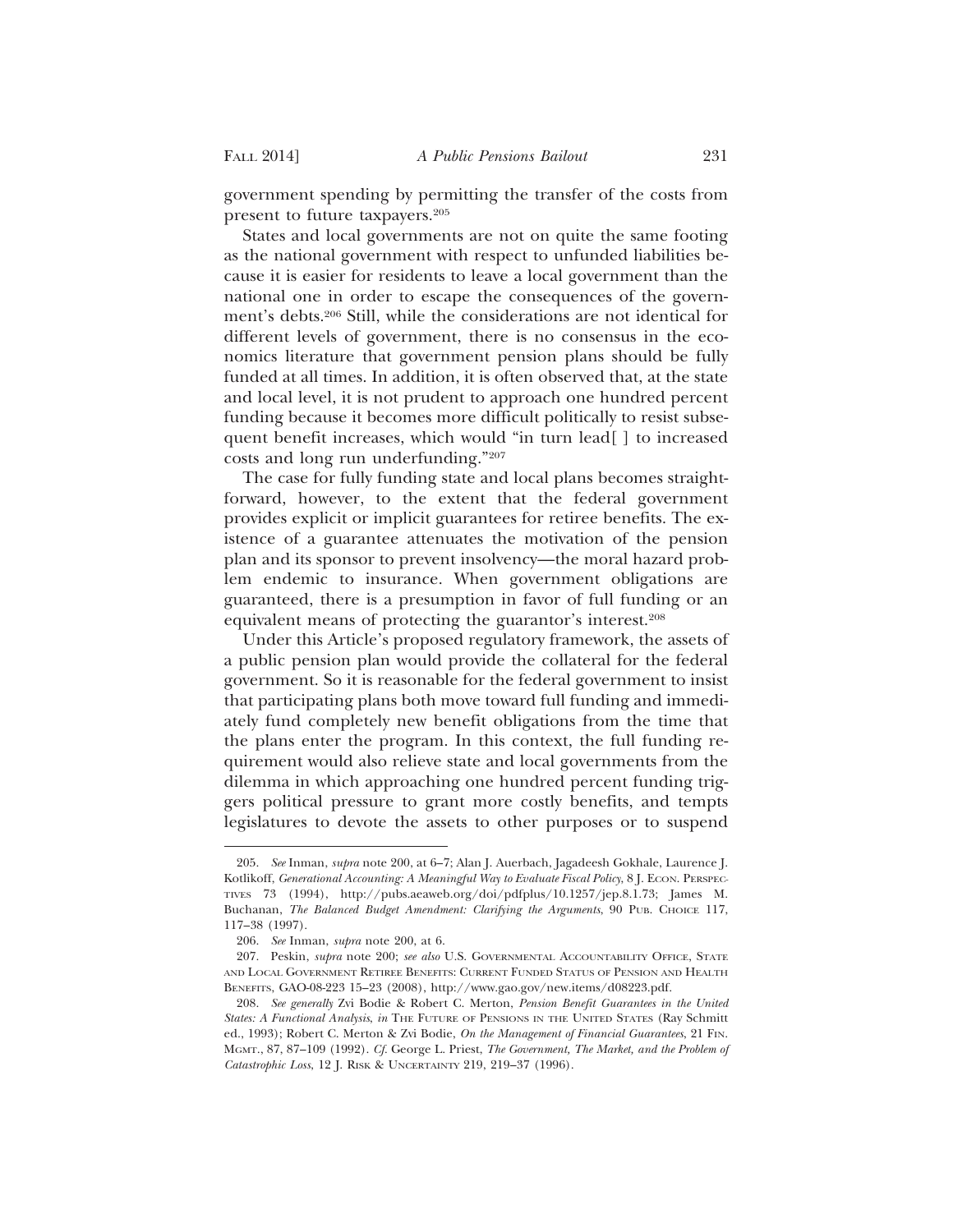contributions. When something approaching an eighty percent funding ratio could be perceived as fiscally prudent, amounts in excess of this threshold could be characterized as effectively a surplus and treated as such. With a higher mandatory ratio, this perverse incentive against achieving a more secure funding level should be eliminated.

In itself, a full funding requirement will not adequately limit the federal government's exposure, even with respect to the new pension obligations of participating plans. It also will be necessary to assess suitable risk-based premiums to discourage the program from becoming an endless drain on the Treasury even after the built-in losses attributable to the current predicament have been absorbed.209

The importance of charging a premium that is based on the risk of the plan's investments can be illustrated by a simplified example. Suppose that a pension plan is considering two alternative investment strategies, one of which consists of investing its funds entirely in federal securities (Portfolio *S*) and another which would allocate half of its funds to federal securities and half to stocks (Portfolio *R*). Suppose the real (adjusted for inflation) expected return of Portfolio *S* were three percent, reflecting a fifty percent chance that the real return would be 2.5% and a fifty percent chance that the real return would be 3.5%. Suppose that the expected return of Portfolio *R* were five percent, reflecting a twenty-five percent chance of a negative five percent real return, a fifty percent chance of a five percent real return and a twenty-five percent chance of a fifteen percent real return.210 Suppose, further, that with a real return of less than one percent, the plan would be left with insufficient cash flow to satisfy all of its benefit obligations; the lower the return falls below one percent, the larger the guarantor's required contribution.

This example, although simplified, illustrates the problem presented by insurance premiums that do not adequately account for the riskiness of the insured's portfolio. Although the second portfolio, Portfolio *R*, is likely to have a higher return, it is the only one that threatens to require indemnification by the guarantor even if the value of the portfolio currently matches the value of plan liabilities. So the premium for Portfolio *R* should account for the guarantor's possible payout, as well as any administrative costs.

<sup>209.</sup> See Merton & Bodie, *supra* note 208, at 98. *Cf.* Richard A. Ippolito, THE ECONOMICS OF PENSION INSURANCE 88–91 (1989) (describing "Insurance Pricing Principles").

<sup>210.</sup> The standard deviation of the first portfolio would be 0.5%, and of the second, 7.1%.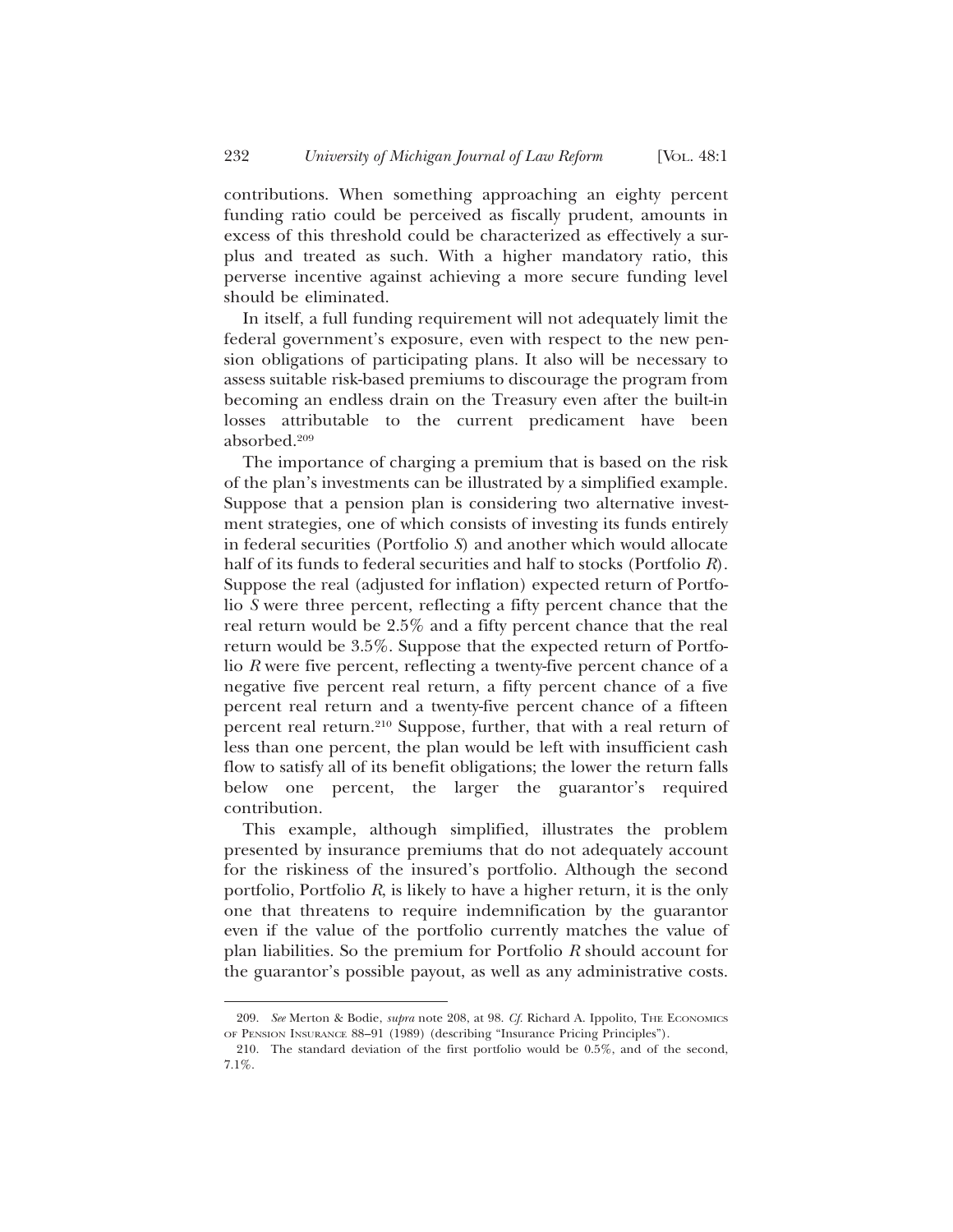From these considerations, it follows that the federal government should set premiums to account for (1) the extent of a public plan's underfunding attributable to the period since it became eligible for participation in the program and (2) the estimated volatility of plan assets over the interval to which the premium applies.211 The federal government should be authorized to impose a supplemental premium if a plan significantly increases the riskiness of its investments after its premium is determined.

Given the existing level of underfunding of public pension plans, premiums set high enough to shield the federal government from a significant risk of loss as public pension-fund guarantor would certainly be very high, $2^{12}$  probably high enough to discourage state participation. To the extent that states with severely underfunded public plans fail to participate, the federal government could be faced with the prospect of bailing out these plans anyway, without the opportunity to encourage more sound practices for the plans. So it is probably only feasible to protect the government from new losses, that is, losses attributable to the period after the inception of the federal program.

While it would be advisable to apply comprehensive federal regulation to public pension plans that may require federal support, ERISA is not an ideal model. The PBGC has never imposed a risk premium calibrated to the default risk of a pension plan; this undermines the financial stability of the PBGC, as well as the incentives of financially stable employers to continue to offer defined benefit plans.213 The premiums that the PBGC charges plans are set by statute, and must be "uniform for all plans."214 This and other deficiencies in the structure of the PBGC have resulted in a deficit of \$36 billion for fiscal year 2013.215

<sup>211.</sup> Bodie & Merton, *supra* note 208, at 216–17.

<sup>212.</sup> Merton & Bodie, *supra* note 208, at 98–99.

<sup>213.</sup> *See, e.g.,* OFFICE OF MANAGEMENT AND BUDGET, *supra* note 183, at 31 ("PBGC premiums are currently much lower than what a private financial institution would charge for insuring the same risk and are insufficient for PBGC to meet its long-term obligations."); *see generally* CONG. BUDGET OFFICE, THE RISK EXPOSURE OF THE PENSION BENEFIT GUARANTY COR-PORATION 14 (Sept. 2005), http://www.cbo.gov/sites/default/files/cbofiles/ftpdocs/66xx/ doc6646/09-15-pbgc.pdf.

<sup>214. 29</sup> U.S.C. § 1306(a)(1) (2012).

<sup>215.</sup> *See* Pension Benefit Guar. Corp., *PBGC's Deficit Increases to \$36 Billion As Multiemployer Risks Grow: Agency Continues to Excel in Customer Service*, Nov. 15, 2013, http://www.pbgc.gov/ news/press/releases/pr13-14.html; U.S. GOVERNMENTAL ACCOUNTABILITY OFFICE, PENSION BENEFIT GUARANTY CORPORATION: ASSET MANAGEMENT NEEDS BETTER STEWARDSHIP, GAO-11- 271 (2011), http://www.gao.gov/assets/330/320643.pdf; U.S. GOVERNMENTAL ACCOUNTABIL-ITY OFFICE, PENSION BENEFIT GUARANTY CORPORATION: REDESIGNED PREMIUM STRUCTURE COULD BETTER ALIGN RATES WITH RISK FROM PLAN SPONSORS, GAO-13-58 (2012), http://www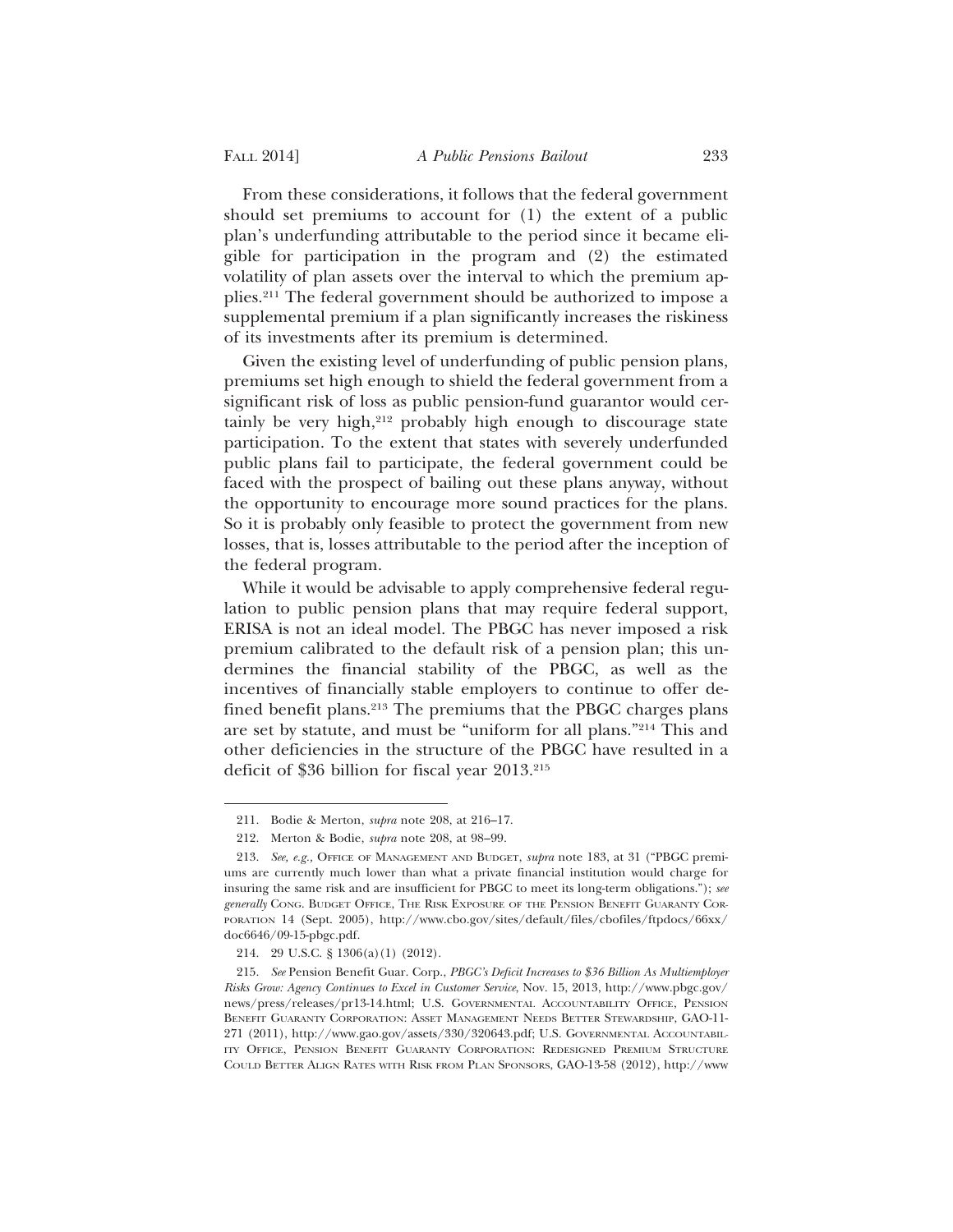In the President's proposed budget for fiscal year 2012, the White House proposed gradually giving the PBGC the authority to charge non-uniform premiums based on the differential risks of default posed by different pension plans. It has been estimated that without the use of risk-based premiums, the financially sustainable level of uniform premiums would be up to six times higher than those actually imposed by the PBGC currently.216 If the federal government does not set plan premiums according to financial economics principles, then insured public plans should be required to fund above one hundred percent to account for the possibility of sharp drops in the value of plan assets.217

### *C. Federalism*

A federal role in public sector pensions is bound to be controversial, not only because of the demands on the federal budget but also because it would involve the federal government in an area that is traditionally the States' domain. In ordinary times, the political obstacles alone would likely be the end of the matter. The prospect of cascading defaults of teachers' and public safety workers' pension plans, however, might make federal intervention politically feasible, even compelling. In the past, constitutional concerns have inhibited federal supervision of public pension plans. The federal program proposed in this Article, however, seems to be compatible with the principles of federalism under current constitutional doctrine.

When Congress developed the comprehensive regulatory structure for pensions in the 1970s under ERISA, federalism concerns played a role in limiting most elements of the regime to the private sector.<sup>218</sup> From 1975 through the mid-1980s, Congress considered a series of bills to apply reporting, disclosure, and fiduciary rules to public pension plans; none of these bills proposed significant regulation of public plan funding levels.<sup>219</sup> State and local officials have consistently and vigorously opposed this sort of oversight on the

<sup>.</sup>gao.gov/assets/650/649838.pdf; PENSION BENEFIT GUAR. CORP., ANNUAL REPORT (2012), http://www.pbgc.gov/documents/2012-annual-report.pdf.

<sup>216.</sup> *E.g.*, CONG. BUDGET OFFICE, *supra* note 213, at 8. In other words, the current, uniform premiums charged to private pension plans are only one sixth as large as would be necessary to maintain the long-term solvency of the PBGC insurance scheme.

<sup>217.</sup> *See* Bodie & Merton, *supra* note 208, at 212–13.

<sup>218.</sup> *See, e.g.,* Roy v. Teachers Ins. & Annuity Ass'n, 878 F.2d 47, 49 (2d Cir. 1989).

<sup>219.</sup> CONG. RESEARCH SERV., PUBLIC PENSION PLANS: THE ISSUES RAISED OVER CONTROL OF PLAN ASSETS (1990), *available at* http://babel.hathitrust.org/cgi/pt?id=pst.000016128316; view=1up;seq=1.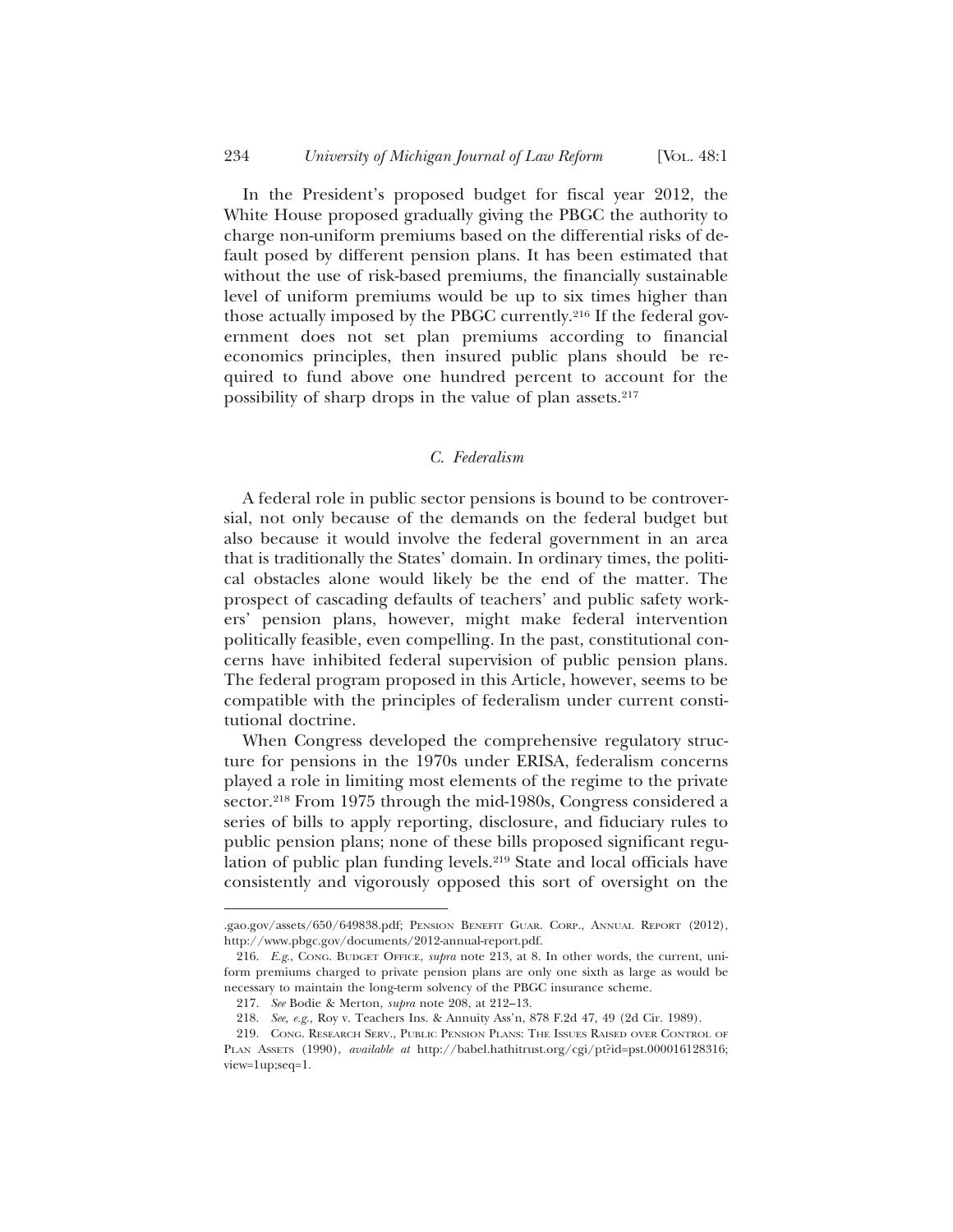grounds that it "run[s] counter to a fundamental principle of American federalism, namely, that the states ought to be free to formulate their own employee compensation policies without being restrained by federal government regulations or mandates."220

In a 1980 report on proposals for federal regulation of public pension plans, the Advisory Commission on Intergovernmental Relations, a group composed predominantly of current or former state and local officials, rejected any degree of federal supervision. The Commission maintained, "There is no convincing evidence that the federal government has any compelling 'national interest' in regulating state and local public pension systems."221 In hearings on the Public Employee Retirement Income Security Act of 1982 (PERISA), a representative of the National Governors Association testified that the organization was "absolutely opposed to this legislation being applied to the State governments," that the proposed legislation was "an unnecessary intrusion into State affairs," and that it was "probably unconstitutional."222 In the end, none of the bills proposed in the wake of ERISA—whether styled as PERISA or the Public Employees Pension Plan Reporting and Accountability Act of 1984 (PEPPRA)—was enacted.<sup>223</sup>

Recently, Congress has shown renewed interest in federal oversight of public pension plans. The Public Employee Pension Transparency Act (PEPTA) would impose reporting requirements on state and local government plans, enforced by eliminating tax preferences for state and local bonds during periods when a government's plans were out of compliance.<sup>224</sup> The bill would require a plan sponsor to file an annual report with the Treasury describing the characteristics of plan participants and the plan's funding status, sponsor contributions, actuarial assumptions, and recent investment returns. It would mandate that the plan provide an estimate of its liabilities using a low risk interest rate, based on the yield curve on federal debt. The interest on the bonds of noncompliant jurisdictions, normally excluded from gross income, would become

<sup>220.</sup> ADVISORY COMMISSION ON INTERGOVERNMENTAL RELATIONS, STATE AND LOCAL PEN-SION SYSTEMS: FEDERAL REGULATORY ISSUES ii (1980).

<sup>221.</sup> *Id.* at 5.

<sup>222.</sup> *Public Employee Retirement Security Act of 1982: Hearings on H.R. 4928 and H.R. 4929 before the Subcomm. on Labor-Management Relations of the H. Comm. on Educ. and Labor*, 97th Cong., 2d Sess. 351 (1983), available at http://www.bookprep.com/read/mdp.39015031758 264.

<sup>223.</sup> CONG. RESEARCH SERV., *supra* note 219.

<sup>224.</sup> Public Employee Pension Transparency Act, S. 779, 113th Cong., 1st Sess. § 3(a) (Apr. 23, 2013) http://www.gpo.gov/fdsys/pkg/BILLS-113s779is/pdf/BILLS-113s779is.pdf.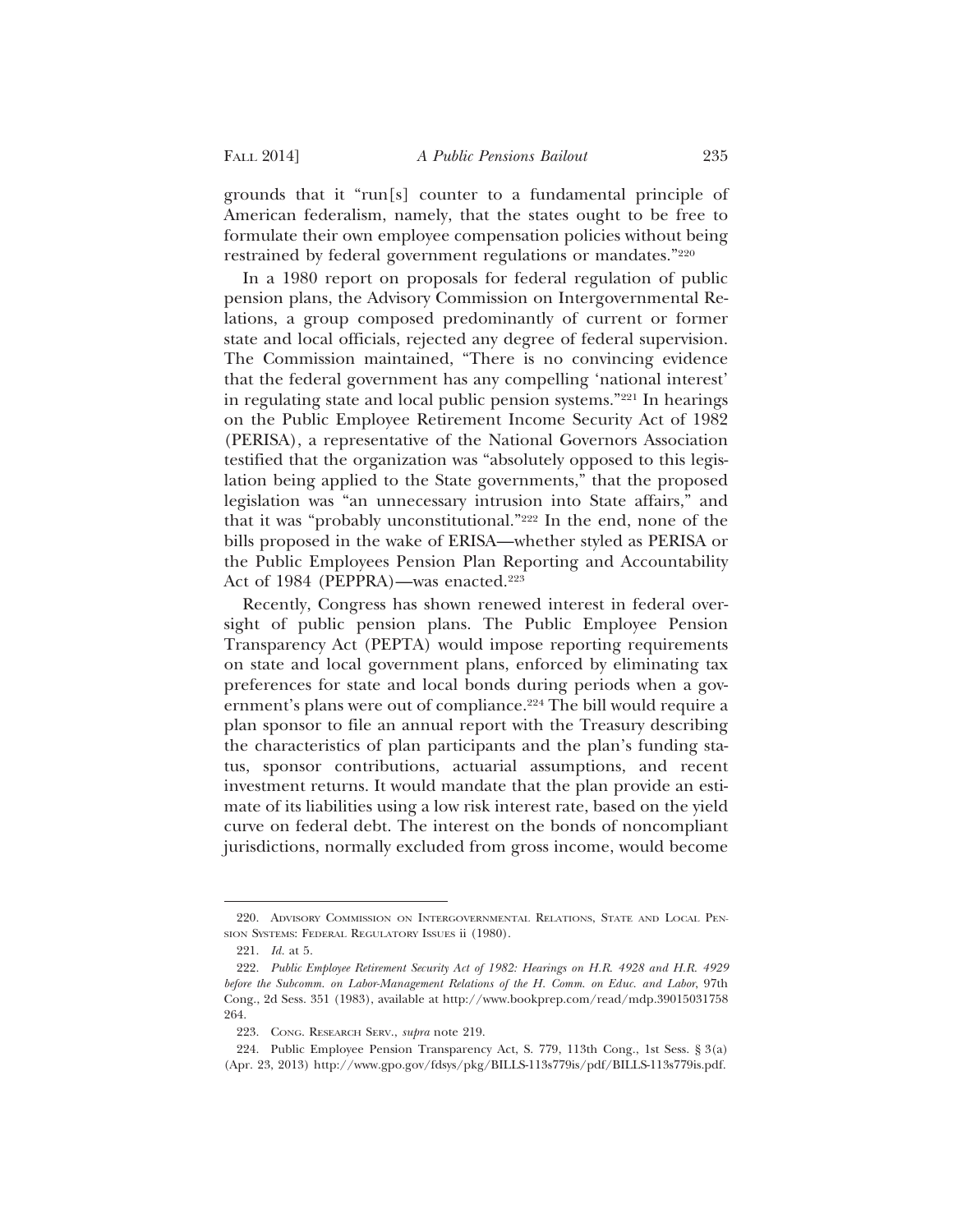taxable.225 In its final section, the bill disclaims federal liability for any obligations of the covered government pension plans and emphasizes that it would not "alter existing funding standards for State and local government employee pension plans or . . . require Federal funding standards" for the plans.<sup>226</sup>

Imposing mandatory federal guidelines on all public pension plans might well be incompatible with federalism principles. In many states, public pension plans appear to be in relatively sound financial condition.227 Across-the-board federal intervention is neither necessary nor politically viable; on the other hand, federalism is not offended when the price of federal financial support is acceptance of federal oversight. The federal government has an interest in promoting fiscal discipline and other policies that could mitigate federal exposure to public pension plan losses.

Although the meaning of federalism is not necessarily limited to legal formulas enforceable through litigation,<sup>228</sup> this Article's recommendations appear to be consistent with existing constitutional doctrine reflected in case law. Under the Spending Clause, Congress may attach conditions on the transfer of federal money to states when those terms might be beyond the authority of Congress to enforce if the subsidy were taken out of the equation.229 Often the application of Spending Clause authority requires a state or local government to conform its laws with a federal program in order to qualify for the receipt of federal funds. For example, in *South Dakota v Dole*, 230 the Supreme Court held that a federal law that withheld five percent of a state's federal highway funds unless the state established twenty one as the minimum drinking age was valid under the Spending Clause "[e]ven if Congress might lack the power to impose a national minimum drinking age directly."231

<sup>225.</sup> *Id.* The general exclusion of interest on state and local bonds from gross income is 26 U.S.C. § 103(a).

<sup>226.</sup> Public Employee Pension Transparency Act, S. 779, 113th Cong., 1st Sess. § 4 (Apr. 23, 2013) http://www.gpo.gov/fdsys/pkg/BILLS-113s779is/pdf/BILLS-113s779is.pdf.

<sup>227.</sup> Rauh, *supra* note 1, at 597; Alicia H. Munnell et al., *How Would GASB Proposals Affect State and Local Pension Reporting?*, 23 ST. & LOC. PENSION PLANS 1, 11–14 (2011).

<sup>228.</sup> *See, e.g.*, Jonathan Rodden, *Market Discipline and U.S. Federalism*, *in* WHEN STATES GO BROKE: THE ORIGINS, CONTEXT, AND SOLUTIONS FOR THE AMERICAN STATES IN FISCAL CRISIS 103 (Peter Conti-Brown & David A. Skeel, Jr., eds., 2012)

<sup>229.</sup> The Spending Clause permits Congress to "lay and collect Taxes, Duties, Imposts and Excises and provide for the common Defence and general Welfare of the United States." U.S. Const. art. I, § 8.

<sup>230. 483</sup> U.S. 203 (1987).

<sup>231. 438</sup> U.S. at 212; *see also* New York v. United States, 505 U.S. 144, 171-73 (1992); Kansas v. United States, 214 F.3d 1196 (10th Cir. 2000).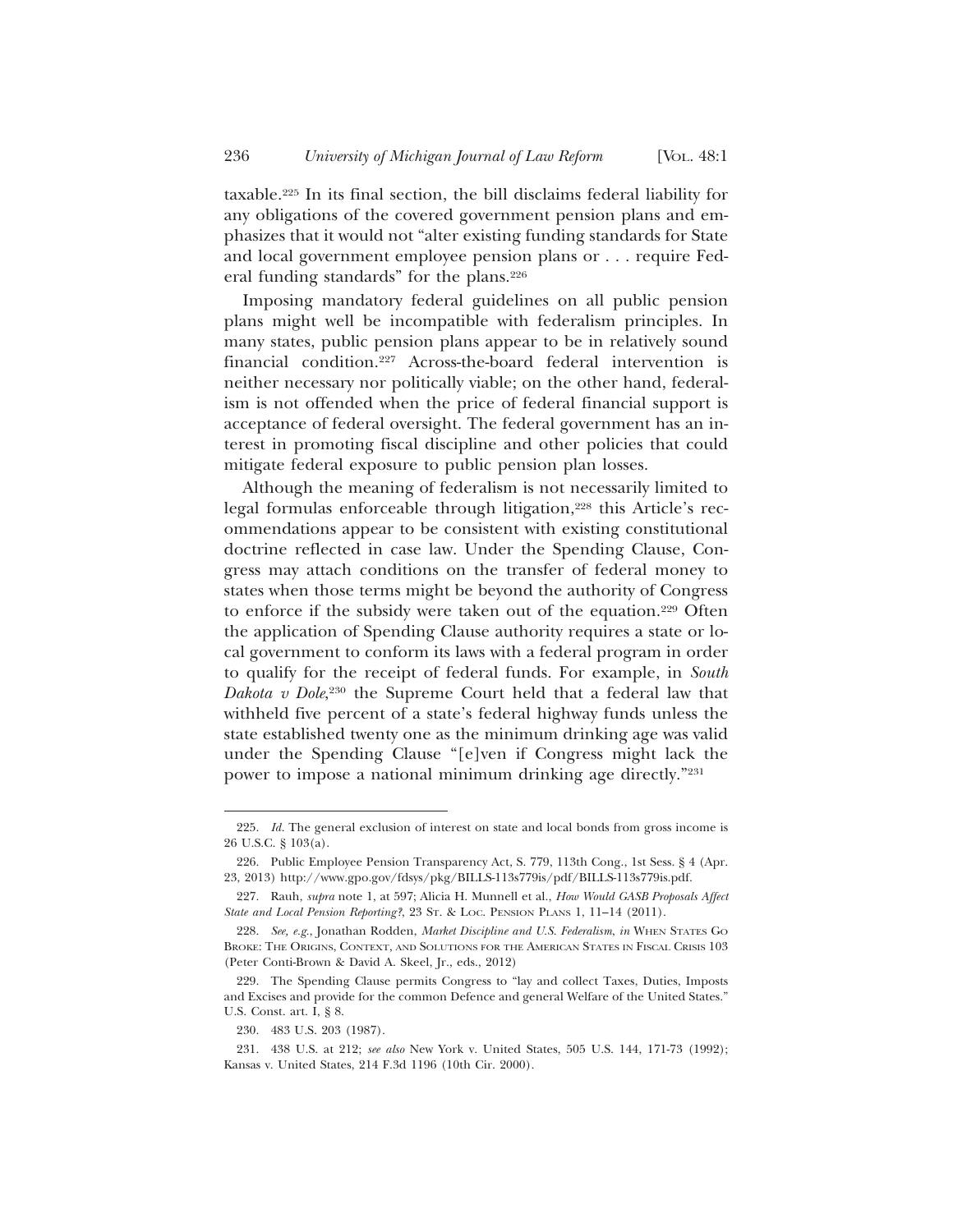Although Congress could condition participation in a federal program on a state's express repeal of any conflicting state legislation, it does not appear necessary for the federal government to confirm that a jurisdiction's laws are entirely consistent with the federal program before disbursing funds to the jurisdiction. Should some aspect of a jurisdiction's law be inconsistent with a federal program after the jurisdiction has begun to participate in the program, the federal rule will prevail under the Supremacy Clause. There does not seem to be any principle preventing the federal government from either terminating further federal funding or seeking to recover previously spent federal money from the jurisdiction.

In *Ivanhoe Irrigation District v McCracken*, 232 the Supreme Court of California had refused to enforce contracts between state agencies and the federal government stipulating that water projects financed in part by federal funds would not be provided to "lands in excess of 160 acres in single ownership."233 The California Supreme Court's decision was based on its determination that the contractual limitation, a prerequisite to federal funding, was incompatible with California law.234 The Supreme Court reversed. The Court confirmed that the excess acreage restriction in the contracts was valid under "the power of the Congress to condition the use of federal funds, works and projects on compliance with reasonable requirements."235 On this basis, it should be within federal power to require or permit participating states to undertake pension reforms that might conflict with certain state laws—even provisions of a state constitution.236

<sup>232. 357</sup> U.S. 275 (1958).

<sup>233.</sup> *Id.* at 285.

<sup>234.</sup> *Id.* at 290 (concluding that the California Court's decision rested on its determination that the acreage limitation would deprive the "people of the State and particularly those in the [irrigation] district[s] involved . . . of a right to the use of the water in the district."); *see also* California v. United States, 438 U.S. 645, 670–71 (1978); 357 U.S. at 285.

<sup>235. 357</sup> U.S. 275, 291. Nat'l Fed. of Ind. Bus. v. Sebelius, 132 S. Ct. 2566 (2012), the Supreme Court decided that Congress could not authorize the President to terminate a State's existing level of Medicaid funding if the State elected not to participate in an expansion of the program. Slip op. at 2607 (Roberts, C.J.); *id.* at 2642 (Ginsburg, J.) (dissenting from this aspect of the judgment); *id.* at 2660–61 (joint dissent) (concurring in the judgment on this point). This result suggests that it might be prudent to include all the key elements of the regulatory framework in the enabling legislation, as federal sanctions for a state's noncompliance with subsequently imposed conditions might be restricted under principles articulated in the opinions invaliding the Medicaid expansion.

<sup>236.</sup> The circumstances under which a State has the power (under State law) to consent to participate in a federal program that would override certain State laws—say a provision of the State constitution—appears to be an unsettled question. A similar question arose in Detroit's bankruptcy filing: did Michigan have the power (under Michigan law) to authorize a municipal bankruptcy given that the bankruptcy court would have the ability (under federal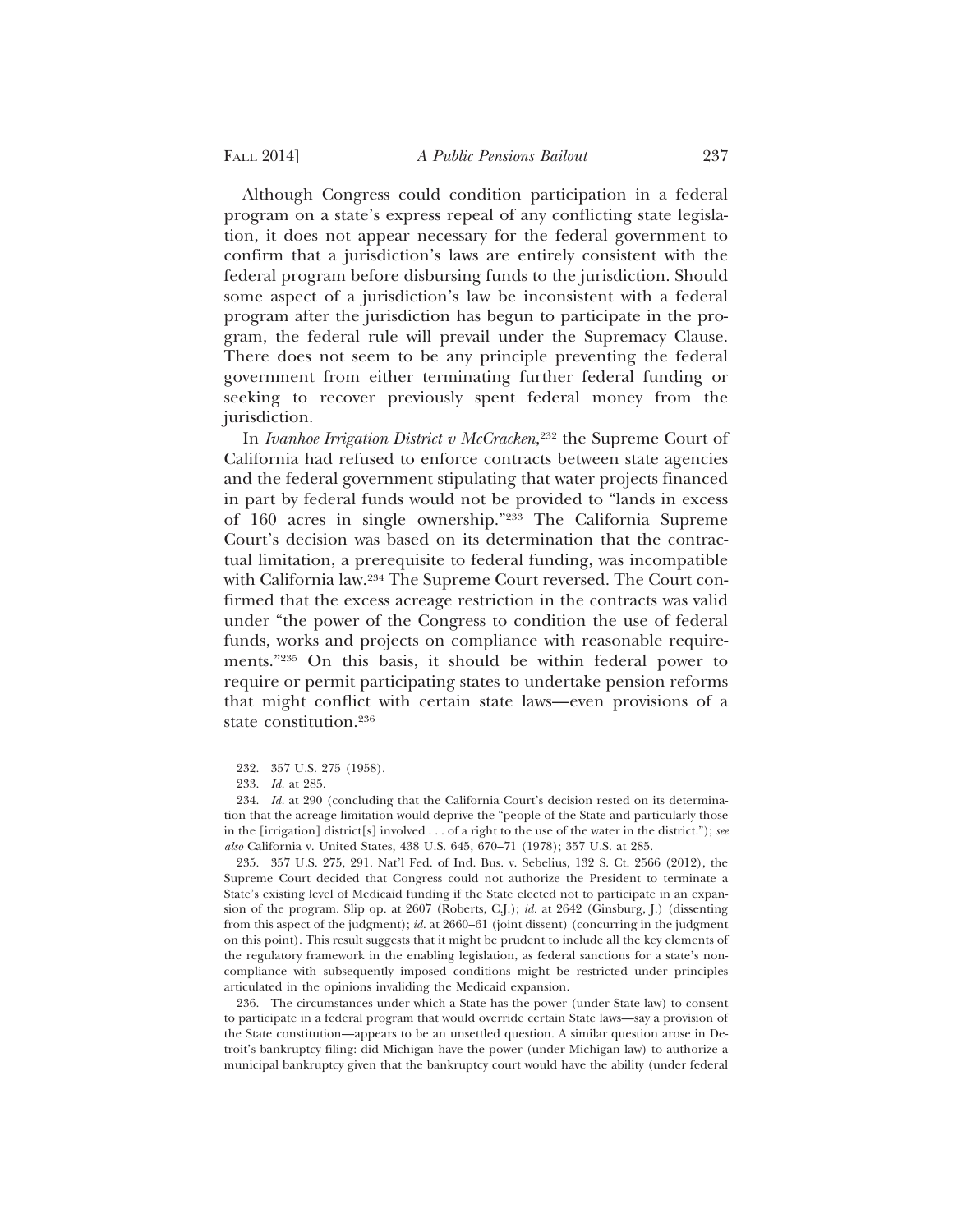The Contract Clause of the federal Constitution<sup>237</sup> "limits the power of the States to modify their own contracts as well as to regulate those between private parties."238 This clause does not restrict the federal government, however.<sup>239</sup> The Due Process Clause of the Fifth Amendment<sup>240</sup> may impose limits on the federal government that are analogous to the limits the Contract Clause imposes on the States, but these restrictions would not be as substantial.<sup>241</sup> Federal economic legislation that substantially impairs a private contract is presumed to be constitutional; it only violates due process if it is arbitrary and irrational.242

In a number of states, public pension plan beneficiaries would face the risk of receiving no benefits—or greatly diminished benefits—without federal intervention. Thus, a policy permitting public pension funds to strengthen their balance sheets and reduce their reliance on federal money, while bringing public employees' contractual pension rights in line with private sector workers', should not be characterized as arbitrary or irrational.

In recent decades, the Supreme Court has been solicitous of States' rights under the Tenth Amendment.<sup>243</sup> The Court has discouraged federal regulation that would "commandeer" state governments into enforcing federal mandates.244 The Court has been more open, however, to regulation through generally applicable laws that affect individuals as well as states.<sup>245</sup>

The proposals of this Article would give states considerable latitude in determining the means of satisfying federal financial targets

law) to imposes cuts on public employee pension benefits that otherwise would be inconsistent with the Michigan constitution. The Bankruptcy Court concluded that the pension protections of the Michigan constitution did not preclude Michigan from authorizing municipal bankruptcy. *See In re* Detroit, No. 13-53846, Opinion Regarding Eligibility (Bankr. E.D. Mich. Dec. 5, 2013), *available at* http://www.mieb.uscourts.gov/sites/default/files/detroit/ docket1945.pdf.

<sup>237. &</sup>quot;No State shall . . . pass . . . any Law impairing the Obligation of Contracts" U.S. Const. art. I, § 10.

<sup>238.</sup> United States Trust Co. v. New Jersey, 431 U.S. 1, 17 (1977).

<sup>239.</sup> Pension Benefit Guar. Corp. v. R.A. Gray & Co., 467 U.S. 717, 732 n.9 (1984).

<sup>240.</sup> U.S. Const. amend. V (providing that no person shall be "deprived of life, liberty, or property, without due process of law.").

<sup>241.</sup> National R.R. Passenger Corp. v. Atchison Topeka & Santa Fe Ry. Co., 470 U.S. 451, 472 n.25 (1985) ("We have never held that the principles embodied in the Fifth Amendment's due process guarantee are coextensive with the prohibitions against state impairment of contracts under the Contract Clause, and . . . to the extent the standards differ, a less searching inquiry occurs in the review of federal economic legislation.").

<sup>242.</sup> *Id.* at 472, 476.

<sup>243.</sup> U.S. Const. amend. X ("The powers not delegated to the United States by the Constitution, nor prohibited by it to the States, are reserved to the States, or to the people.").

<sup>244.</sup> New York v. United States, 505 U.S. 144, 175 (1992); Printz v. United States, 521 U.S. 898, 933 (1997).

<sup>245.</sup> Reno v. Condon, 528 U.S. 141, 151 (2000).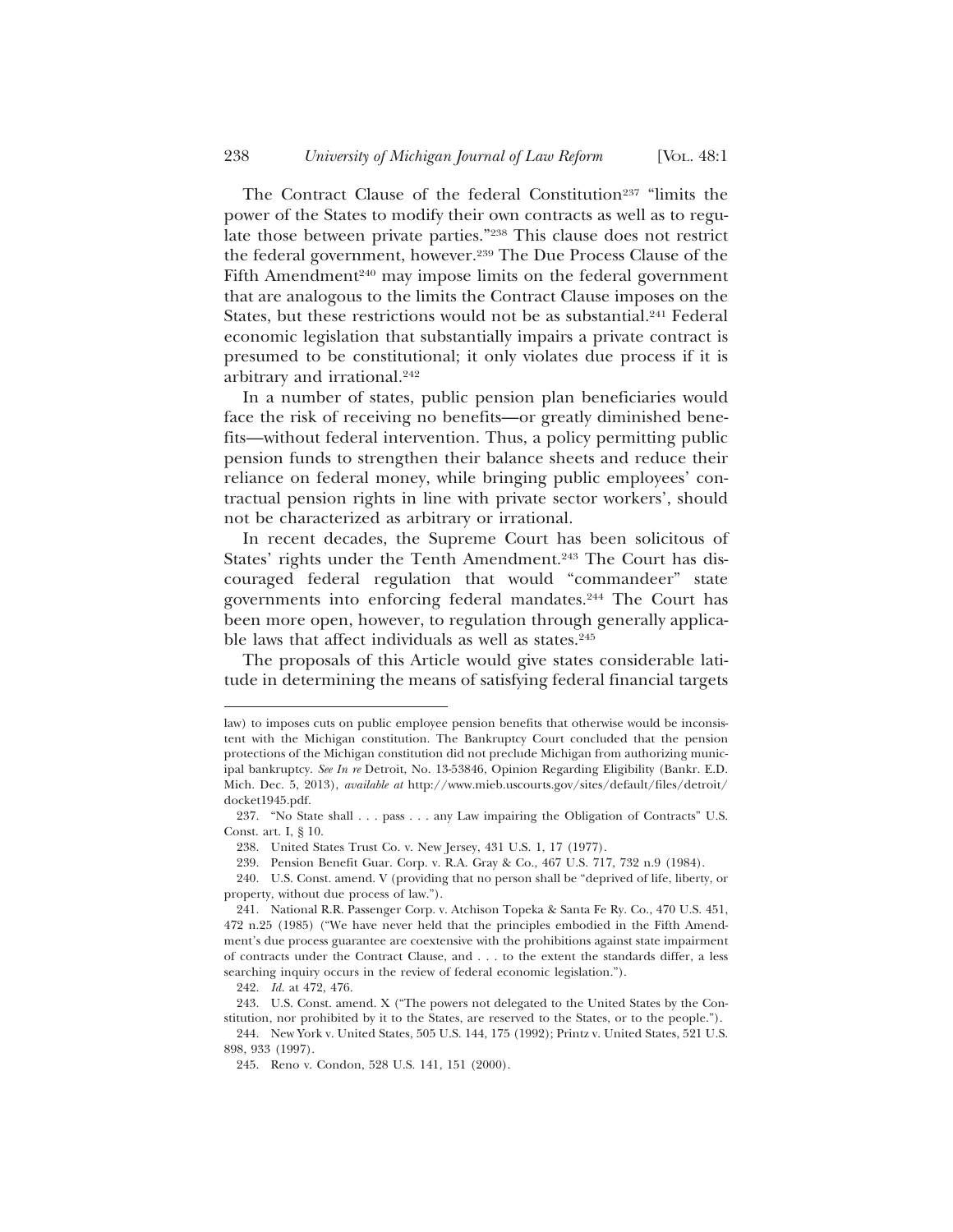and would not demand that states regulate in a particular fashion or enforce federal mandates—unlike Rauh and Novy-Marx's proposal to require public (but not private) plans to phase out defined benefit plans.246 This Article's proposed regulation of state and local plans would not be substantially different from the regime applied to the private sector under ERISA.

### **CONCLUSION**

There is a material risk that, within the next five to ten years, public pension plan defaults will become more than isolated occurrences. In the past few years, state and local governments have begun to reform their plans. However, because the benefits of existing public employees are largely insulated from modifications, it is unlikely that these reforms can prevent many of the potential defaults.

In the event that a government pension plan were to default on its pension obligations to retired employees, the retirees could demand compensation through state court proceedings. Whether the retirees could actually obtain money on a timely basis is much less clear. In many cases retirees may have great difficulty in extracting compensation from their former government employers through litigation, at least in the short run. Collecting a judgment against a government in fiscal distress could prove difficult and slow since the conventional means of enforcement, such as liens and garnishment, are largely unavailable.<sup>247</sup> For retirees, this short run may occupy a considerable part of the pertinent time horizon.

It is foreseeable that a series of public pension plan insolvencies will prove politically intolerable. Retired public servants would be sympathetic casualties, and public employees would be a reliable and politically effective constituency. Perhaps public pension plan insolvencies will prove economically intolerable as well. The threat of defaults by a state's public pension plans may undermine state government finances and that, in turn, could destabilize the market for other states' debt.

If there is to be a federal government intervention to prevent public pension defaults, then sooner is better. The political appeal of delay is clear enough: the necessary legislation will be expensive and controversial, while the benefits are hypothetical. The policy appeal of delay is that the prospect of federal aid will remove some

<sup>246.</sup> *See* Part II.C.

<sup>247.</sup> *See Gentile*, *supra* note 121, at 282.